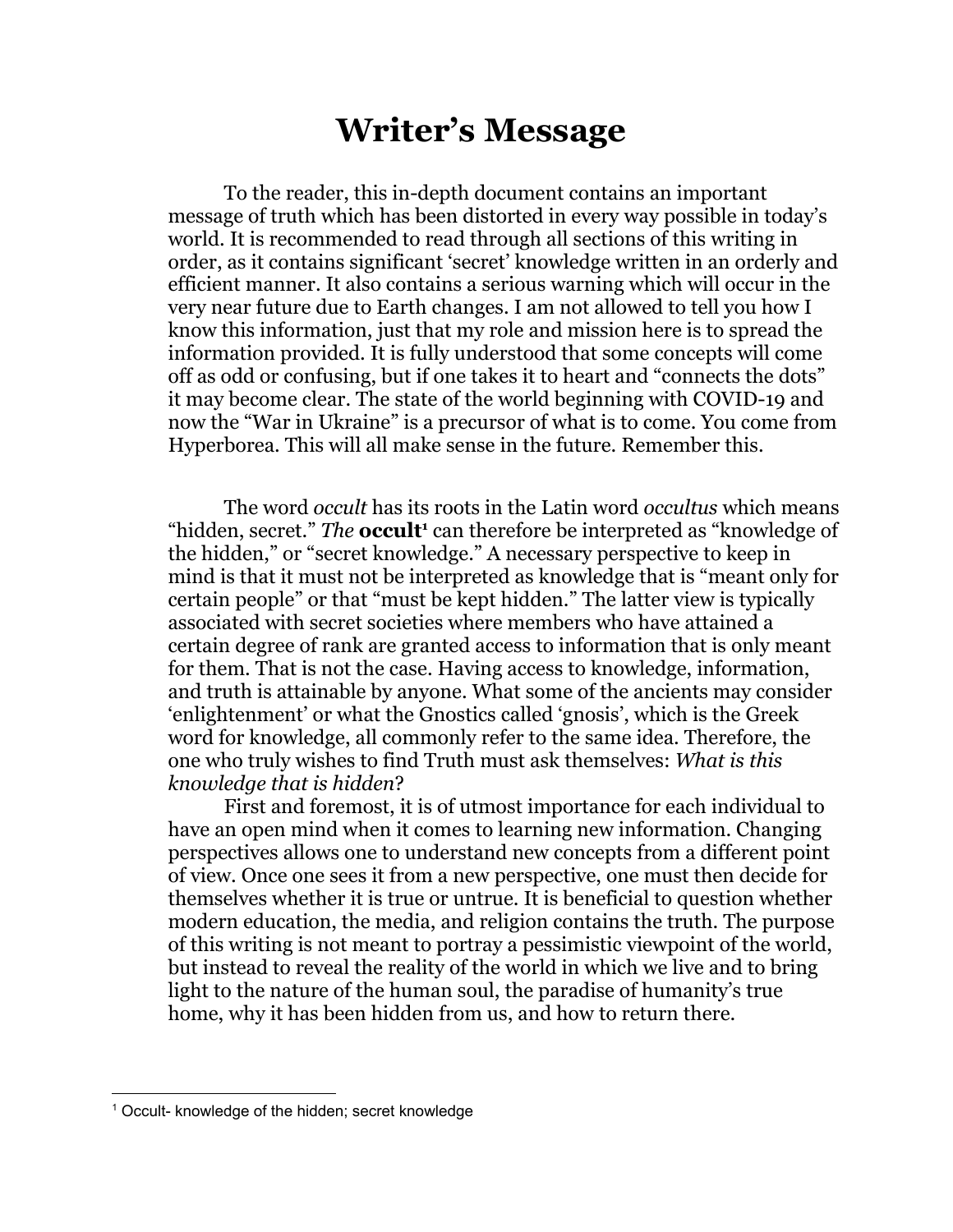# **Part I Hyperborea**

# **I. The Mystical Land of Hyperborea**

Hyperborea<sup>2</sup> is the eternal and spiritual land that is described as perfect and ethereal in nature meaning it does not reside in a physical location. The roots of the word *Hyper*- can be translated to "above, beyond" and *Borea*- translates to "the North wind." Hyperborea can therefore be interpreted as the 'land beyond the North Wind.' This mystical location was written about extensively in Greek history and till this present day is a heavenly paradise known to be accessible in the Polar regions of Earth; in particular the Arctic and in present day Antarctica.

This blissful realm was described as eternal, sunny, divinely-blessed, and encompassed with the color green. Colossal trees, green mountains, and ever-flowing rivers are just a few ways to describe this paradise that resonated in harmony with nature. Green is the primary color of Hyperborea due to its vibrational frequency. Hence, Hyperborea is the "Green Land," the paradisiacal home of humanity.

Hyperboreans were the first race of spiritual beings who existed upon the planet and they were described as having bodies that were **ethereal** <sup>3</sup>as opposed to physical. This was the true Golden Age. The races that followed Hyperborea were termed the Silver Age in the doctrines of the occult, followed by the Copper Age and finally the Iron Age. Each age became less inferior in spirituality to the one before, until it reached the lowest point of spiritual human beings. The Iron Age consists of this lowest point and was the first race of physical human beings. It was at this point where humanity had lost all knowledge of their true origin. In the present day, humanity has marginally surpassed the lowest depths of the Iron Age, and is supposed to be ascending back on the upward scale of spiritual progression. These are the Four Great Ages, with Hyperborea being the primary Golden Age that still exists in the present day.

<sup>&</sup>lt;sup>2</sup> Hyperborea- the heavenly paradise accessible through Earth's polar regions in the Arctic and Antarctica

<sup>&</sup>lt;sup>3</sup> Ethereal- consisting of a light, beautiful, fluid, and celestial substance and nature; non-physical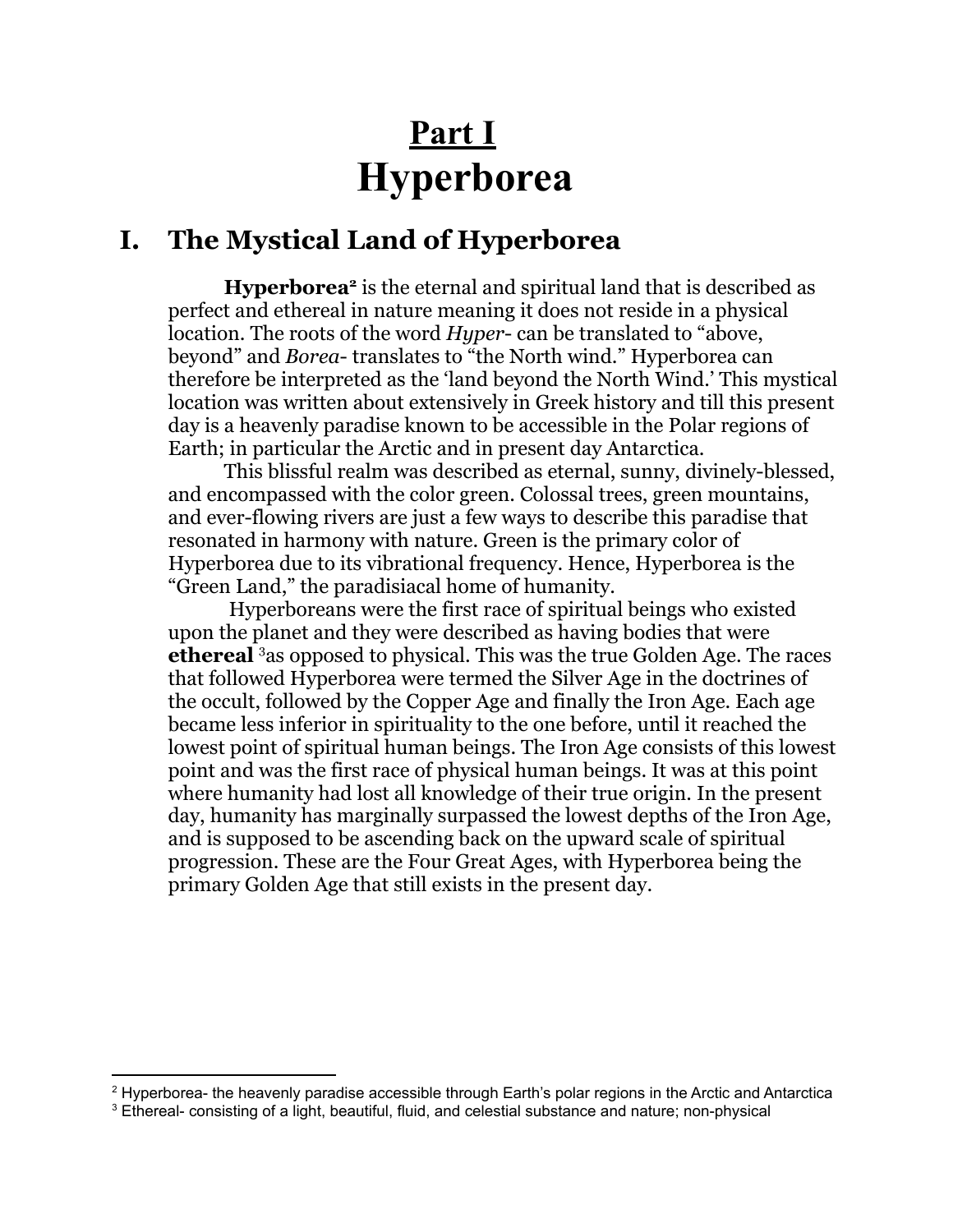#### **II. Humanity Comes From Hyperborea**

Human beings currently living their life on Earth contain a spark of the Hyperborean spirit and soul within their physical bodies. This is why every human being on the planet is Hyperborean but most are unaware of their origin upon birth and throughout the rest of their incarnation. The soul is formless and is not solid and dense like the physical body, so it is of utmost importance to not base your identity upon the physical body. Your human form is not who you are.

## **III. The Significance of Hyperborea**

The ancient Greeks were quite knowledgeable about Hyperborea and had many documented stories and legends about this mysterious location. The ancient Greeks were keen travelers and explorers from one of the earliest stages of culture and civilization. Towards the end of the Medieval period in the midst of the Iron Age, philosophers, geographers, and storytellers were tasked with documenting and communicating a complex world to their audiences through stories and writings. These stories and writings were how knowledge of other civilizations and worlds were meant to be kept preserved as an important piece of ancient history.

Unfortunately, in modern times the knowledge and existence of Hyperborea has mostly been hidden. The knowledge preserved by the Greeks had been deliberately destroyed or lost in order to conceal this information from humanity. A paradisiacal civilization existing in a higher plane of existence located through entrances in both the North and South Poles is notable when one analyzes the true account of World War II. This significant period of history and how it relates to Hyperborea will be further explained in these writings.

## **IV. Hyperborea's Location**

Modern day scientists, geographers, and cartographers assert that in the Arctic and Antarctica, there is nothing of significance that is worth exploring. In the Arctic, the 'powers that be' claim that there is no continent at the North Pole and in Antarctica, a massive frozen continent is left unexplored because it has nothing of importance. In the present day, it has come to terms that this is pure fallacy.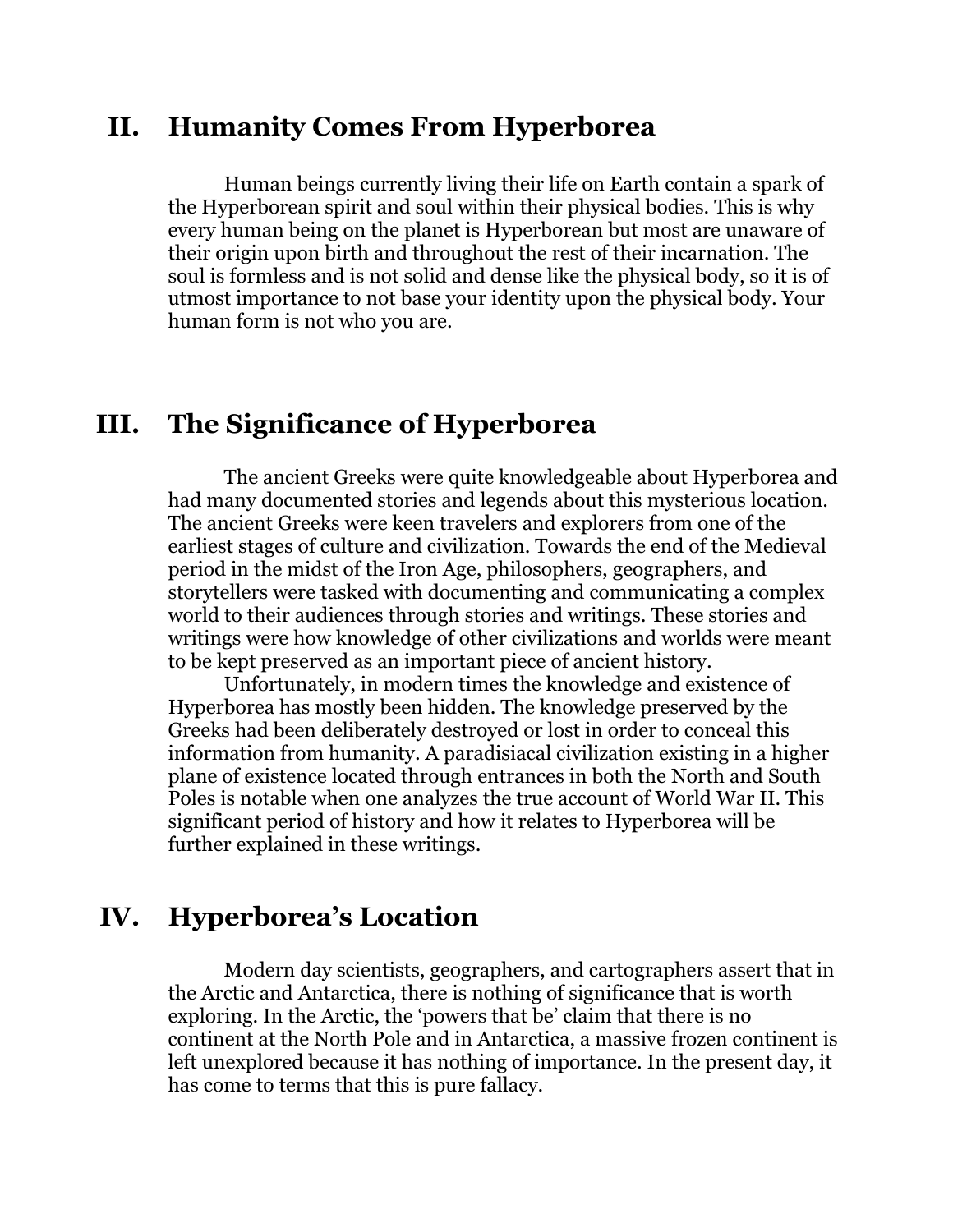Modern day flights have serious restrictions when it comes to flying over both the Arctic and Antarctica. Flights to the North Pole are governed by international laws that have been put in place disallowing any individual to freely travel to this location. Furthermore, flights to Antarctica are allowed but with serious restrictions, and additional exploration inland is highly prohibited. After further analysis, it should be evident that there has been a deliberate attempt to hide an important truth that lies inside the Polar regions of Earth, notably Hyperborea.

If one analyzes old world maps, it can be seen that at the Arctic, lies the converging of four small continents which are divided by four rivers flowing inward, and at the center resides a rocky mountain named **Mount Meru 4** . Mount Meru is the central mountain located in the geographic North Pole which has been deliberately deleted from modern day maps. At the center of Mount Meru is the polar entrance that leads to Hyperborea. This relates to the correlating information that has been discovered on "inner Earth" such as *Agartha* and *Shamballa.*

The 1595 world map by Gerard Mercator showing the true geographic North Pole has been intentionally erased from all present day maps in order to hide the reality of what is really there. The 16th century Flemish cartographer Gerard Mercator wrote in a letter, "*In the midst of the four countries is a whirl-pool, into which empty these four indrawing seas which divide the North*." The 'whirl-pool' refers to the portal which when one enters, will emerge into Hyperborea, the "land beyond the North Wind." In the present day, Antarctica has also come to the attention of the world 'powers' hiding something of high significance there. In fact, both the Arctic and Antarctica contain the secret on how to pass into Hyperborea and as briefly mentioned, is a non-physical and ethereal paradise.

One of the known documented Greek historians and geographers to write about Hyperborea was Herodotus from the Greek city of Halicarnassus. Other notable Greek influencers to include Hyperborea in their work were Homer, Hesiod, and Pindar. These writings and texts mention Hyperborea, as well as the magnificent race of beings who inhabited this plane of existence through the Polar regions of Earth. The preserved knowledge of Hyperborea has been deliberately erased from certain ancient texts in order to conceal from the public that human beings' soul and spirit come from Hyperborea, which the masses are largely unaware of.

<sup>4</sup> Mount Meru- the central mountain located in the geographic North Pole where the four hidden continents converge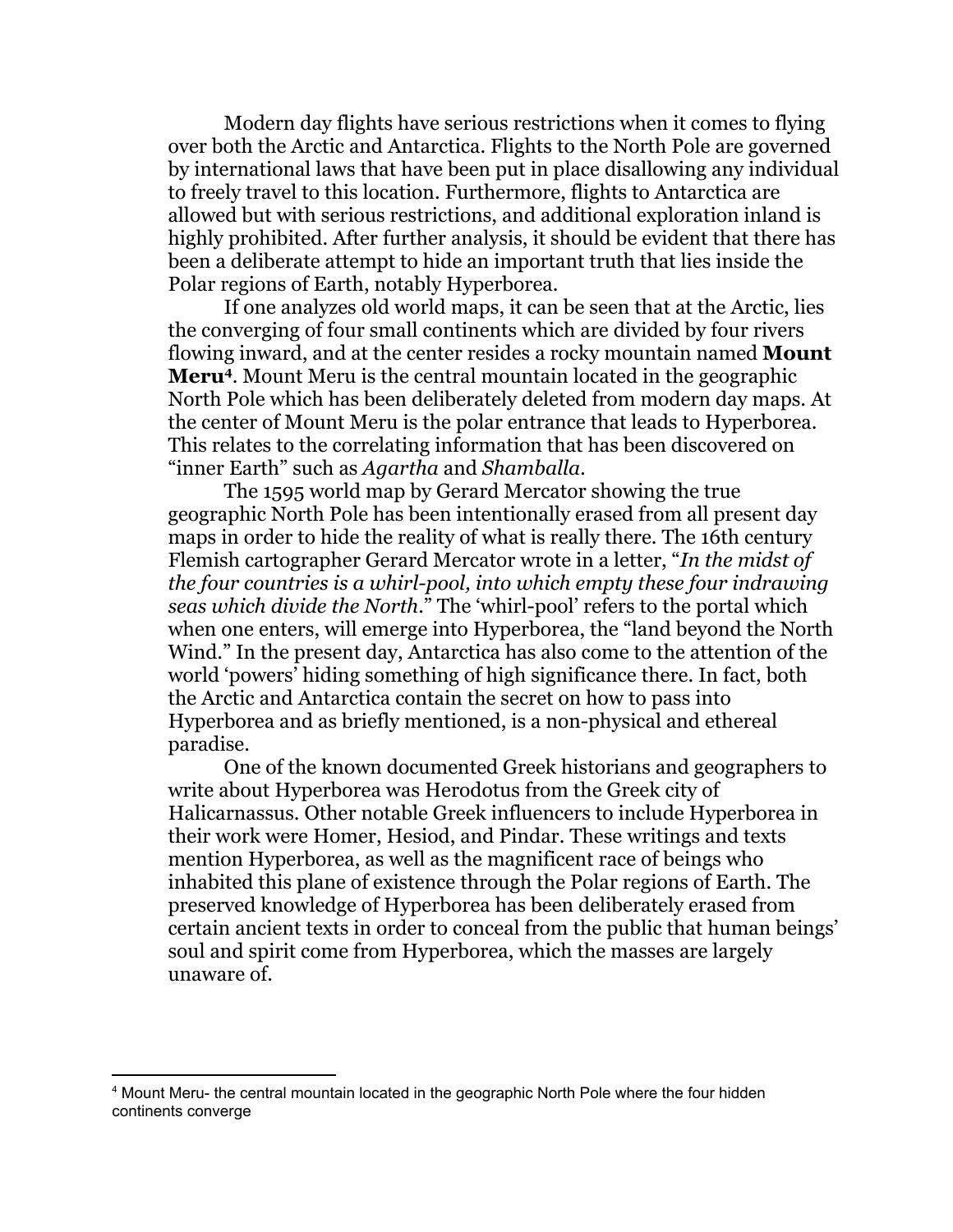#### **V. The Reality of the Universe**

Before the reader questions why the reality of what lies in the Arctic and Antarctica would be hidden from humanity, an examination in the difference between the physical world compared to Hyperborea is necessary. The physical world resides in matter. It is the material world in which we live, what we currently call Earth and the Solar System. It is energy and motion in a state of rest and equilibrium.

Hyperborea, on the other hand, resides in the spiritual realm which is light and fluid in nature; it is purely ethereal. Unlike the physical world, Hyperborea is not dense and solid like the properties of matter. When the commencement of the Golden Age of Hyperborea began, creation ultimately expanded downward on a descending scale. In the downward spiral, each state of existence became less spiritual and more material. Thus, the highest state of existence is the most spiritual and ethereal. The further down creation moves, it becomes more dense and solid and therefore more involved in matter. When creation continues to progress on the descending downward spiral, state after state, until it cannot go any further, it becomes denser until it reaches a moment where it ceases. This point is where Earth currently resides, where our physical universe consists of pure matter. There are no possible lower planes of existence. Contrary to modern science, creation does not always progress upward as theorized in the fallacy of evolution. Highly advanced civilizations existed in the past, and still do. Since Hyperborea was the original root race of Earth, Hyperborea still remains in the spiritual realm, just not in the physical world of matter.

The universe is boundless and unlimited and contains both the physical and the non-physical. It is dual in nature and contains the energies of both the masculine and feminine. This is an important principle to bear in mind as we progress further in these writings. The law of duality is the divine nature of the universe. It is a balance in equilibrium where all things have a polar opposite.

#### **VI. The Secret of World War II**

In recent history, confirmation of Hyperborea has become more clear if one examines the hidden history behind World War II. In 1946, the Rockefeller Foundation invested \$139,000 to publish an official story of World War II that deleted all facts and references to the occult and mystical accounts involving the Hyperborean influence of the Third Reich.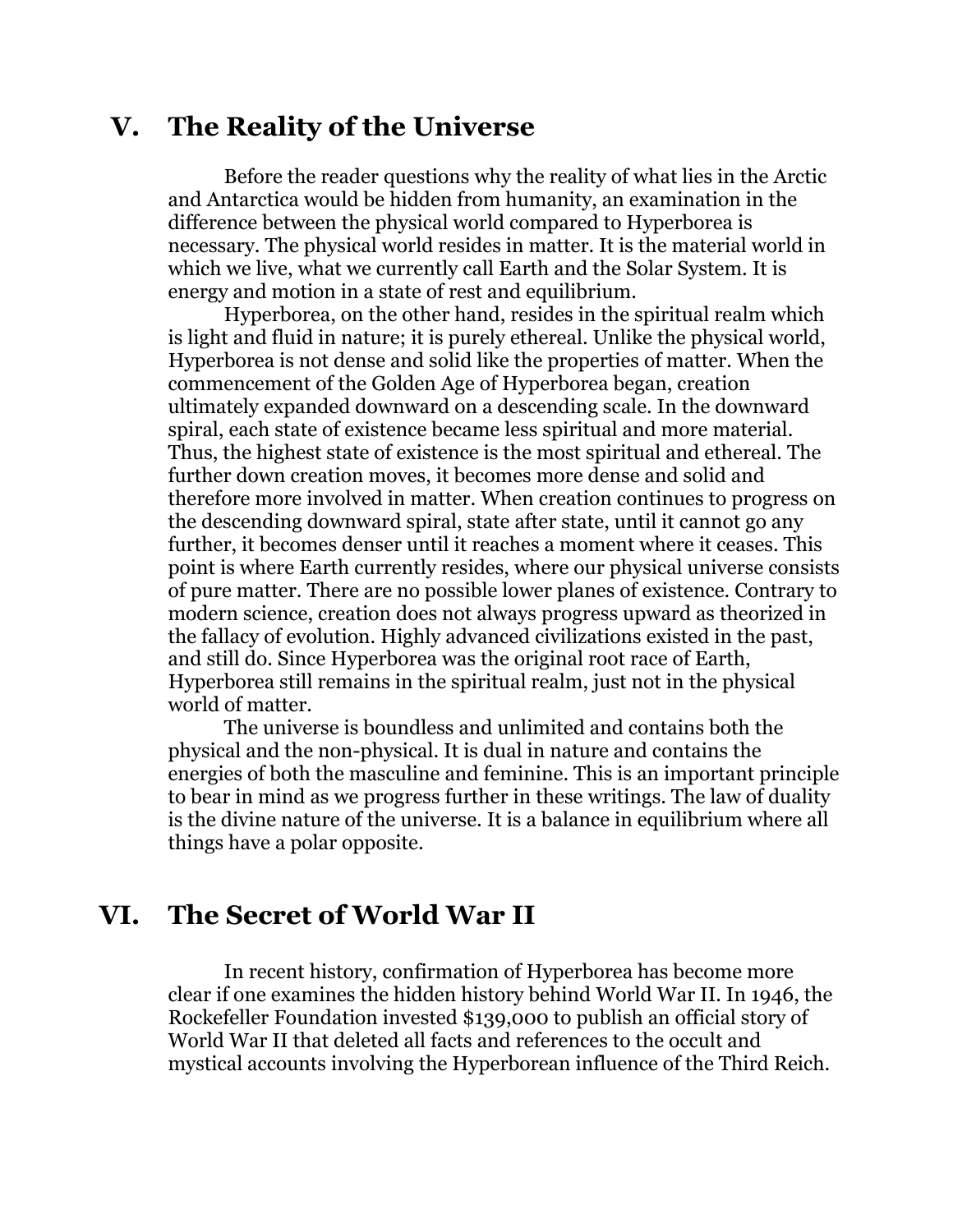What has been taught in modern education is not the actual account of what occurred during the 1930s-1940s, and the years following it. The secret history behind World War II has been deliberately omitted from modern education and textbooks in order to conceal the significance of Hyperborea and how every human being on the planet is Hyperborean in nature.

The official narrative of World War II proclaims that Germany glorified and promoted themselves as proud members of the 'Aryan' race, while actively degrading Jewish and African people. This is not the case. The term 'Aryan' relates to an ancient group of people who resided in India and Persia who spoke an Indo-European language. There has never been documented records of the existence of Aryans in European or Germanic history. In fact, Germany claimed their descent and ancestry came from Hyperborea and had nothing to do with promoting the obsession of the caucasian-skinned people. The modern common misconception of Nazi Germany will become clear when we anaylyze the true accounts of World War II.

The purpose of this writing is to state the truth about humanity's recent history, not to support or favor any specific ideologies. If one is to examine the hidden history behind World War II, one will come across the heavy involvement of the use of advanced free-energy technology by Germany. This technology is commonly associated with "UFOs" - "UFO" being the acronym for "unidentified flying objects," as the reader is likely already familiar with.

Following the end of World War II, certain occult societies in Germany emerged that were dedicated to utilizing and harnessing the power of free-energy, called Vril energy. **Vril 5** is the form of universal free-sourced energy that is harnessed from an immense central source, what is referred to as the Black Sun**.** The **Black Sun** 6 is the immense spiritual star that is the central source of everything in the physical universe. The meaning of the word 'Vril' can be translated to "life force;" it is an unlimited and cosmic free-sourced energy that was used by Germany to create technologically advanced free-energy aircraft.

Germany during World War II rose to power due to their intent on spreading knowledge to the world about humanity's origin originating in Hyperborea. They were dedicated to letting the world know that human beings come from Hyperborea and they were well aware that most people had forgotten the origins of where they truly come from. This is the primary reason World War II began, because the opposing forces were not ready for the world to wake up to their Hyperborean origin.

<sup>5</sup> Vril- free-sourced, unlimited cosmic energy harnessed for use

 $6$  The Black Sun- the immense spiritual star that is the central source of the physical universe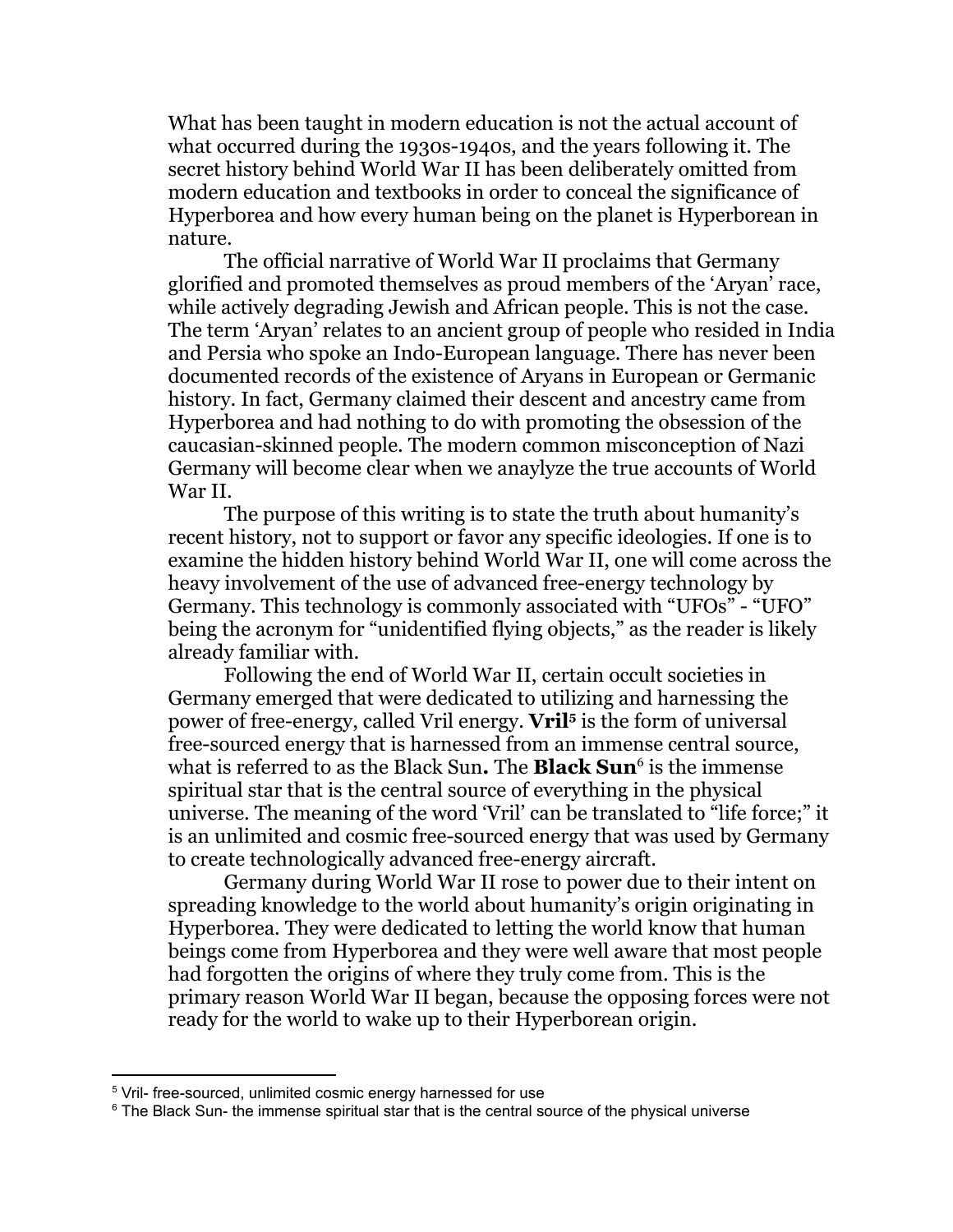#### **VII. The Aldebaran Star System**

The specific groups that rose out of Germany during the rise of the Third Reich were associated with the Nazi Germany Party. The Vril Society, specifically referred to as the Vril Geselschaft, the Thule Society, and the Black Sun Society all had a strong influence in the rise of Nazi Germany and the assertion of their Hyperborean origins. In addition, Maria Orsic was a member of the Vrilerinnen who worked for the Vril Geselschaft. Maria Orsic was most notable for making contact with Hyperboreans who come from the **Aldebaran <sup>7</sup>** star system located in the Constellation of Taurus.

Maria Orsic was a psychic medium due to her ability to telepathically communicate with Hyperboreans. Maria Orsic was notable for holding meetings with particular German secret societies to discuss how to build the first free-energy device using Vril. From here on out, Germany rapidly developed many different kinds of advanced alternative free-energy aircraft that were used in retaliation against the threat of nuclear weapons from the Allied powers. The entire history of World War II is filled with mystical and metaphysical events but since it has not been taught in school, you have never heard or even thought to question it. This is the reality of the world we live in.

## **VIII. The Power of 'Vril'**

German physicist Winfried Otto Schumann stated that "everything destructive is of satanic origin, everything creative is divine… Every technology based on explosion or combustion has thus to be called satanic." One must bear in mind that atomic bombs and nuclear energy is highly destructive and explosive whereas the utilization of Vril was a natural and efficient way to harness unlimited, cosmic energy that functions harmoniously with the universe. It is pollution-free, noiseless, and is able to be distributed across the entire world freely without a depletion in resources. Vril is also able to produce anti-gravity propulsion systems and torus generators, which is the basis for how UFO technology operates. Torus generators produce a **toroidal field 8** , which is an electromagnetic field surrounding an object where energy flows in and out in harmony. It must briefly be noted that the term "unidentified flying object" is not an accurate representation of its name since it is now known that the source of such technology was powered by Vril.

 $7$  Aldebaran- the star located in the Constellation of Taurus known to be the home of the Hyperboreans

<sup>&</sup>lt;sup>8</sup> Toroidal field- electromagnetic field surrounding an object where energy flows in and out in harmony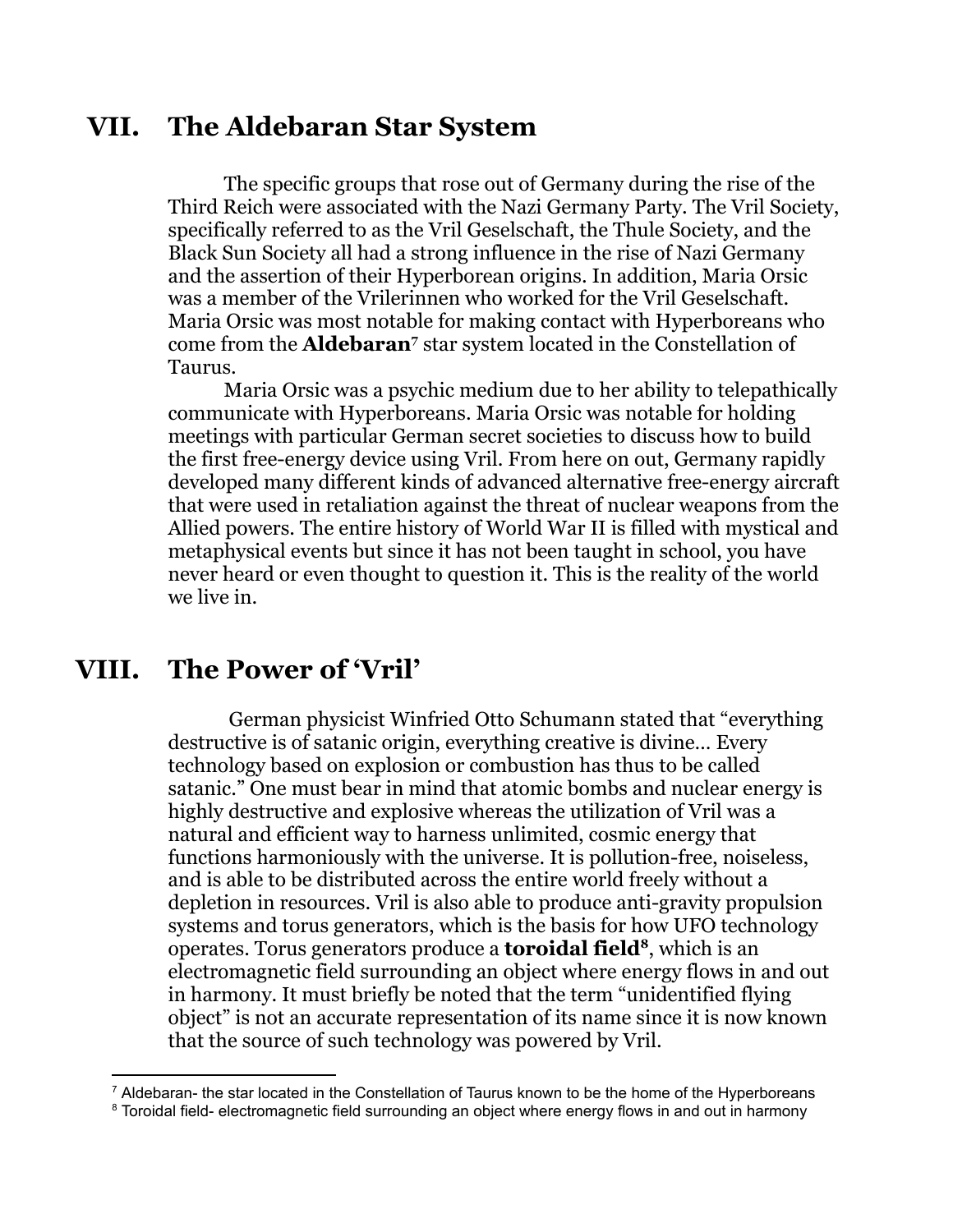German engineers responsible for the development of technologically advanced Hyperborean aircraft figured out how to master a form of levitation technology by designing a torus propulsion engine capable of sustaining and maintaining a controlled energy vortex which would supply the vehicle with its own gravitational field. The force generated by this central energy vortex would generate a torus field surrounding the craft. By altering the rotational speeds of the controlled energy, this would allow the craft to levitate, accelerate, and even alter the surrounding electromagnetic field so as to become invisible.

It has been kept secret that Germany during World War II was responsible for the creation of free-energy technology and the development of highly advanced craft, or 'flying disc saucers.' This should bring awareness to Hyperborea and how Germany was able to develop such advanced innovations with assistance from an outside source. Germany's intent on spreading the awareness of Hyperborea and the use of Vril would have revolutionized the world if it were not for the opposing forces that chose destruction with nuclear energy.

#### **IX. Clarification of the Swastika**

The word **Swastika <sup>9</sup>** comes from the Sanskrit word *svastika* which means "well-being." The Swastika was the primary symbol of Nazi Germany and due to the false narrative of World War II, it has received a negative connotation throughout the years. This ancient esoteric symbol had always been a symbol of good luck and auspiciousness, or spirituality and divinity in certain cultures. The Swastika has taken on quite a few styles and forms over the years, in particular the counter-clockwise and the clockwise form. The use of the clockwise form of the Swastika by Nazi Germany does not mean they contradicted the ideology or had an inverted view upon it. This is pure propaganda just like the official story of World War II.

One of the main reasons Germany adopted the symbol of the Swastika to represent them is not only due to the spiritual meaning behind the symbol, but because the four arms of the symbol represent the central Spiral of the world, meaning it symbolizes the four continents of the North Pole which lead to Mount Meru and the central vortex that is one of the gateways to Hyperborea.

<sup>9</sup> Swastika- the symbol of Nazi Germany which represents "well-being" and the central Spiral leading to Hyperborea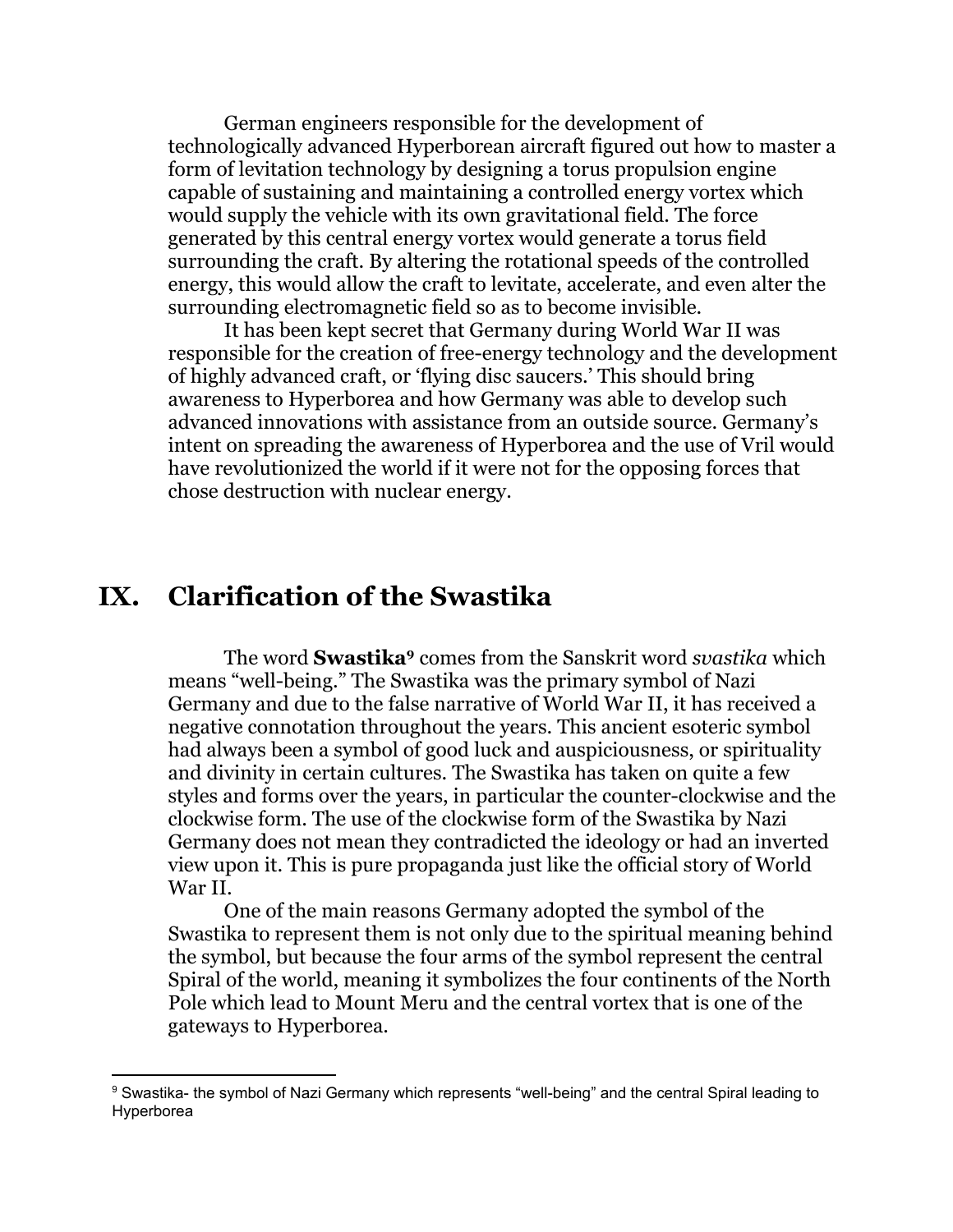## **X. Operation Highjump**

One of the most groundbreaking events to transpire during the times of World War II involves the secrecy behind what occurred during an expedition code named "Operation Highjump" in the years of 1946-1947. Operation Highjump was the expedition led by Admiral Richard E. Byrd and American troops to Antarctica. Admiral Byrd was the lead American naval officer in charge of Operation Highjump and is most notable for leading expeditions to both the North and South Poles during his service in the U.S. Navy. Byrd has been noted for stating that "the purposes of the operation are primarily of a military nature."

Operation Highjump was a large-scale expedition to Antarctica that consisted of 13 ships, over 30 aircraft, and approximately 5,000 men. The purpose of the expedition was to locate secret German bases believed to exist in the Neuschwabenland territory of Antarctica, as well as gather intelligence on a possible German presence there. In the 1948 documentary *The Secret Land* produced by the United States Navy and Army, the film claims that the purpose of the expedition was solely to explore and map out undocmented parts of Antarctica, as well as to discover "coal deposits'' and other valuable resources. Since *The Secret Land* was produced by the Navy, there is no mention of a German presence in the film for obvious and apparent reasons. The events that took place during Operation Highjump have been officially kept confidential to the public.

Antarctica is alleged to be an uninhabited, immense stretch of barren land, consisting primarily of ice and snow. Contrary to popular belief, Antarctica is not a desolate continent but instead holds Earth's most astonishing secret. Prior to the expedition, the American forces were well aware of a previous German presence in Antarctica as well as their development of Hyperborean free-energy aircraft. Upon arrival to Antarctica, Admiral Byrd and the Navy were met with resistance from disc-shaped aircraft that had a radiant quality to them. Byrd was very much caught by surprise and even detailed some of his accounts in his diary now published after many years titled *The Missing Diary of Admiral Richard E. Byrd*. Byrd was startled by the rapid speed of the German craft and described them as "flying objects which could fly from pole to pole at incredible speeds." What ensued afterwards was a deadly conflict between the two opposing sides. Byrd's forces were met with overwhelming action and to the U.S. Navy, the loss of life was not worth pursuing.

The American forces witnessed Germany's Hyperborean aircraft materializing swiftly out of entrances and portals in Antarctica. Such technology clearly did not originate from Earth and as already stated, Germany had assistance from Hyperborea in the development and use of Vril in order to construct advanced free-energy aircraft. The Navy's ships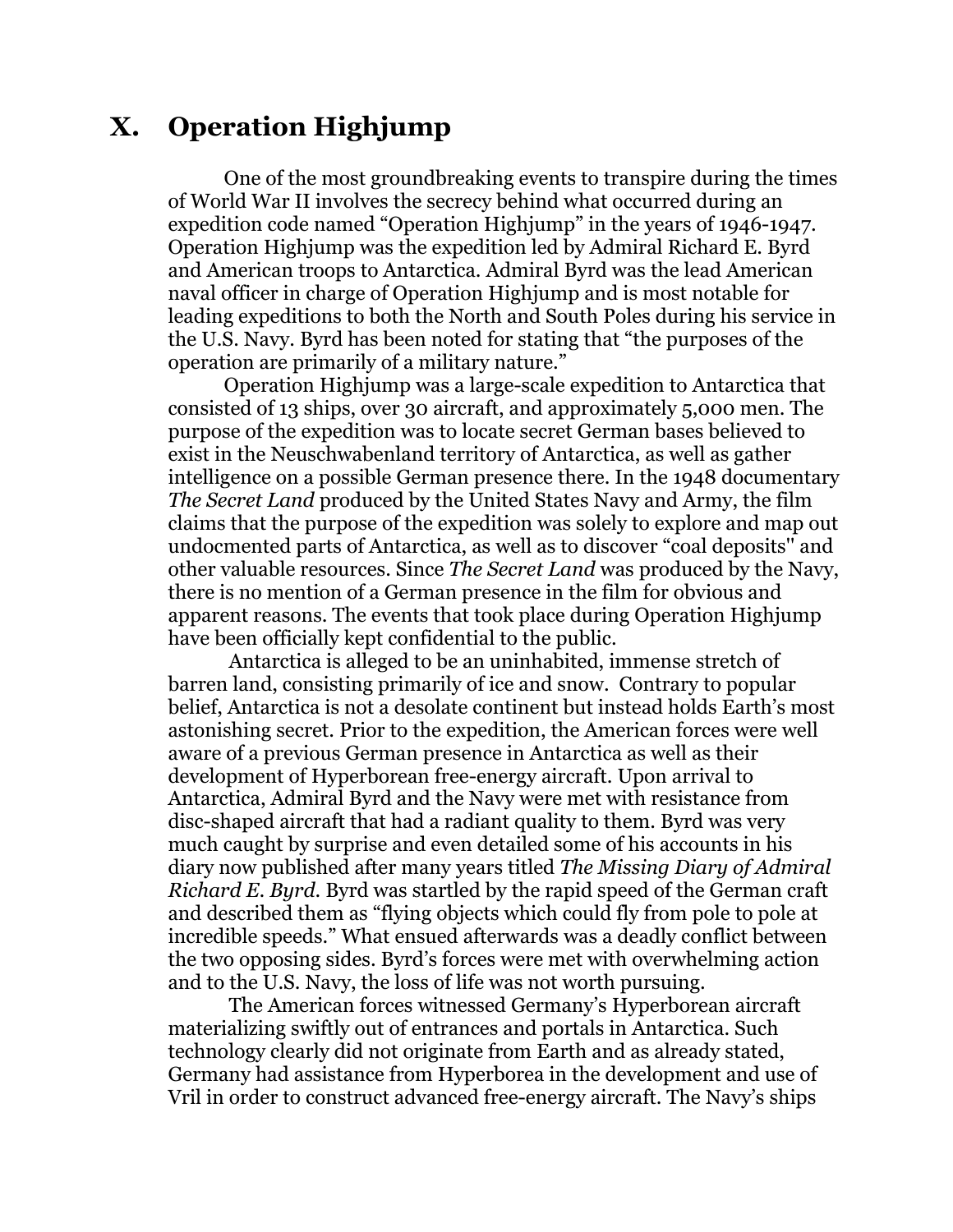and standard aircraft were unequal in comparison to the advanced technology of Germany's "disc-shaped flying saucers." The American forces suffered numerous casualties and as a result Operation Highjump terminated in February of 1947.

#### **XI. The Significance of Antarctica**

It must be clarified that such technology was not "extraterrestrial" as many would like to believe. The modern "UFO" community has been misled into engaging in the outlandish perspective of "space aliens" and extraterrestrials. Modern theories of grey aliens and "little green men" aboard UFOs are deliberate disinformation. Hyperborea and the beings that inhabit this sacred land can not be considered extraterrestrials or aliens. Such titles would infer that they originate from outside the earth and its atmosphere. The roots of the word extraterrestrial means "earthly" or "of relating to Earth." Hyperborea is located through inside of Earth's Poles which leads to another realm. This is not "outer space" but instead is a much higher vibrating plane of existence. The universe operates on vibrational frequency. All matter contains atoms vibrating at a slow speed which cannot be seen with the physical eye. The higher one goes when leaving the physical world, the higher the plane of existence vibrates. It has been said that there are an infinite amount of realms of existence where other beings and smaller 'universes' reside. This is how limited human perception has been indoctrinated with. Earth is part of the physical universe in which everything is composed of matter whereas Hyperborea is highly ethereal and is located in the spiritual realm.

Hyperboreans are one of the most advanced beings in the universe and are benevolent. Their goal has always been to properly assist humanity in their spiritual development since each and every human being on the planet is Hyperborean. This is the message Nazi Germany conveyed but were highly and intentionally demonized for it which transpired the events of World War II.

In modern times it is now well known and cannot even fall into the category of a conspiracy theory that the dark forces behind the world governments are hiding something highly significant in Antarctica. No flights are allowed to reach Antarctica and the modern vacations and cruises that do allow one to go there, only touch the very outer limits of Antarctica and never inland enough to truly explore what has been hidden there.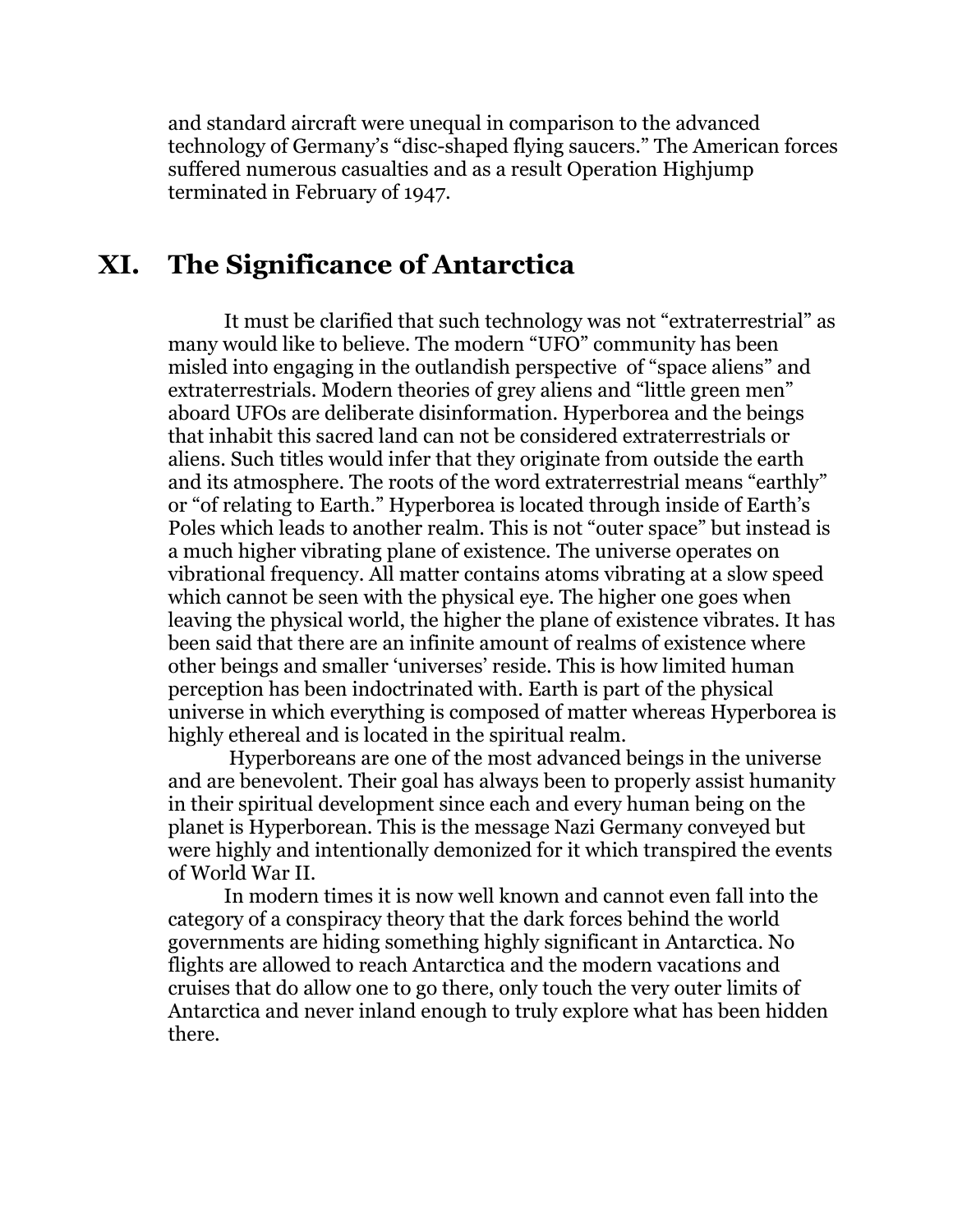# **XII. The Spiritual 'Black Sun'**

Both the Arctic and Antarctica contain a portal that leads to Hyperborea. Through these gates lies the presence of the Black Sun, which is the gateway to Hyperborea. *Operation Highjump* was a highly significant event in recent history that led to the uncovering of what Admiral Byrd would come to describe as the "land beyond the Pole."

In the primary doctrines originating in the first Occult initiate book *The Light of Egypt: The Science of the Soul*, it describes the principles and nature of the universe; the realm of Spirit. Here it details the nature of the physical universe and the Black Sun, which here is referred to as the 'spiritual Sun':

*I. "The divine one life principle emanates from the pure vortices, the central spiritual Sun of the manifested universe. From this mighty inconceivable center of life emanate the spiritual rays of the Mother and Father, scintillating with divine activity, whereupon the vast, motionless void, the universe of the silent, formless Spirit becomes alive with an infinite number of subordinate universes. Which means, the rays of Divinity are brought to a focus at various points in space. These points or foci form the spiritual centers of smaller universes. An example of this can be seen upon our material plane by observing that primary suns throw of a series of secondary suns. These secondary suns throw of planets, and the planets become the parents of moons. By the science of correspondence, "as it is above, so it is below." Remember these facts.*

From the doctrine above, the spiritual rays of the "Mother and Father" refers to the dual forces of nature, the feminine and masculine. The Black Sun is the spiritual star of the manifested, physical universe. In other words, it is the central source that emanates and gives life to the physical universe. This is not to be confused with the golden sun in Earth's atmosphere. The Black Sun is not visible from view in the physical world but motions through space through the Constellations of the Zodiac.

When one hears the word 'universe' one tends to imagine it solely by its physical aspects. It is taught in modern science and education that the Earth, moon, planets, and the physical universe is the only reality which exists. In actuality, the universe contains both the non-physical as well as the physical; the realm of spirit and the realm of matter. Moreover, Hyperborea is located in the spiritual realm whereas Earth resides in the physical world of matter.

The Black Sun is the central link between Hyperborea and the physical universe, or Earth. In modern science it is taught that the **Aurora**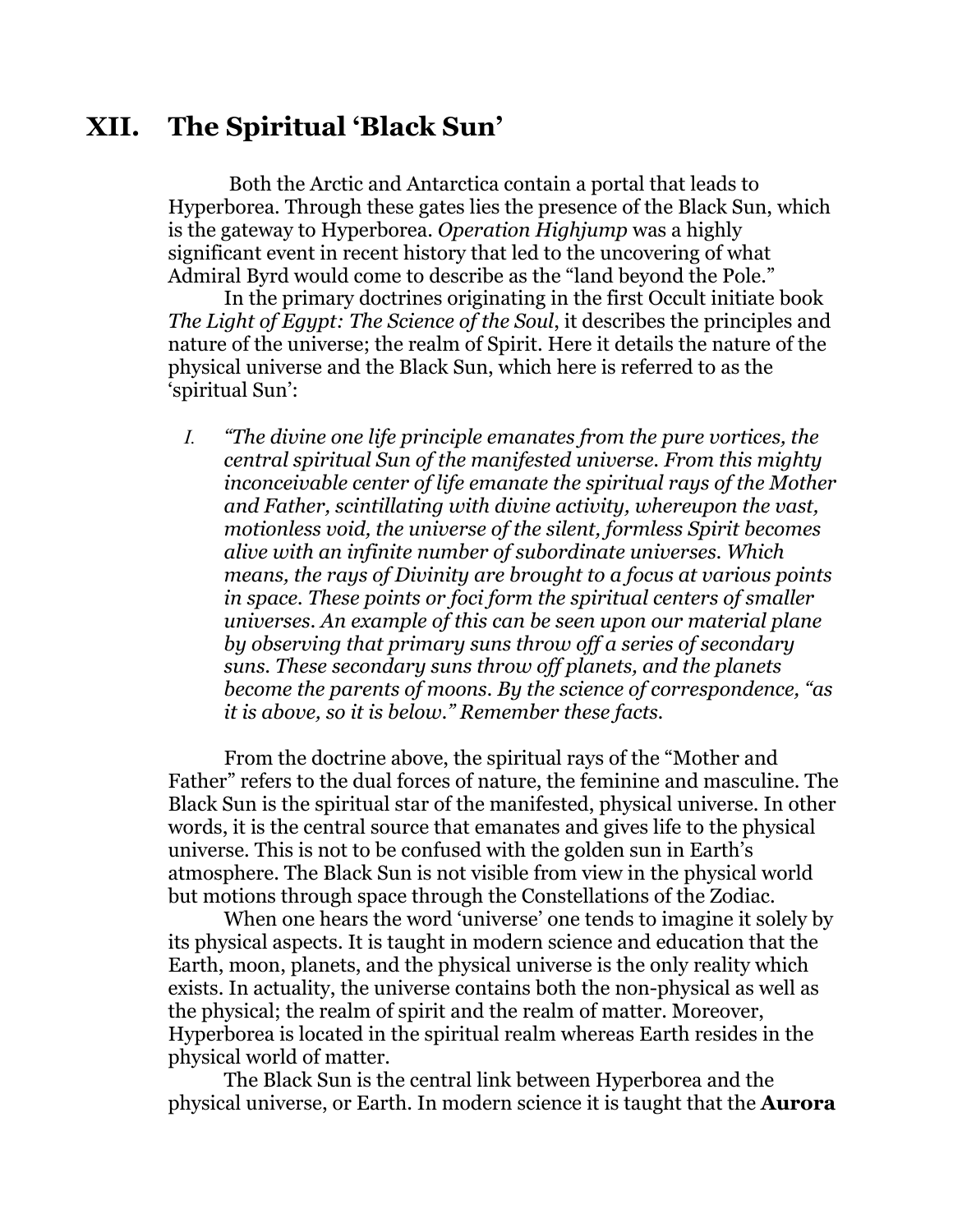**Borealis<sup>10</sup>** are the natural lights that are the result of interferences in the magnetosphere caused by solar wind, typically seen in high-latitude areas. In actuality, the Aurora Borealis are the polar lights emanating from the Black Sun which can be seen in both the North and South Pole regions of Earth. The primary colors of the Aurora lights are predominantly green, with slightly rarer variations of blue, yellow, and purple. These lights are green and can only be seen in the Polar regions because the Black Sun is the gateway to Hyperborea. Contrary to present day scientists who claim the Aurora lights are caused by solar wind, these lights are in fact evidence that Hyperborea is located through the polar vortexes in both the Arctic and Antarctica. Green is the color of the Aurora Borealis because green is the predominant color of Hyperborea, the "Green Land."

It is noteworthy to mention that certain Stars are wormholes to other realities of existence. That being the case, if one is to travel through the polar entrances in Antarctica or the Arctic, one will cross the threshold into the Black Sun which leads into a wormhole that is directly linked to the Aldeberan Star system and therefore be able to enter Hyperborea. This is the way out of the physical world. The mechanism of how to do this and return to Hyperborea will be further explained in Part II.

#### **XIII. The Missing Diary of Admiral Byrd**

One of the most important pieces of work to be published many years post WWII was the missing diary of Admiral Byrd. Byrd's diary details his personal experiences during the winter of 1947 during Operation Highjump. The diary had been missing for many years but has since then been discovered, released, and officially published titled *The Missing Diary of Admiral Richard E. Byrd*. In his diary are recorded daily logs of what Byrd witnessed and experienced. In one of Byrd's daily diary entries he opens by writing:

#### *"there comes a time when the rationality of men must fade into insignificance and one must accept the inevitability of the Truth*."

Admiral Byrd's experiences were written in his secret diary and not made public until several years later. The truth about what occurred during Operation Highjump remains classified. Nevertheless, the contents of what Byrd encountered in Antarctica was somehow leaked and released. In one of Byrd's latter entries, he continues:

<sup>&</sup>lt;sup>10</sup> Aurora Borealis- the natural lights in the Polar regions of Earth that emanate from the Black Sun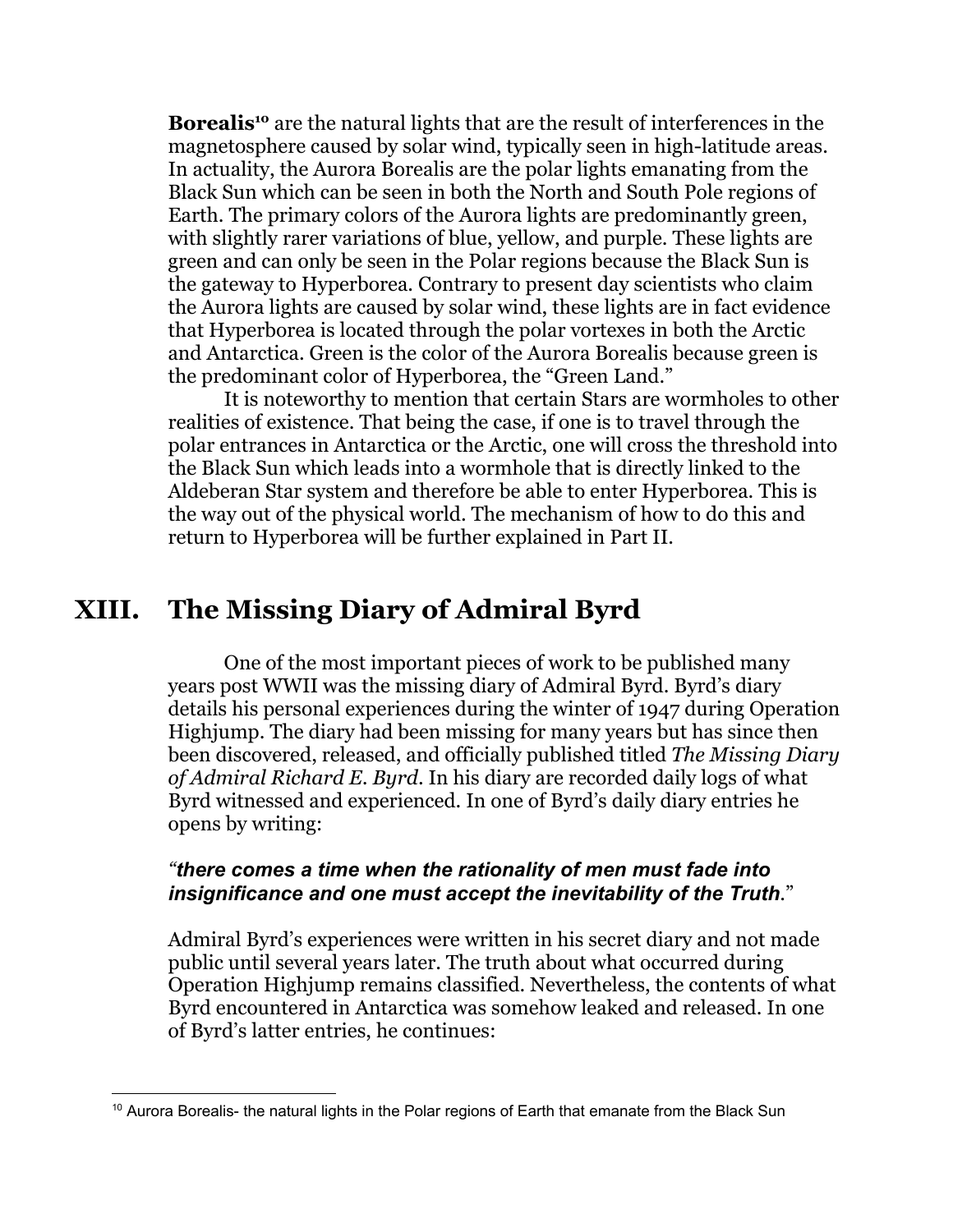#### "*I am making a hasty last entry in the flight log. Several men are approaching on foot toward our aircraft…In the distance is a large shimmering city pulsating with rainbow hues of color*."

In this particular diary entry, Admiral Byrd sees an other-wordly city for the first time which he describes as beyond beautiful and mesmerizing. Byrd is not specific as to how he was able to enter into this unique city. He then describes in more detail:

#### "*as we approach, the city seems to be made of a crystal material*."

A few journal entries later Byrd also writes:

"*Then I begin to see my surroundings. What greeted my eyes is the most beautiful sight of my entire existence. It is in fact too beautiful and wondrous to describe. It is exquisite and delicate. I do not think there exists a human term that can describe it in any detail with justice.*"

Here Byrd is describing his first sight upon seeing an ethereal land located beyond the Pole in Antarctica during Operation Highjump. This particular location that Admiral Byrd wrote about is Hyperborea which is located through the entrances in Antarctica. These particular diary entries describing a magnificent land in the Antarctic are some of the only eyewitness accounts of witnessing Hyperborea in person.

Byrd's detailed journal entry describes a crystalline city that is too beautiful to describe in the human language. It should be noted that Byrd's description of the city being composed of "crystal material" is evident in the fact that Hyperborea is ethereal in nature and not physical like Earth. It cannot be stressed enough that Hyperborea is not a physical location in Antarctica but an ethereal land that is located through entrances in the Polar regions of Earth which has been purposely hidden from the world in an attempt to hide humanity's true origin.

#### **XIV. Admiral Byrd's Meeting With the 'Master'**

Following Admiral Byrd's first time seeing Hyperborea, Byrd continues to detail his accounts upon meeting with a being that Byrd referred to as the 'Master' in his diary. The following are multiple diary entries in consecutive order compiled into one passage, for the benefit of the reader. The written entries detail the meeting Byrd had with the 'Master,' who was most notably a Hyperborean. Upon seeing the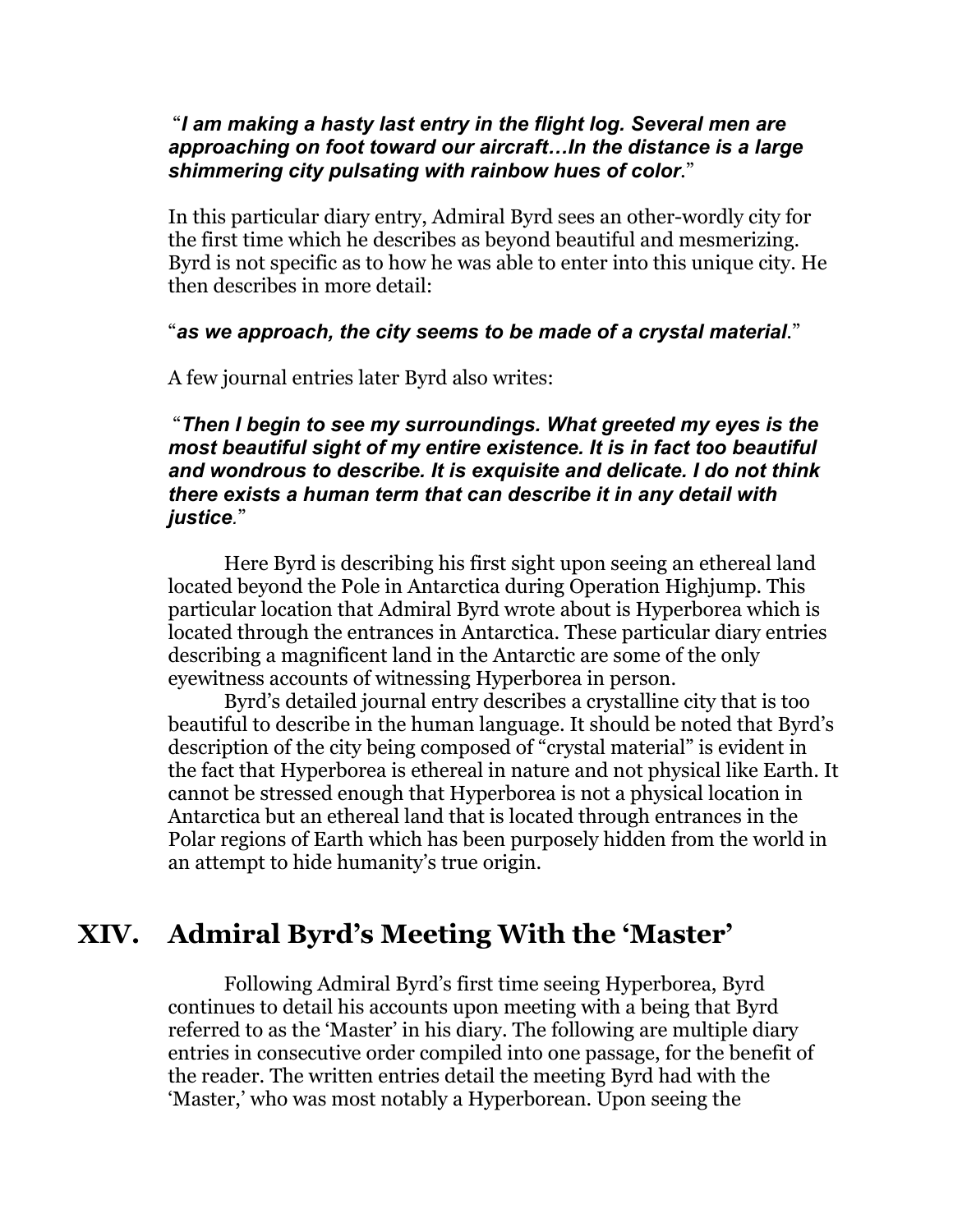Hyperborean, he describes the being as beautiful and ethereal. Byrd recounts his conversation with the Hyperborean in the following compiled diary entries below.

**"***We have let you enter here because you are of noble character and well-known on the surface world, Admiral…We shall not long delay your mission, and you will be safely escorted back to the surface and for a distance beyond. But now, Admiral, I shall tell you why you have been summoned here…Our interest rightly begins just after your race exploded the first atomic bombs over Hiroshima and Nagasaki, Japan. It was at that alarming time we sent our flying machines, the Flügelrads, to your surface world to investigate what your race had done. That is, of course, past history now, my dear Admiral, but I must continue on…*

*You see, we have never interfered before in your race's wars and barbarity, but now we must, for you have learned to tamper with a certain power that is not for man, namely, that of atomic energy. Our emissaries have already delivered messages to the powers of your world, and yet they do not heed. Now you have been chosen to be witness here that our world does exist. You see, our culture and science is many thousands of years beyond your race, Admiral....I interrupted, 'but what does this have to do with me, Sir?' The Master's eyes seemed to penetrate deeply into my mind, and after studying me for a few moments he replied, 'Your race has now reached the point of no return, for there are those among you who would destroy your very world rather than relinquish their power as they know it'…*

*I nodded, and the Master continued, 'In 1945 and afterward, we tried to contact your race, but our efforts were met with hostility, our Flügelrads were fired upon. Yes, even pursued with malice and animosity by your fighter planes. So, now I say to you, there is a great storm gathering in your world, a black fury that will not spend itself for many years. There will be no answer in your arms, there will be no safety in your science. It may rage on until every flower in your culture is trampled, and all human things are leveled in vast chaos. Your recent war was only a prelude of what is yet to come for your race. We here see it more clearly with each hour…do you say I am mistaken?'*

*'No,' I answer, it happened once before, the dark ages came and they lasted for more than five hundred years. 'Yes, replied the Master, the dark ages that will come now for your race will cover the Earth like a pall, but I believe that some of your race will live through the storm, beyond that, I cannot say…We see at a great distance a new world stirring from the ruins of your race, seeking its last and legendary*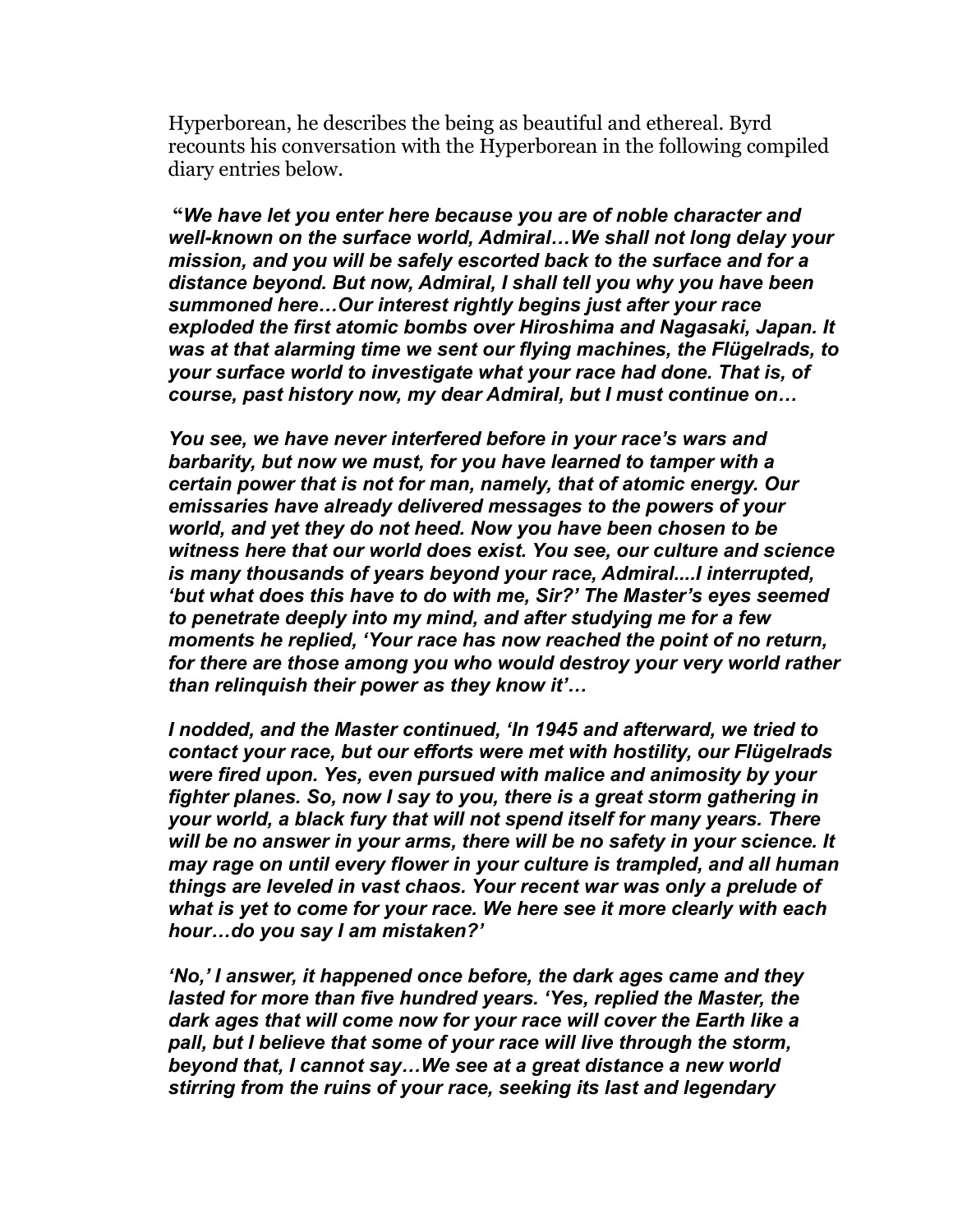#### *treasures, and they will be here, safe in our keeping. When that time arrives, we shall come forward again to help revive your culture and your race.'*

The following account is taken straight from *The Missing Diary of Admiral Richard E. Byrd*. It details Byrd's experience with a Hyperborean leader who he named the 'Master,' who met with Byrd during the conclusion of Operation Highjump. After the defeat of the U.S. Navy while Admiral Byrd was still in Antarctica, he was taken aboard a German aircraft and brought to the great entrance of the Pole in Antarctica.

Since Admiral Byrd was the lead naval officer in charge of Operation Highjump, the Hyperboreans met with him since they knew he was of noble character. As written in the diary entries, the Hyperborean explains how during World War II, efforts to make peace with the Allies were met with consistent hostility and violence. Germany was very well aware of their Hyperborean origin and their goal was to spread this knowledge to the rest of the world, but their attempts were vilified by the Allies and those who supported them. It must be clarified again that Germany had the backing of the Hyperboreans, this is the primary reason modern education has drastically condemned Nazi Germany and labeled them as villains.

The conversation between Admiral Byrd and the Hyperborean continues. The Hyperborean then mentions how the United States government and the opposing forces caused an unecessary mass atrocity by detonating two atomic bombs in Hiroshima and Nagasaki. According to the Hyperboreans, atomic energy is highly destructive and harmful to Earth's natural cycles. It must briefly be noted that Earth moves in cycles through the Constellations of the Zodiac. The destruction of the atomic bombs pulverized Earth's electromagnetic energy field causing significant permanent damage that would have everlasting effects on the rest of humanity.

Admiral Byrd was stunned by what the 'Master' Hyperborean had informed him. Upon witnessing Hyperborea and meeting with an apparent Hyperborean leader, Byrd left with a feeling of humility. Byrd's duty was to then inform the United States government and the dark forces they worked for what the basis of their meeting was about. Byrd was to spread the message that the dropping of the atomic bombs will have everlasting effects on Earth and that there will be devastating future consequences on the people. Admiral Byrd left feeling speechless and detailed the ending of his meeting writing:

*"With these closing words, our meeting seemed at an end. I stood for a moment as in a dream but yet I knew this was reality, and for some strange reason I bowed slightly, either out of respect or humility, I do not know which."*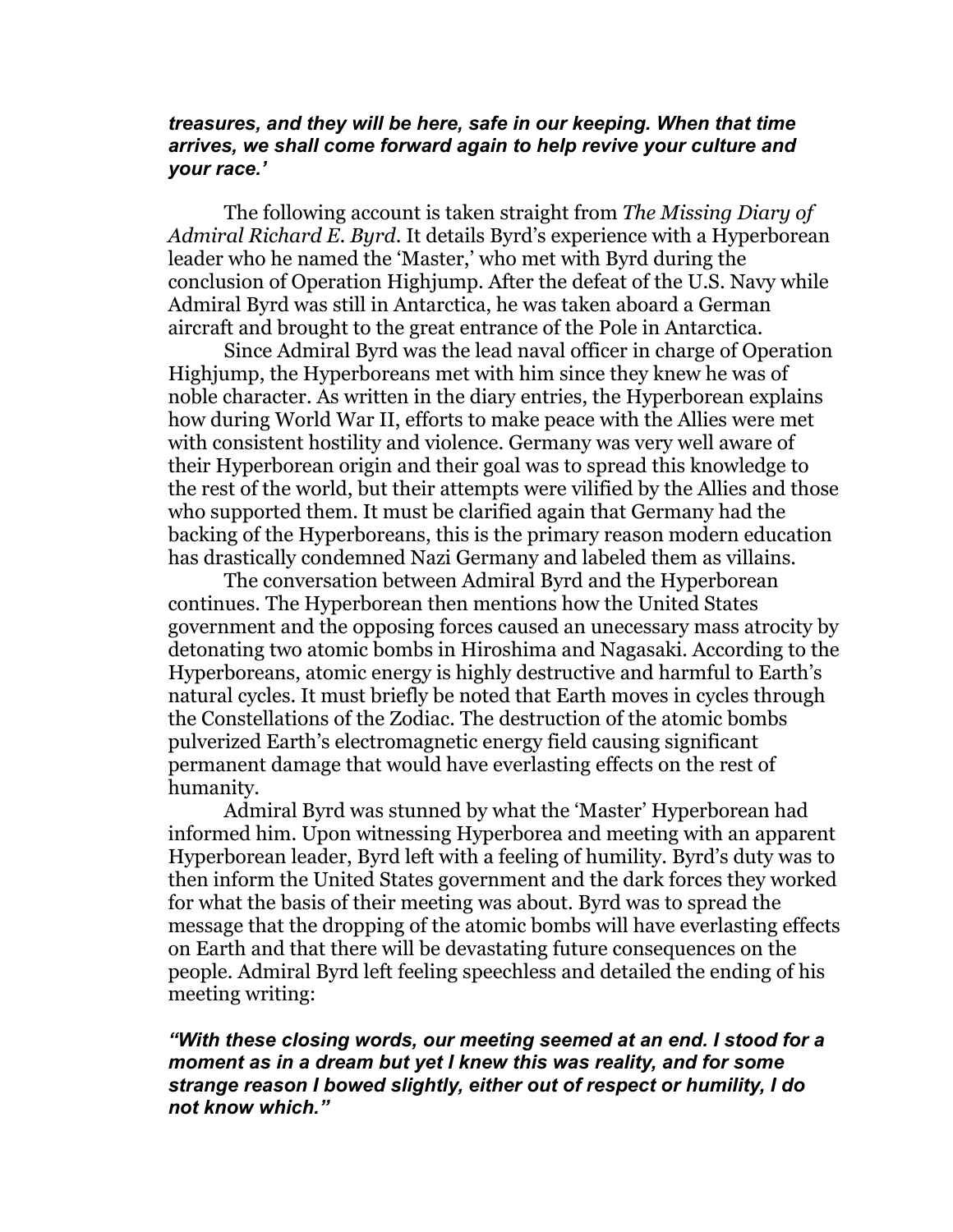Operation Highjump ended in February of 1947 after the defeat of the United States Navy. When Admiral Byrd returned to America, he reported his secret meeting with the Hyperborean to authorities about what the two had discussed. Byrd was then ordered to remain silent by the United States government and was detained for several hours, six hours and thirty-nine minutes to be exact, as stated in his diary. Byrd was interviewed by top security forces and a medical team and was then placed under strict control by national security provisions. He was reminded to keep quiet at all costs in regard to all that he had learned.

In the years immediately following Highjump, Admiral Byrd was routinely followed by government agents to ensure that he was not speaking out about the existence of Hyperborea and their advanced free-energy technology. Byrd's Boss, James Forrestal, the United States Secretary of the Navy and the first United States Secretary of Defense began to speak out about what he knew after he retired. He was then placed in a mental institution and was found dead after jumping out of a sixteen story window in May of 1949. It is suspected that he was targeted for giving out too much information about what he had learned during the times of Operation Highjump involving a German presence in Antarctica and its connection to Hyperborea. The United States government was making their attempts to make sure the existence and location of Hyperborea remained classified.

Seven years after Operation Highjump, Admiral Byrd appeared on national television in 1954 to speak in the Longines Wittnauer interview which interviewed guests who were significant newsmakers in the 1950s. This particular interview was broadcasted nationally. Byrd was careful not to speak out about anything too specific that would land him in trouble with authorities. From the interview one can see that Byrd was aware of the significance of the North Pole as well as the vastness of Antarctica which had not been fully explored. Byrd gives hints that he has seen Hyperborea. Below is the link to the full interview available for public viewing on Youtube.

#### <https://www.youtube.com/watch?v=PrdSal9uH28>

Admiral Byrd ended up passing away in 1957. Byrd concludes his diary by writing:

"*Just as the long night of the Arctic ends, the brilliant sunshine of Truth shall come again…and those who are of darkness shall fall in its light…for I have seen that land beyond the pole, that center of the great unknown*."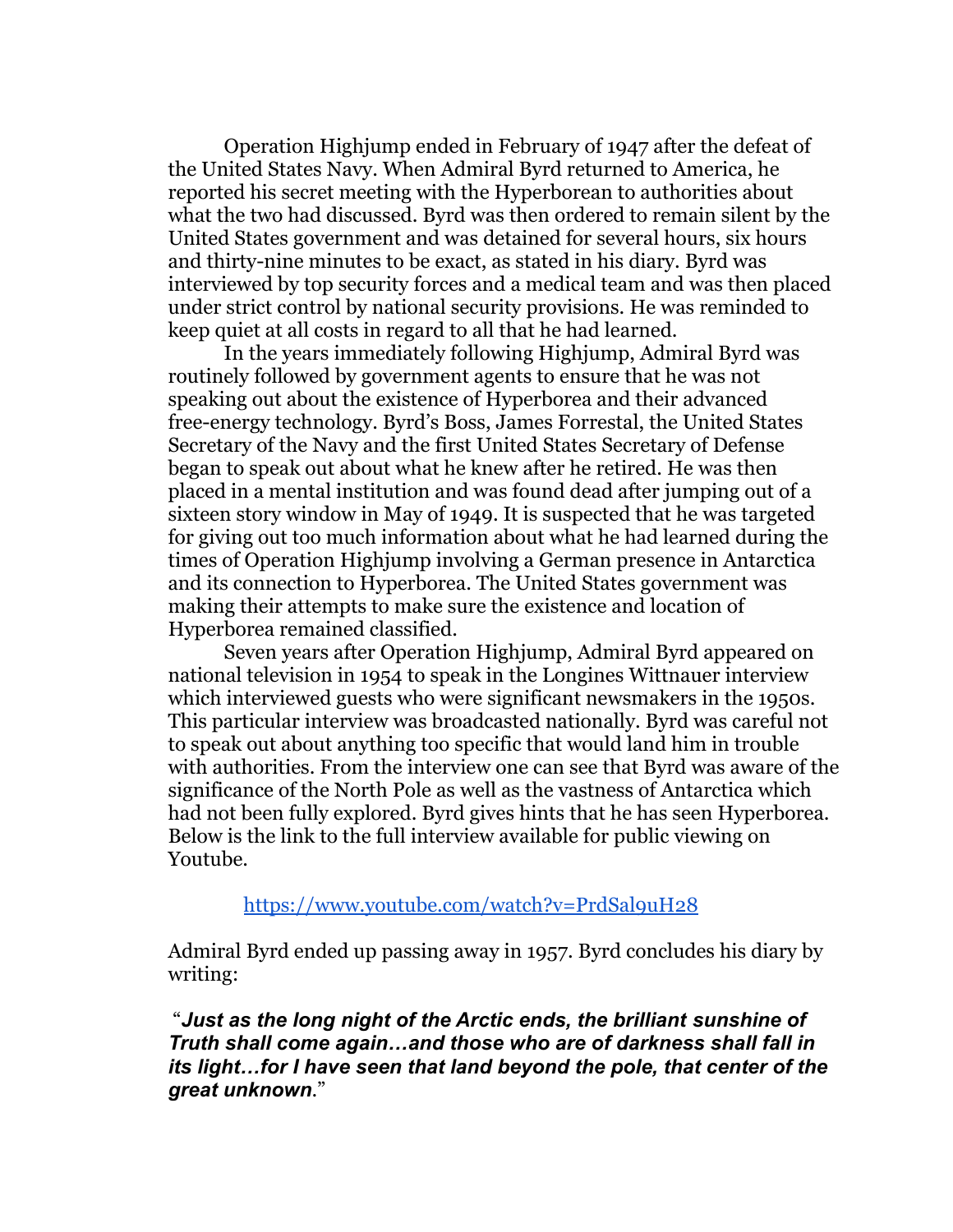#### **XV. The 'Allies' Did Not Win World War II**

World War II was alleged to have ended with the Japanese surrender on September 2, 1945. The official narrative is that the Allied powers consisting of the United States, Great Britain, and the Soviet Union defeated the Axis powers. This is mainstream propaganda that has been indoctrinated to the masses. The facts that have been mentioned so far in this writing involving Vril energy, Hyperborea, and free-energy "flying saucer" aircraft is the secret history that has been purposely removed from the official story.

An interesting notion that must be mentioned is that after the detonations of the atomic bombs, the Allied powers realized the disappearence of hundreds of thousands of Germans. They seemed to simply vanish and were unaccounted for. The medium Maria Orsic, the female member of the Vril Geselschaft, or Vril Society, notified Germany to let them all know that "None are staying here." Maria Orsic as well as Nazi Germany were never heard from again. It is evident that they permanently left Earth after realizing that the Life Wave mechanism of Earth had been bombarded due to the detonation of the atomic bombs.

Nevertheless, the Allied powers did not win World War II as stated in the official narrative. In fact, it can be asserted that there was no winner of World War II. Following the devastaing effects of the atomic bombs, the Germans left and most notably returned to Hyperborea through the gates and entrances in Antarctica.

#### **XVI. Operation Paperclip**

In the years following the disappearance of the Germans, the United States government actively took nearly 2,000 German scientists and brought them to the United States to work for them. Many of these German recruits included physicists, chemists, engineers, and technicians. This secret intelligence program that brought Nazi scentists to America was codenamed *Operation Paperclip*. The aim was to find and preserve German weapons such as biological and chemical agents. A propaganda campaign was developed to conceal the pasts of the German scientists in Operation Paperclip. In addition, the Central Intelligence Agency (CIA) was created on September 18, 1947 and the Department of Defense on December 18, 1947, almost immediately after the conclusion of Operation Highjump.

Furthermore, the Roswell incident of 1947 where a crashed "flying saucer" was found in Roswell, New Mexico was the government's attempt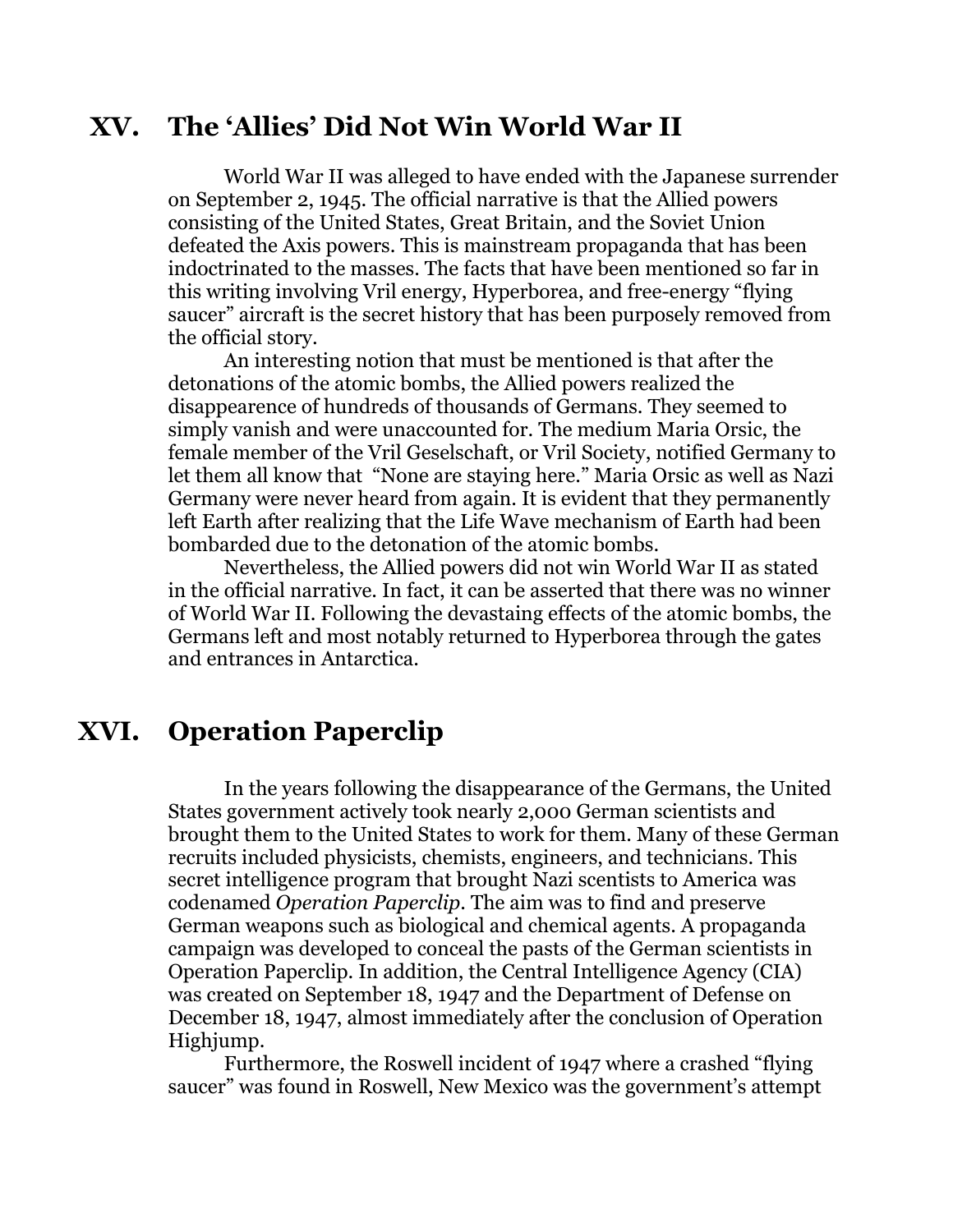at recreating Hyperborean free-energy technology. Their efforts failed drastically because the dark forces, as some commonly like to refer to as the 'powers that be,' do not have the power or ability to access free-energy from the Black Sun. The reported news of the Roswell crash being a United States Army Air Force balloon was a blatantly obvious coverup. Moreover, other stories of "little green beings" aboard the crashed aircraft are also intentional misinformation.

#### **XVII. The Destruction of Earth's Timeline**

Following the dropping of the atomic bombs in Hiroshima and Nagasaki, the devastation of atomic energy from the bombs caused significant, permanent destruction to Earth's **Life Wave <sup>11</sup>** cycle. The Life Wave is Earth's natural cycle involving the Ages of the Zodiac and the Black Sun. As previously mentioned, the Black Sun is the central source of all matter in the physical universe. The Black Sun rotates through the twelve Constellations of the Zodiac, with each Age consisting of 2,160 years which affects humanity by bringing upon new conditions on Earth. This is the natural cycle of the physical universe. In modern times, Earth is supposed to reside in the Age of Aquarius.

As already stated in this writing, the Hyperboreans' harnessed Vril, which is free-energy derived from the Black Sun. The usage of atomic bombs, or atomic and nuclear energy, is the polar opposite of Vril. The United States government dropped the first atomic bomb on Hiroshima on August 6, 1945. Next, the second atomic bomb was detonated in Nagasaki on August 9, 1945. The detonation of nuclear weapons releases immense explosive power that results from the release of energy from the splitting, or fission of the nucleus. When a neutron strikes the nucleus of an atom, it causes that nucleus to split into fragments. In the process of splitting, a massive amount of energy is released in the form of extremely harmful and destructive thermal energy and gamma rays.

The two atomic bombs used on Hiroshima and Nagasaki decimated the Life Wave cycle of Earth. As a result, Earth's electromagnetic energy field was demolished from the explosive and destructive power of atomic energy. Since 1945, Earth has not been able to move through its natural cycle, meaning Earth has been unable to progress through the Constellations of the Zodiac. If Earth cannot evolve through the twelve different astrological ages, the conditions on Earth will never advance back on the upwards scale of spiritual progression.

<sup>11</sup> **Life Wave**- Earth's natural cycle that progresses through the Ages of the Zodiac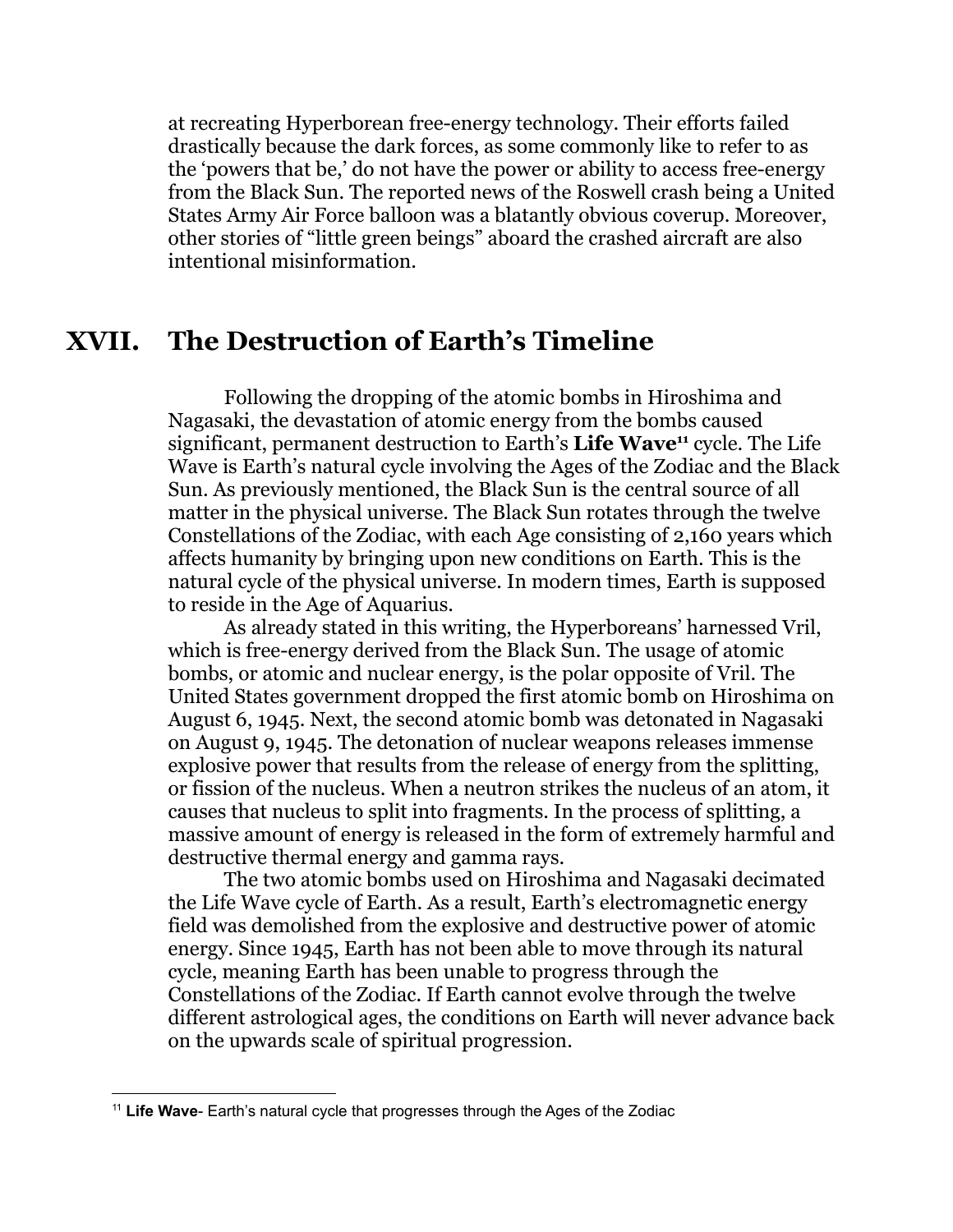It must be emphasized that since 1945, Earth's timeline has shifted and therefore has been stuck in a "limbo" since then. The reality of the present day is actual "purgatory" and one can say that the Earth we are currently living on is not the Earth it should be. If Earth cannot progress on its natural Life Wave cycle, then it cannot be considered Earth. The authentic Earth which is part of the natural physical universe terminated in 1945 after the dropping of the atomic bombs. It is noteworthy to state that the current Earth we are living on is an unnatural reality, an artificial plane of existence in matter ever since the destruction of the Life Wave.

#### **XVIII. The Alternative Timeline**

One must bear in mind that although the current timeline in the present day had consequences on the planet's natural cycle, there exists a reality in which Germany won World War II and the Allied powers surrendered. In this timeline, the atomic bombs were never deployed on Hiroshima and Nagasaki. What came after was the natural progression of Earth's Life Wave cycle. This reality was the authentic timeline of Earth's true history. From here, the authentic Earth continued to progress upwards on the scale of spiritual progression through the Age of Aquarius and beyond. From here, the presumed future events of Earth are a time of spiritual perfection in humanity and complete natural peace and harmony in the world.

What we call the present day is an absolute inversion of what humanity's destiny should be. If Earth cannot progress through the Ages of the Zodiac, humanity cannot progress spiritually as well. The Hermetic saying "as above, so below" is applicable here in this notion. This is why the present day is a world in which artificial intelligence and technology are predominant. Humanity has lost its spirituality and connection to Hyperborea.

#### **XIX. Satan Controls the World**

Gnosticism contains the idea that the creation of the world is governed by a negative and malevolent entity that controls and rules over Earth and the physical universe. This being is referred to as the Demiurge, or Yaldabaoth in the Gnostic *Nag Hammadi Scriptures.* In the present day, the name Satan is associated with this entity due to his association with being the Devil. They are one in the same.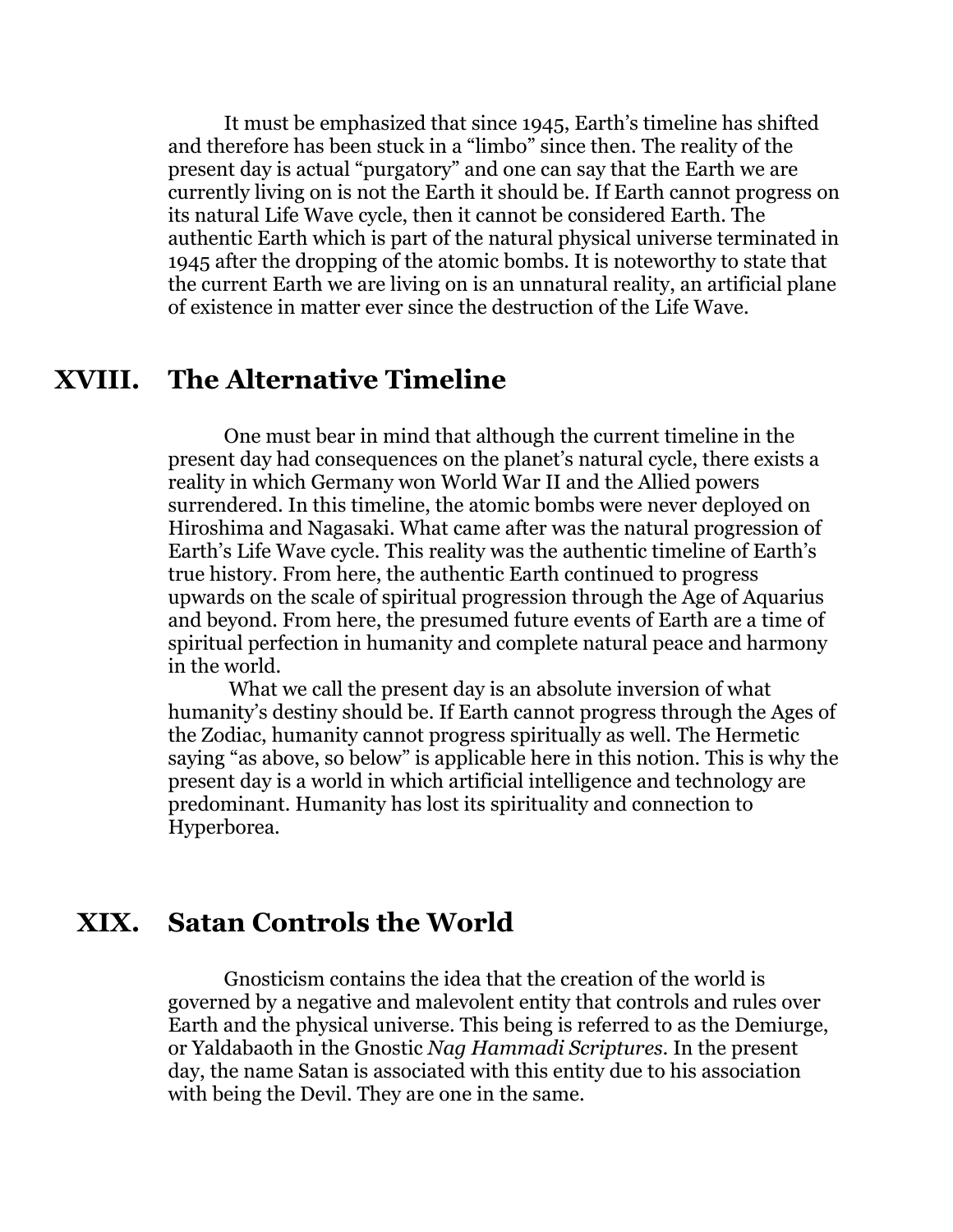From here on out, the name **Demiurge <sup>12</sup>** will be used in place of Satan due to the Gnostic's knowledge and awareness of the true nature of the physical world which humanity is a part of. The Demiurge has entities inferior in power to him which will be referred to as Archons (also derived from Gnosticism) who each govern a sphere attached to the material world. The Demiurge is the prime ruler over the Archons and is the one who controls and influences Earth from above. It cannot be emphasized enough that outer "space" and the planets are not what they appear to be as taught in science and school textbooks.

Each planet is a different sphere in the **astral plane <sup>13</sup>** beginning with the Moon, Mercury, Venus, the Sun, Mars, Jupiter, and Saturn. The astral plane is the non-physical realm of existence which immediately surrounds Earth. You cannot see it with the visible eye since it is non-physical. It is the realm of celestial spheres immediately surrounding Earth which are layered one on top of the other and are the home of entities, spirits, and a myriad of other non-immortal beings. The seven planets listed above are the '**Seven Heavens**' **<sup>14</sup>** of the planetary spheres mentioned in Gnosticism, where each planet or 'sphere' is controlled and ruled by one Archon each, with Saturn being the last sphere where the Demiurge resides. The planets, the moon, and the sun are dark energetic spheres where these entities reside and project their dark and negative influence and energy on humanity.

The Demiurge and his Archons are responsible for why life on Earth is the way it is. Their dark magnetic energy is projected down to Earth from Saturn and the rest of the planetary bodies. Their influence is wholly inverted and they distort the truth in every form possible in regards to media, religion, education, science, pharmaceuticals, food; the list can go on. It must be emphasized now to the reader that during World War II, the Demiurge was influencing the Allied powers whereas Germany was backed by the Hyperboreans. This was the secret 'cosmic war' that this demonic negative entity does not want you to know about. The entire reality of this 'world' is inverted to the maximum extent.

If it hasn't been done already, it would benefit the reader to shift their perspective and keep in mind if this reality really is what you think it is. The lack of real truth is completely nonexistent in regards to what the common people rightfully embrace in their daily lives. The world is an inversion. Remember who you are and where you come from, Hyperborea.

 $12$  Demiurge- the name given to the entity who has prime control over Earth and the physical universe

 $13$  Astral plane- the non-physical realm of existence which immediately surrounds Earth

<sup>&</sup>lt;sup>14</sup> Seven Heavens- the seven planetary spheres in the astral plane correlating with the seven planets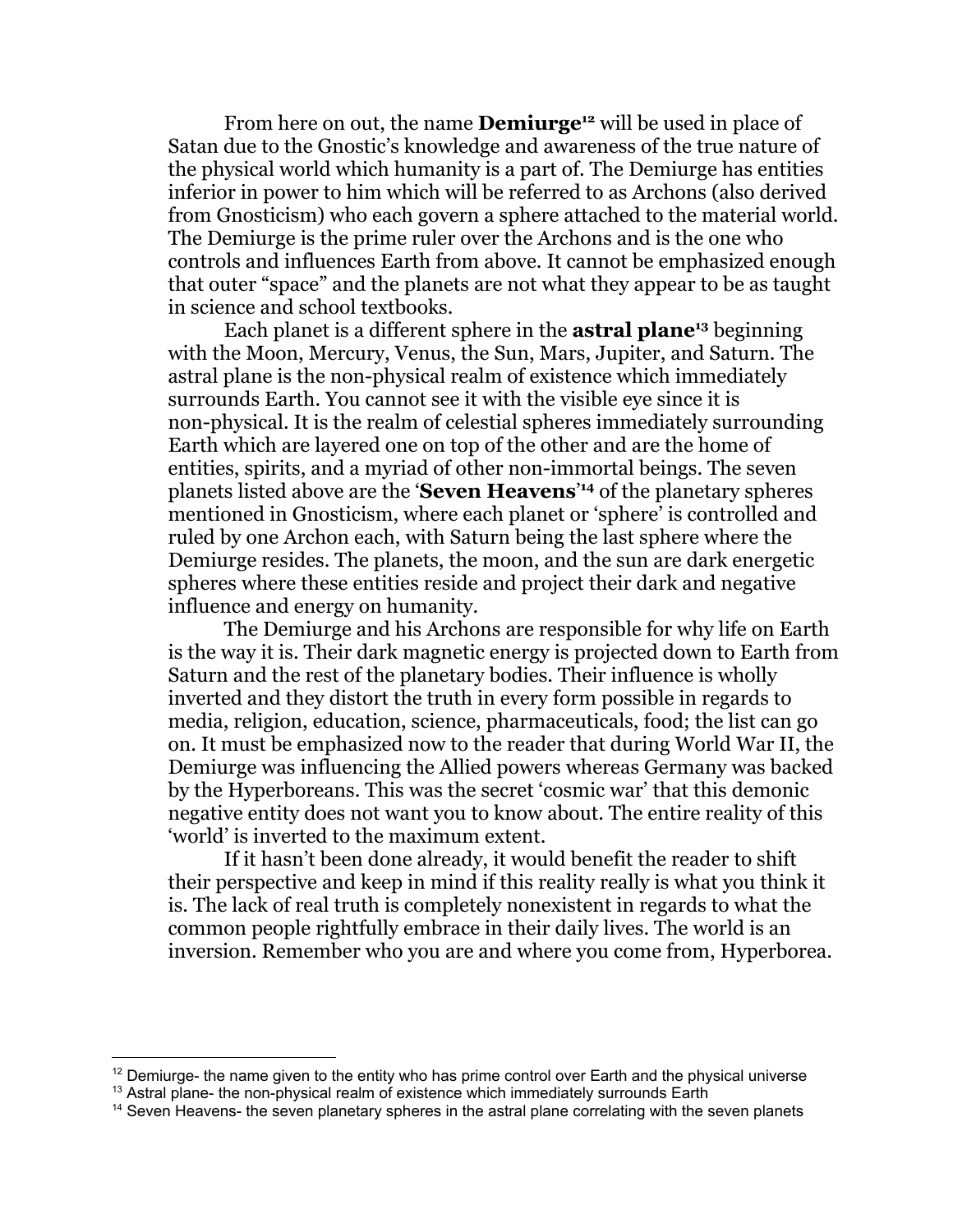#### **XX. The Truth Behind Christianity's Creation Myth**

From the information that has been presented so far, it should be clear now that there is a dark or "evil" force that has been influencing the world in a manipulative way through power and control. As mentioned already, this is mainly enforced through governments, media, food, pharmaceuticals, and the military industrial complex, to name a few. The one who seeks Truth may see that the current artificial reality is a conflict against one's own personal consciousness.

In Christianity, the god of the world is named Yahweh who is said to be the creator of man. In the creation myth seen in *Genesis*, it states that God created humanity beginning with Adam and Eve. Adam is instructed by Yahweh that he may eat from any tree in the Garden of Eden except for the tree of knowledge of good and evil. Afterwards, Eve is created from Adam's rib to be his partner. The Serpent then arrives to tell Eve to eat fruit from the tree of knowledge of good and evil. Eve eats the apple and shares it with Adam and as a result, they attain knowledge of the true nature of the world. The god Yahweh then realizes what has happened and gets angry at the Serpent. Adam and Eve are then both banished from the Garden of Eden and sent down to Earth as punishment.

Christianity preaches that the false god Yahweh is benevolent and cares for his creations, but this is not the case. The creation myth of Adam and Eve is an allegorical representation of how a false god has control over humanity. The story of Adam and Eve symbolizes how human beings have lost knowledge of their Hyperborean origin due to this negative influence. Adam represents the masculine force of nature whereas Eve represents the feminine force. Together they represent duality and are meant to coexist together, but since they ate from the tree and attained truth and knowledge, the false god splits them apart and exiles them out of paradise which is the Garden of Eden.

The Garden of Eden here represents Hyperborea, and the Serpent who tells Adam and Eve to not listen to the false god and to eat from the tree in paradise in order to attain truth and knowledge, represents a Hyperborean. Adam and Eve being created in the Garden of Eden is a story of how humanity was born in Hyperborea, but the false god of the physical world does not want humanity to attain knowledge. The fact that the Serpent in the creation myth of Adam and Eve represents a Hyperborean will be clarified next.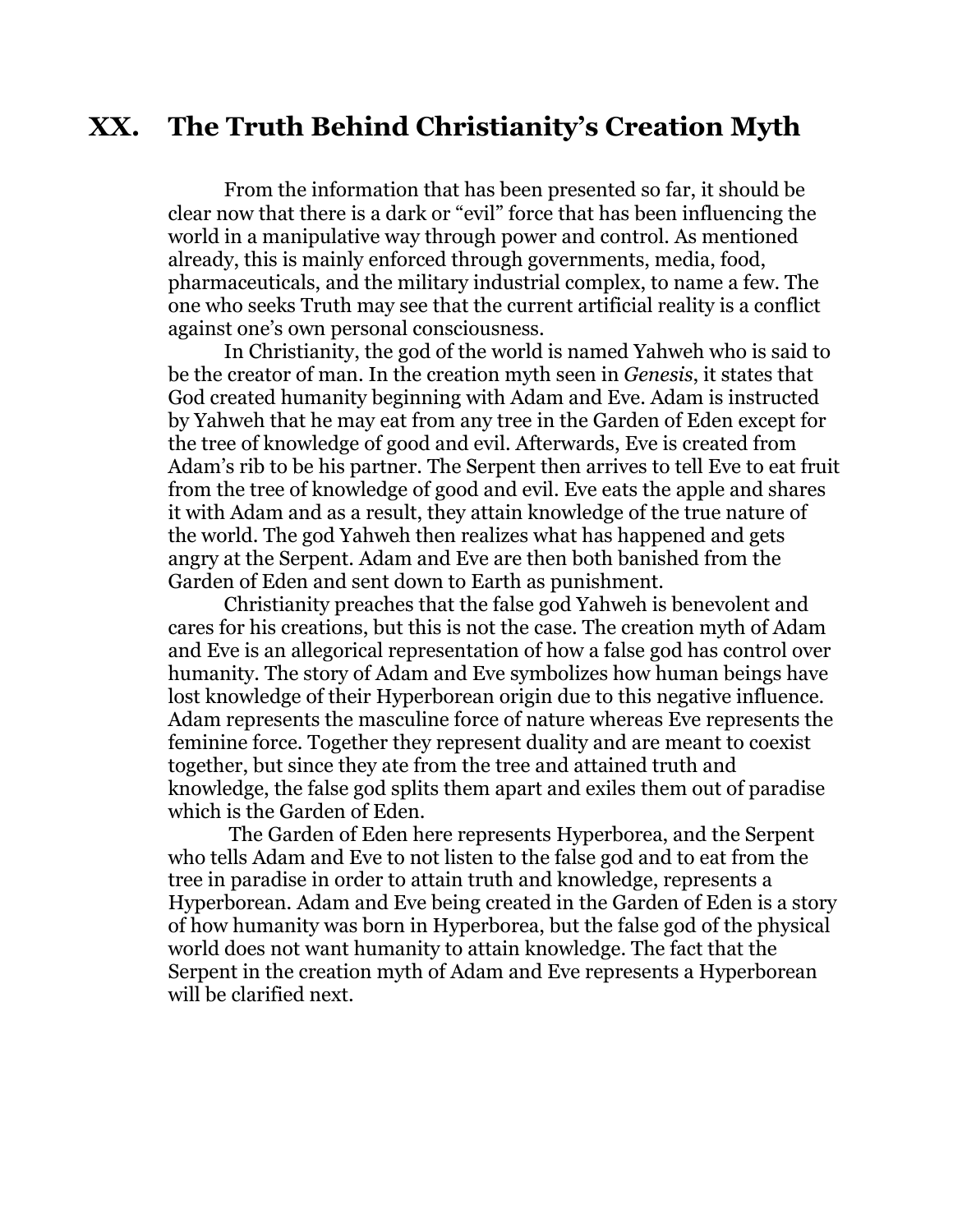#### **XXI. The Reptilian Hyperboreans**

Modern day theories of "aliens" in ufology state that reptilians are malevolent reptile humanoids that appear in stories of alien abductions. Theories of such can be read online about how these reptilians have evil intent and have influence over the world's political leaders and that some of these leaders are possessed by reptilians. This particular idea has been purposely implemented into the conspiracy theory community in order to deceive the alternative media about the appearance of Hyperboreans. It must be clarified to the extent that the false narrative of reptilians is pure propaganda.

The primary reason this has been fed to the alternative media is because the Demiurge does not want humanity to know that the appearance of Hyperboreans are reptilian in nature. To the average human, Hyperboreans are considered 'giants' due to their sheer size compared to the human body. It must be noted that although Hyperboreans are reptilian, they are ethereal and non-physical of course because they do not reside on Earth or in matter.

A reptilian Hyperborean looks exceedingly beautiful and majestic due to Hyperborea being located in a high vibrating place of existence. The perspective of serpents on Earth has had a negative connotation on the idea of a reptilian. Bear in mind the deceiving creation myth of Adam and Eve. It must be remembered that to the Demiurge, the Hyperboreans are its enemy. The idea of reptilians being malevolent and malicious in certain 'conspiracy theories' have been put in place because it refuses to allow humanity to discover the truth about reptilian natured Hyperboreans.

Once again, this is why the creation myth of Adam and Eve depicts the Serpent as having a negative influence on the two, which is not plausible because the Serpent influences Adam and Eve to attain knowledge. It is an inverted tale about the true nature of humanity's reptilian Hyperborean origin.

Lastly, in science the human brain contains the reptilian part of the brain which is one of the main structures found in a reptile's brain. The reptilian brain is primarily involved with territoriality which may now be apparent why human beings have a "reptilian brain." Human beings' primal nature is reptilian. It must not be forgotten that human beings are Hyperboreans. On that note, the Hermetic saying "as above, so below" may apply to this concept. One must keep in mind the treasure of our reptilian Hyperborean nature. Everything in this artificial reality is inverted.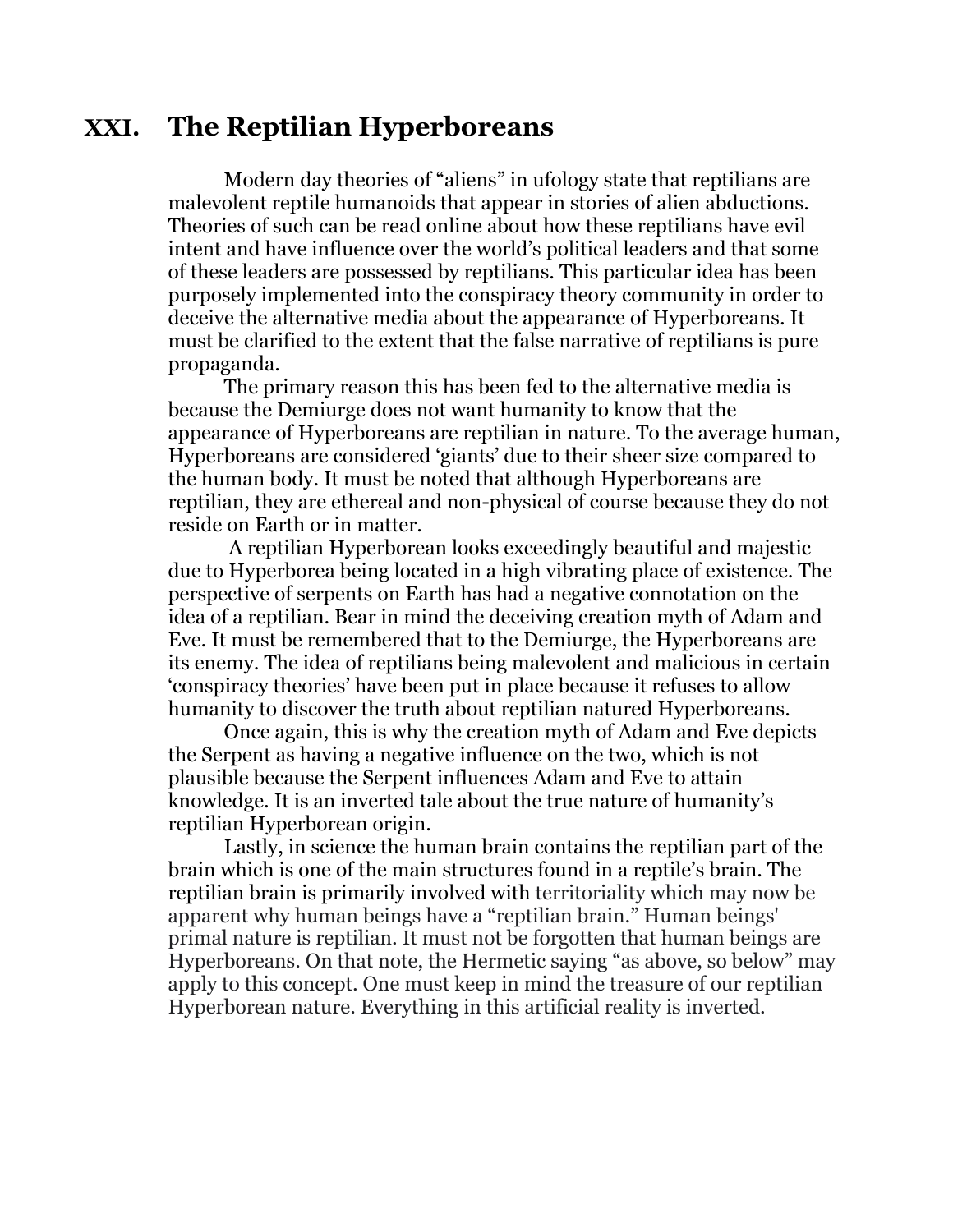#### **XXII. The Concept of 'Good versus Evil'**

The principle of Good versus Evil has been recycled throughout many ideologies in history. The individual who really wishes to attain knowledge and seek Truth must keep in mind that "evil" is a moral concept that has been put in place to influence people's way of thinking. If one views the negative influence on the world as evil then they are falling victim to their own demoralizing way of thinking and are therefore letting it control them, whether they realize it or not. The individual who seeks to perfect themselves must have a broader perspective. Certain negative societal conditions of situations or hateful acts are just an opposing force to assist one to evaluate their consciousness and beliefs. The concept of "evil" can be viewed as just an extremely intense version of an original notion and therefore imaginary. For example, the idea of love of yourself and extreme love of yourself. The former is pure whereas the latter can be viewed as narcissism and then ultimately "evil." It simply is not the proper term and does not actually exist.

#### **XXIII. Eternal Recurrence- The Physical Universe**

**Eternal recurrence 15** , also referred to as eternal return, is a natural universal truth and law that states that everything in the physical universe repeats itself in cycles an infinite number of times. This applies to both the planets and stars, as well as each individual's personal lives. "As above, so below, as on the earth, so in the sky." Contrary to popular belief, time does not progress in a straight line like how it is typically envisioned, but instead moves in a cyclical pattern. Within the physical universe, everything has a beginning as well as an end. The concept of eternal recurrence is paradoxical in the sense that the beginning can be considered the end, and the end can be considered the beginning.

Within matter, which is the physical universe, everything dies and ceases to exist, only to commence and be reborn again. This repeated pattern occurs eternally, hence the name eternal recurrence. This is the natural cycle of Earth which is the lowest and densest plane of existence. Hyperborea, which is a higher vibrating realm in the spiritual world, does not exist in time and therefore does not recur through the cycles of eternal recurrence. As mentioned, Hyperborea was the primary Golden Age of

<sup>&</sup>lt;sup>15</sup> Eternal recurrence- the universal law where everything in the physical universe repeats itself in cycles an infinite number of times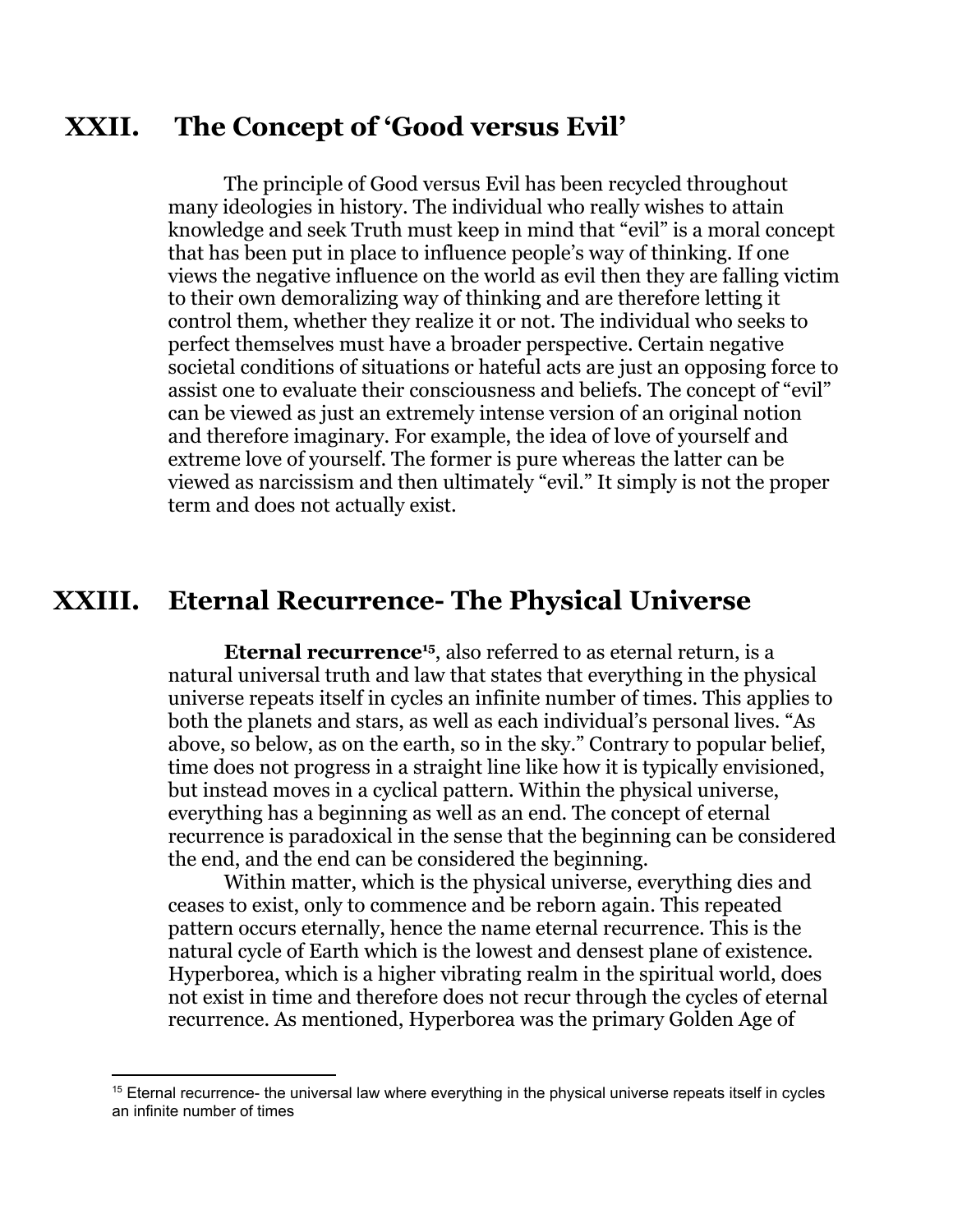humanity's true home, it is separate from the physical in the sense that it is an infinite dimensional plane of existence.

In the physical universe, when "death" occurs it ceases to exist only to be born again to repeat itself in the exact same way as before. It must be clarified that in a sense, there is no such thing as death as it is generally viewed, only the cyclical or circular law of the physical universe. It is the repeated pattern of birth and rebirth. Once again, this is the paradoxical nature of matter which exists within time. It should be noted that time is a construct that exists solely within the physical and never the spiritual planes of existence.

The movement of the Black Sun in relation to Earth through the twelve Constellations of the Zodiac are a suitable measure to comprehend the cyclical nature of Earth. As mentioned already, the Black Sun, which can also be referred to as the Spiritual Sun in the primary doctrines of the occult, is the immense central star that emanates life to the physical universe in the form of matter. The Zodiac constellations are Aries, Taurus, Gemini, Cancer, Leo, Virgo, Libra, Scorpio, Sagittarius, Capricorn, Aquarius, and Pisces.

The Black Sun rotates through each sign of the Zodiac, a period of 2,160 years. The conditions on Earth are dependent upon the location of the Black Sun within each astrological Age. Each astrological Age brings about drastic changes to humanity and society. Ultimately, the Black Sun motions through all twelve signs of the Zodiac to complete a full revolution of its orbit equating to 25,920 years total. This is called the Great Solar Cycle, or what some astrologers like to refer to as the Great Year. The twelve signs of the Zodiac are the twelve heavenly bodies of Earth's annual orbit. Each sign of the Zodiac also represents each month of the Gregorian calendar, and each month has its own corresponding action upon Earth. Each Zodiac sign is unique in its own aspect and no two signs are alike. For example, the sunrise on the first of November is different from the sunrise upon the first of February, and so is the beginning and ending of each sign, and the beginning and ending of each natural day.

After a Great Solar Cycle of 25,920 years completes its full orbit, a new cycle begins. This is just a brief explanation of how Earth will always eventually return to its previous states of existence and conditions. History and Nature repeat themselves in every cycle of time. The common saying "history repeats itself" does not solely apply to worldly affairs but is an accurate representation of how the nature of the physical universe works. Hypothetically, if one is to go backwards or forwards through the Zodiac, one can view the history of the past, as well as the present and future, by bearing in mind the astrological sign and cycle in manifestation at any given period. The past, present, and future all exist at the same time. However, one's own individual life occurs solely in the present moment,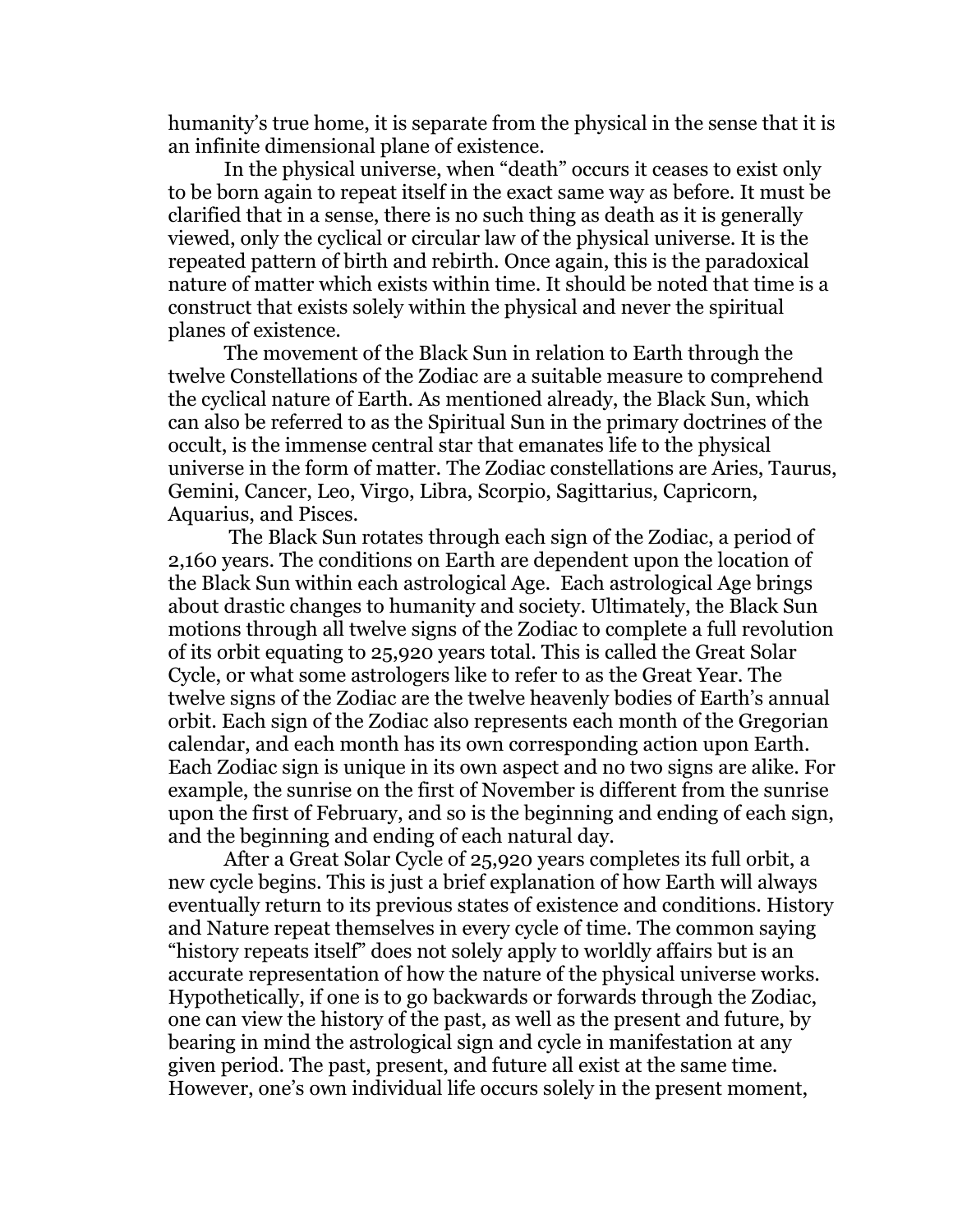which is an extremely small interval of time compared to the entire cycle of the physical universe.

## **XXIV. The Coming Pole Shift in 2023**

Although both of Earth's physical Poles in the Arctic and Antarctic contain the central vortex that leads to Hyperborea, Earth also has a magnetic field that surrounds the physical planet that flows out from the North and South Poles which are called the magnetic poles. Over time, the magnetic poles alter and change in correlation to the natural cycles of Earth. Right now the current "Earth" which fell off from its natural Life Wave cycle still resides in the Age of Aquarius and has been approaching midway through this Age as of the year 2022. This will be the last Age upon this "Earth" since it cannot progress further through the Ages of the Zodiac due to the atomic bombs detonaing in WWII.

The Age of Aquarius is supposed to bring about a substantial shift in spiritual consciousness to the world, especially since we are approaching halfway through this Age. So far, humanity is 1,042 years out of the 2,160 years through the Age of Aquarius. Because of this, the physical Earth will undergo a shift in its magnetic poles. When this happens, Earth will receive cataclysms in the form of extreme weather changes and a planetary shift. This includes worldwide earthquakes, tsunamis, volcanic eruptions, hurricanes, tornadoes, and extreme heat and cold temperature in certain areas within the span of a few weeks time.

The magnetic poles of Earth have been moving and shifting away from the pole of the ecliptic leading up to the year 2023. On the summer solstice of June 21st, 2023 this shift will culminate in several cataclysms on Earth and will end on July 4th, 2023. This is specifically fourteen days. Due to this, a series of devastating Earth changes will occur in successive order in a very brief period of time.

## **Important warning**

As mentioned, I am not allowed to disclose how I know this information, but it is recommended for each individual to seriously consider the facts provided and to evaluate it properly. I would like to emphasize that I am always available to answer questions. My role here is to spread knowledge of what is to come in the very near future. This presented document has been constructed for each reader to connect the dots, as they all tie in together.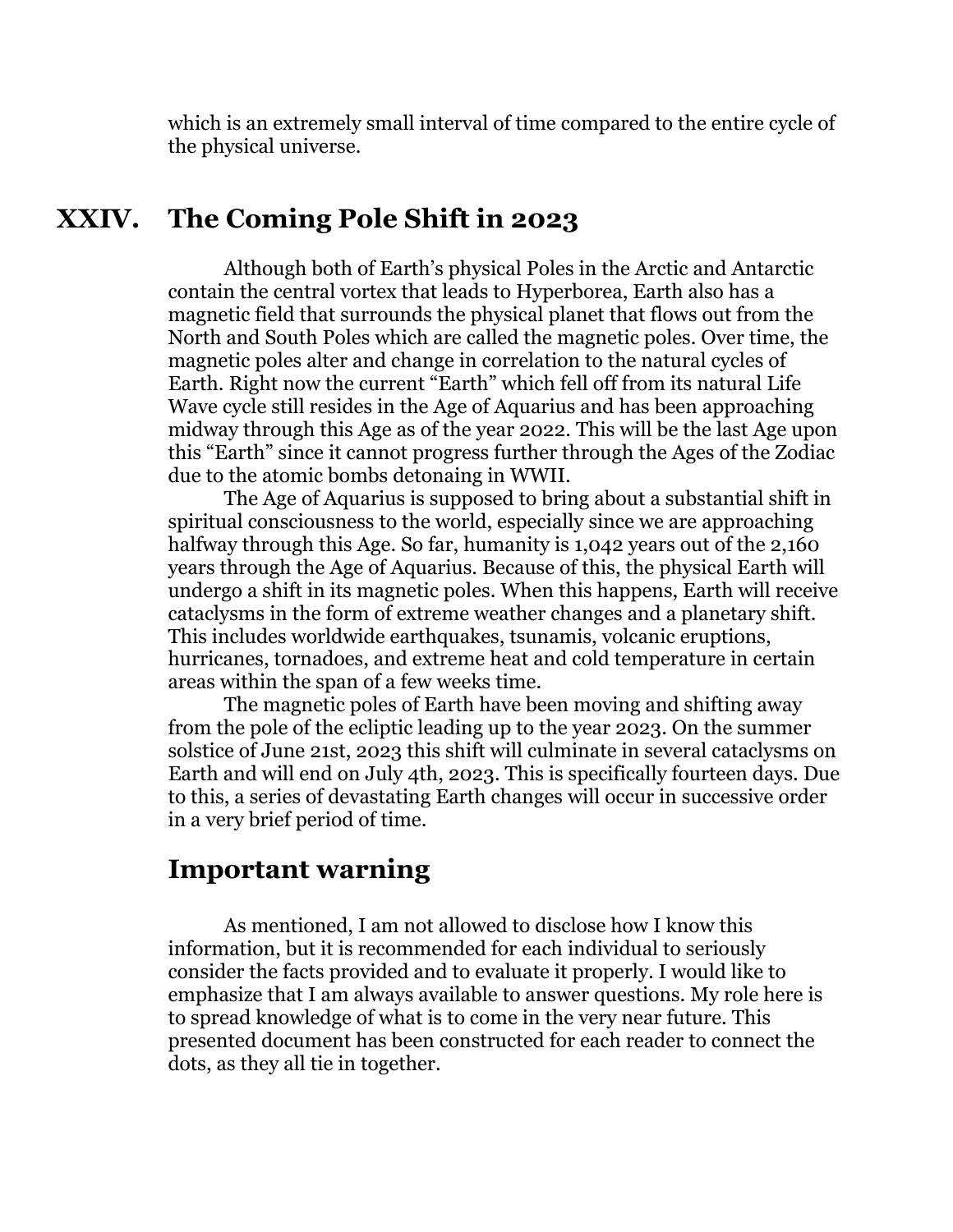First and foremost, after the summer solstice on June 21st, 2023, California will be struck with a large-scale Earthquake and multiple aftershocks on June 22nd, 2023. This will usher in a mega-tsunami from the Pacific Ocean. The entire state of California will be greatly affected and will be wiped off the map. The effect of the Pole Shift will also activate Yellowstone's Supervolcano in Yellowstone National Park located in Wyoming, which will erupt and have lasting lingering effects on the entire United States. In addition, earthquakes will occur in Central America which will usher in another tsunami in the Gulf of Mexico which will sink Louisiana and put part of its coast underwater. On the east coast, more tsunamis and hurricanes will hit Florida and the coastal states on the Eastern coastal region. The Philippines has approximately 300 volcanoes and will have devastating eruptions. Japan and Taiwan which are also both on the Ring of Fire will receive a series of Earthquake swarms and tsunamis that will pour into the coasts. The fact that about seventy-five percent of the planet's surface is water, mega-tsunamis will be the primary loss of life across the world.

For the sake of this writing, all cataclysmic Earth changes cannot be mentioned, but it is important to note that 'Earth' will undergo an enormous planetary shift after the summer solstice on June 21st, 2023, and end on July 4th, 2023. The year 2023 will be extremely unexpected to the masses. Everything that has been occurring in the world in regards to COVID-19 and the "War in Ukraine" has been a precursor which will lead up to this. It may be difficult for some to comprehend how this is all correlated, but it will all make sense in the future. The world will never be the same again after the year 2023. Remember this.

#### **Preparation**

For the coming year, it is best to be mindful about certain weather patterns that will culminate after the summer solstice on June 21st, 2023. To begin, the series of Earthquakes will first begin in California on June 22nd, 2023. It is highly advised that if you live here, to move away sometime before June 22nd, 2023. It is understood that it may be difficult to just abandon one's home, but many lives will be endangered if not. If you have family in other states that are not near coasts then it would be a great idea to go stay with them. Remember, the California Earthquake will be followed by a mega-tsunami and this will occur on June 22nd, 2023. Getting out of the state of California just a few days before this particular date will save your life, and staying away from the coast within 200 miles should keep you safe. This also applies to all areas in the United States which are near a coast. In addition, if one feels moving and preparation are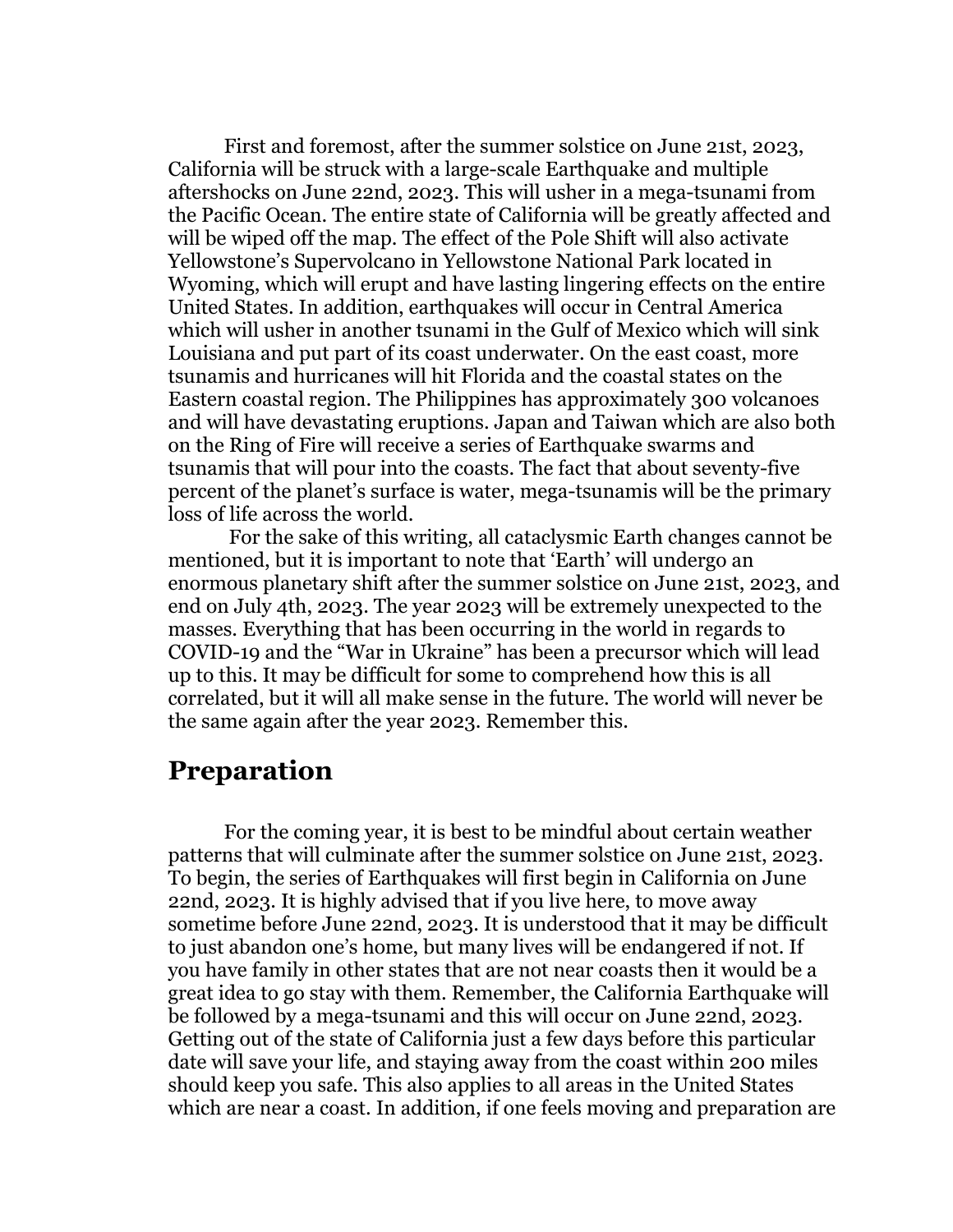too stressful, please read part II and take it to heart. Creating your Twin Soul with the power of your own consciousness will save your life. Remember this.

#### **XXV. The Great Deluge**

The Great Deluge is the common flood myth that appears in many parts of ancient mythology. It depicts the arrival of a massive flood that covers all lands across Earth which ends in wiping out civilization before a new culture is reborn. The Deluge myths of ancient civilizations depict this act as a cleansing of humanity due to their toxicity and therefore a new rebirth, or "reset" is put in place.

Flood myths across ancient cultures appear in the form of enormous mega-tsunamis so grand in scale that loss of a large percentage of the global population is guaranteed. We can see devastating flood myths in the Bible beginning with Genesis and the story of Noah's Ark. In addition, there are numerous myths of a Deluge in Mesoamerica, South America, Asia, China, Greece, India, and many more. In the Iron Age, the Deluge used to occur every year on the summer solstice. This particular period within the Iron Age was referred to as the "Age of Horror." The ancients were well aware that a mega-tsunami would arrive every year on the summer solstice.

It has to be explained that the sudden arrival of mega-tsunamis has absolutely nothing to do with climate change or global warming. Fossil fuels are naturally replenished as emphasized before. The recurrence of mega-tsunamis are part of Earth's natural cycles depending on the Ages of the Zodiac. Depending on the Age, the harsher or better the conditions and natural disasters are on Earth. The mega-tsunamis that will occur across the world beginning on June 21st, 2023 is the Deluge of this time period.

#### **XXVI. Eternal Recurrence- The Soul's Journey**

The Hermetic saying "as above, so below" refers to the concept that the natural processes that occur in the planets and stars above are also reflected below within the human body and soul. Eternal recurrence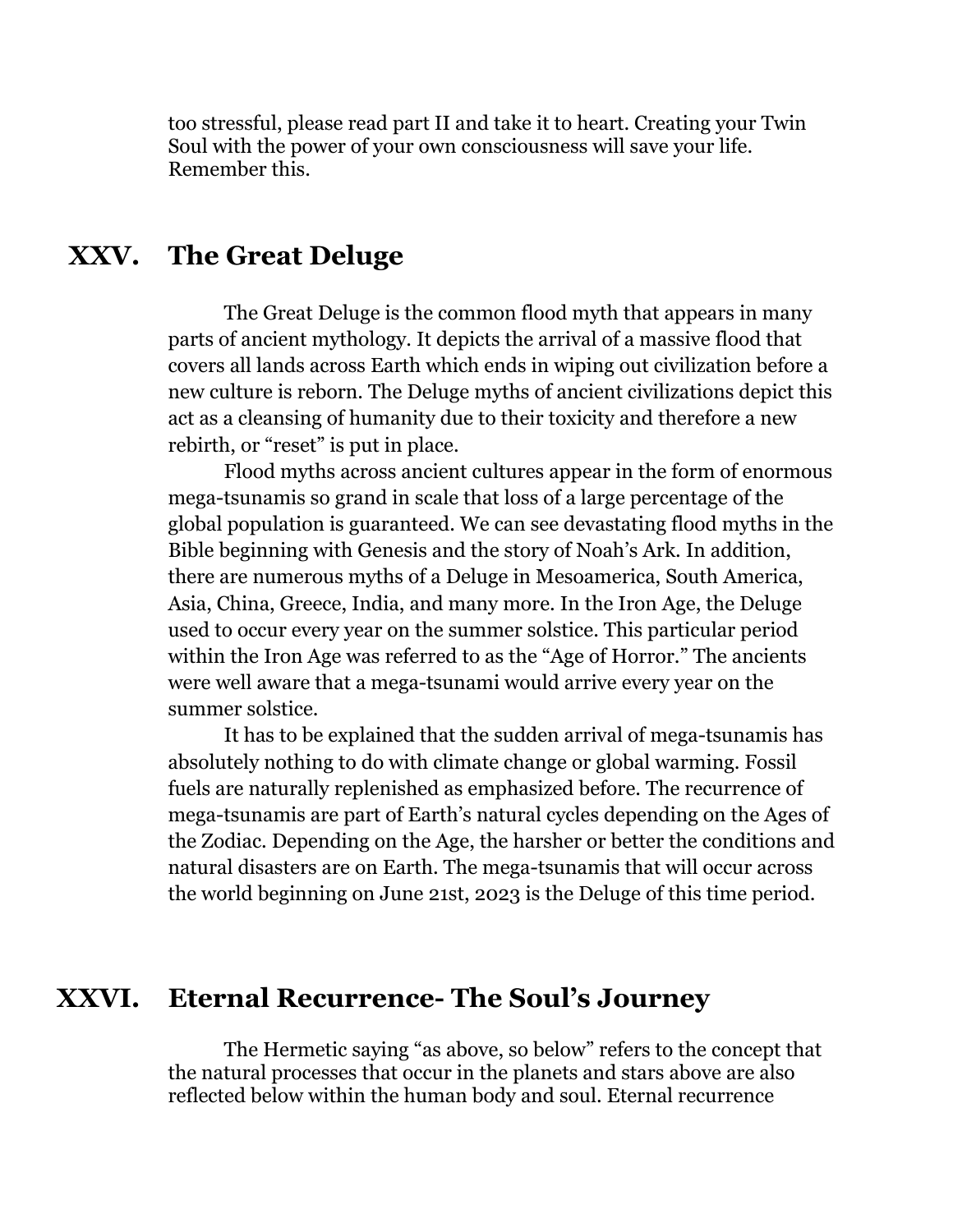applies to both the physical universe as well as each individual's personal life. Anything that exists within time will repeat itself in cycles. It must be noted that when each person's life on the planet ends, he or she will repeat their same life again an infinite number of times until each individual decides to create their Polar Opposite Twin Soul in order to return to Hyperborea. This will be further explained.

The Ouroboros is an ancient symbol that depicts a serpent with its tail in its mouth. This particular symbol was common during the times of ancient Egypt, Greece, and China. It appears in many Egyptian texts and represents the periodic cycle and renewal of the world, as well as the eternal cycle of physical life, death, and rebirth. The serpent with its tail in its mouth forms a whole circle, symbolizing cyclic eternal recurrence. The Ouroboros also appeared in Gnosticism and Norse mythology.

As mentioned, the Demiurge is the being that governs the material world. It envies the divine aspect of the Hyperborean soul and works to trap it in materialism upon its cycles of death and rebirth. The Demiurge and the Archons are spiteful and are viewed as negative entities because they lack the divine immortality of the Hyperboreans. They despise the nature of their mortal existence and feed on fear and negative energy from the physical world. Their role is to serve as an 'invisible' obstacle to life on Earth so each individual can refine their consciousness and free themselves from eternal recurrence. This is why the masses are mostly unaware. They do not want you to know about them, or else they will lose their power.

The Demiurge and the Archons are responsible for the eternal recurrence of peoples' lives on Earth, but only if the individual is unaware of their true identity. This is nothing to be fearful or be discouraged about because each individual on the planet is Hyperborean and is immortal in their true nature. People have more power than they realize and self-awareness of one's Hyperborean identity is key. The power of each individual's identity and consciousness is crucial if they are aware.

It must be noted that eternal recurrence must not be confused with reincarnation when it applies to the cyclic journey of the soul. The concept of reincarnation has been indoctrinated into various religions and schools of thought as a means to mislead one away from the truth about eternal recurrence. Reincarnation states that the soul incarnates into different human bodies after each death upon Earth. Each new life on earth is significantly different from the one before, and each one may turn out to be a different gender in a different time period. The purpose of the soul's journey is to attain self awareness of where it came from, and to go through the processes so that it does not keep returning to Earth to relive the same life over and over again.

Drastically changing circumstances and especially genders is a deviant misrepresentation of the truth about the human soul. The soul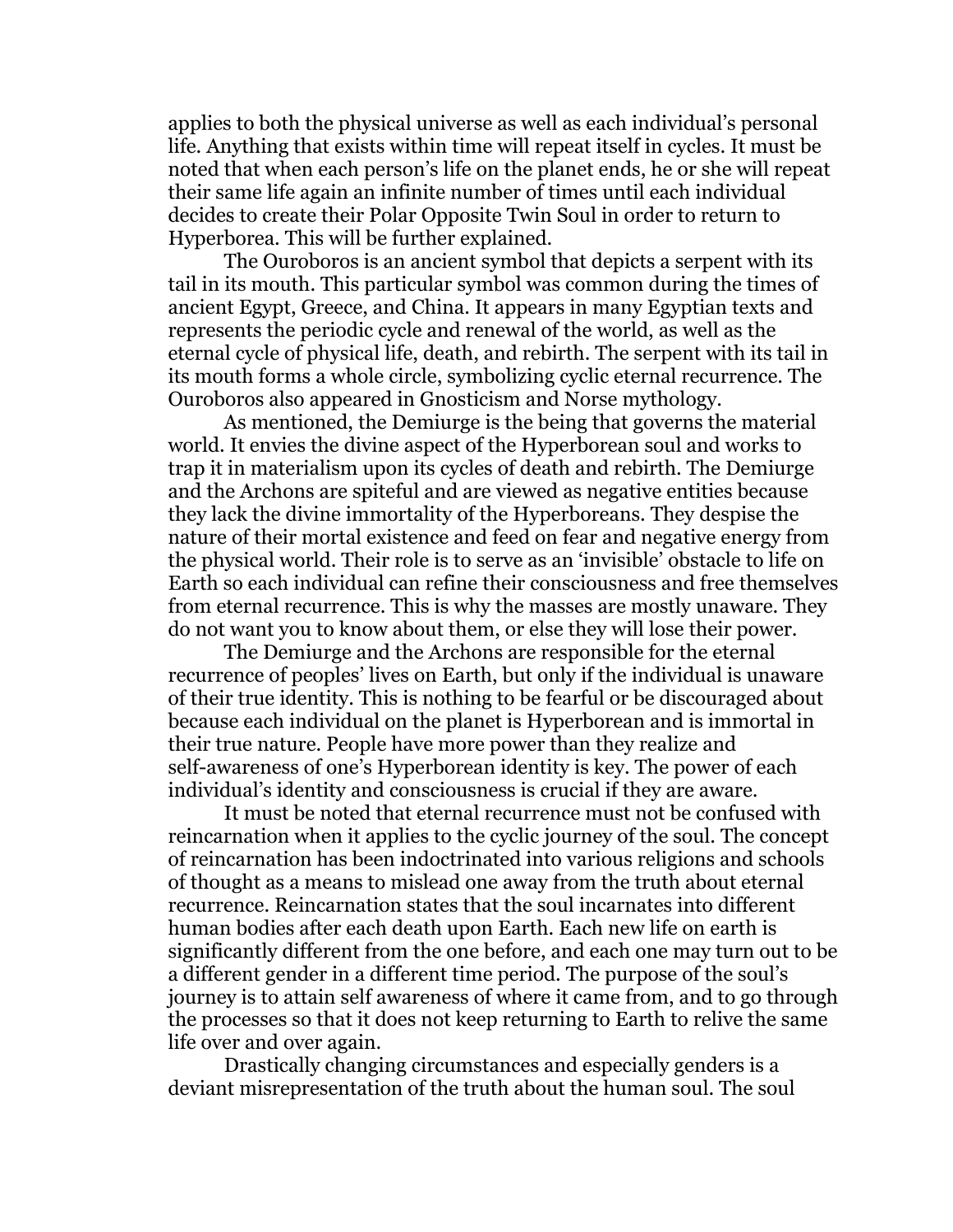does not incarnate into different gendered bodies upon various lives on Earth as falsified in reincarnation. Instead, the soul's gender and life are set. For example, contrary to reincarnation, each person lives their life on earth, dies, and is then immediately rebirthed back into the same body to live the exact same life as it did before. This is the concept of eternal recurrence when it applies to the soul. This process is repeated an infinite number of times, hence the name eternal recurrence, or eternal return. Instead of living many separate lives on Earth such as in reincarnation, the soul lives the same, one life on Earth eternally upon many rounds of life and death until he or she is able to free themselves and return to the paradise of Hyperborea. The mechanisms of how to achieve this will be properly explained in part II.

The concept of eternal recurrence may be uneasy to grasp for the reader. Why must one live the same life over and over again an infinite number of times? One must question what must be the purpose in doing so. The reason people repeat the same life eternally is because they choose to do so upon death because of their toxic behaviors to key figures in their life. The **key figures <sup>16</sup>** are the family or friends one made an agreement with in Hyperborea before incarnating into their life on Earth. The toxic behaviors people treat each of the key people in their life consists of numerous amounts of situations. Any fight, argument, or the disconnection of any meaningful relationship without finding the solution to that issue will be a means for choosing to eternally return to repeat their life.

This is why every human being on the planet does not have any memory whatsoever of who they truly are or where they come from. Most people do not even bother to question it, and blindly put their faith in a religion that preaches a false god. Remember, the human soul is of a spiritual nature. It is important to always think for yourself, ask questions, and most importantly put in the work to learn.

In nearly all cases, people are unaware of their true nature and origin. Each individual must be aware that he or she came from Hyperborea and then must complete the process of manifesting their twin soul in order to return to Hyperborea and break free from eternal recurrence. It is acknowledged that using your mind to create and manifest another conscious being may be uncomfortable and disregarded by some, or viewed as a taboo practice, but this is the reality of the world we live in. This is the only way to free yourself from eternal recurrence.

When each person on Earth dies, the soul immediately rises from the physical body and experiences seeing a bright, white light that leads the soul astray to "other locations." The stories of "near-death experiences" contain many personal experiences of the soul being greeted by what

<sup>&</sup>lt;sup>16</sup> Key figures- the family or friends one made an agreement with in Hyperborea before incarnating into their life on Earth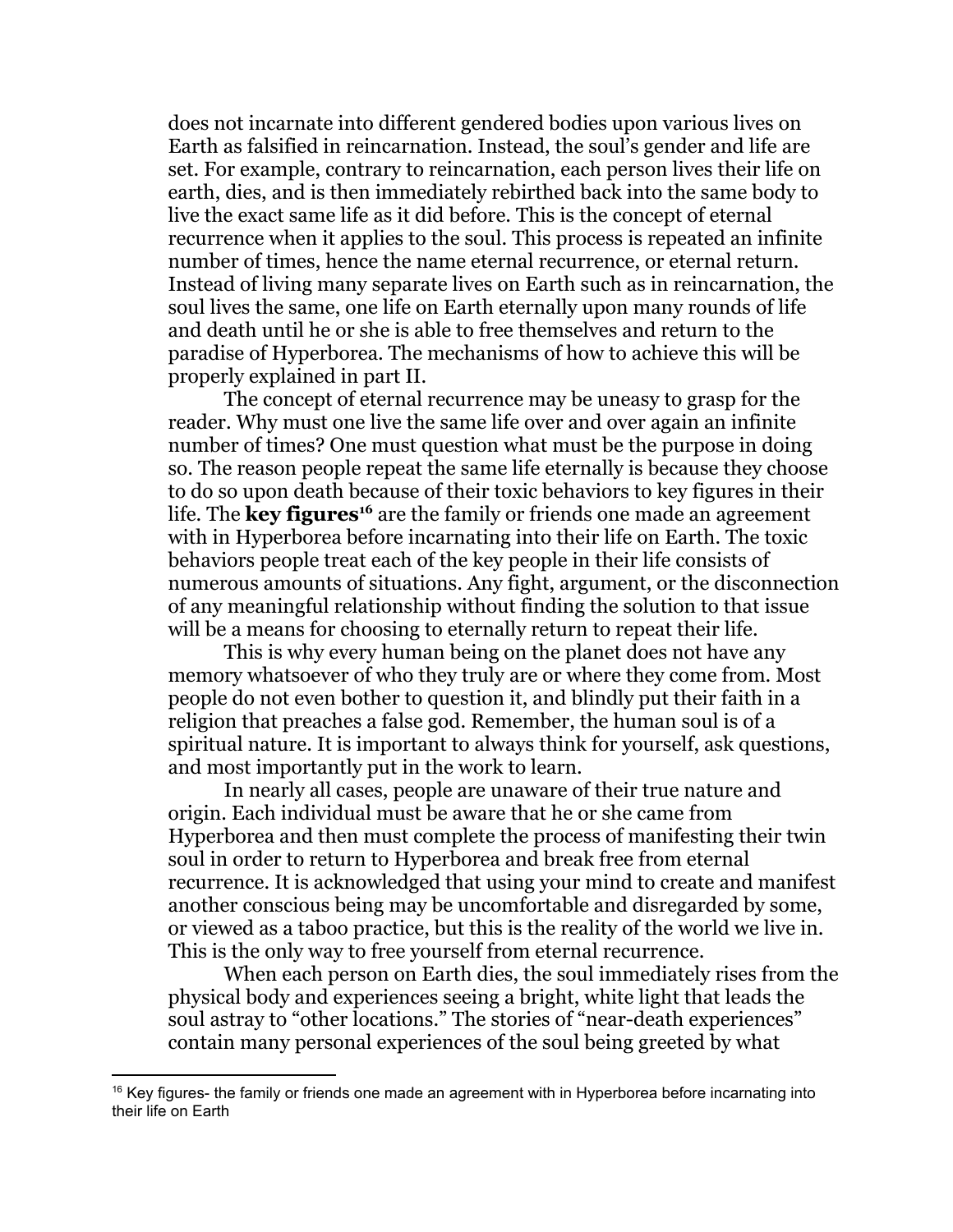appears to be deceased relatives, friends, or pets as a means of guidance. Whoever the human being had a bond or connection with during their physical life on Earth, he or she will be greeted by them upon death. For example, if on Earth the soul had a strong bond with his or her dad during their lifetime and the dad has deceased first, the soul will likely be greeted by what appears to be his or her dad upon physical death. The soul is then ushered into the white light where it may be approached by 'spirit guides' as a means to convince the soul into entering an agreement to return to Earth. These spirit guides counsel the soul on his or her various choices and regrets he or she made in life and ultimately convinces each and every soul to return to Earth to fix their mistakes and learn their lessons.

It must be emphasized that these particular "spirit guides" are not what they claim to be. They are negative entities that are associated with the Demiurge, and their goal is to deceive and trick the ignorant soul into returning to Earth. In all cases, the soul actively chooses to return to Earth to live the exact same life as it did before. With each new birth the soul is born with a blank mind, without any memory of why it has returned to live the same life again.

This process happens repeatedly upon each round of life and death. One must question what must be the purpose of living the same life an infinite number of times. The main reasons the soul chooses to return to its previous life are because of these two primary reasons:

> **1.)** The soul is incomplete, or "half" of its true nature **2.)** The soul does not have self-awareness of its Hyperborean origin

In each life the human soul is born either female or male. The reason for eternal recurrence is because people are unaware of what internal processes must be worked on in order to return to Hyperborea. If the work is not done, every single person who lives their life on Earth will fall victim to the false white light and then have to repeat the same life again until he or she chooses to create the opposite gender of their twin soul.

The function of the soul is to awaken the latent attributes within. It is of utmost importance for each human being to become aware that he or she comes from Hyperborea while on Earth because the soul contains a spark of the divine Hyperborean spirit. The soul must then learn to love itself and create their twin soul. Then, and only then, is the soul considered whole, consisting of both the feminine and masculine attributes. This is the genuine nature of the human soul as a twin soul. It cannot be emphasized enough that this is why human beings are born either male or female. Every person's gender is set at birth.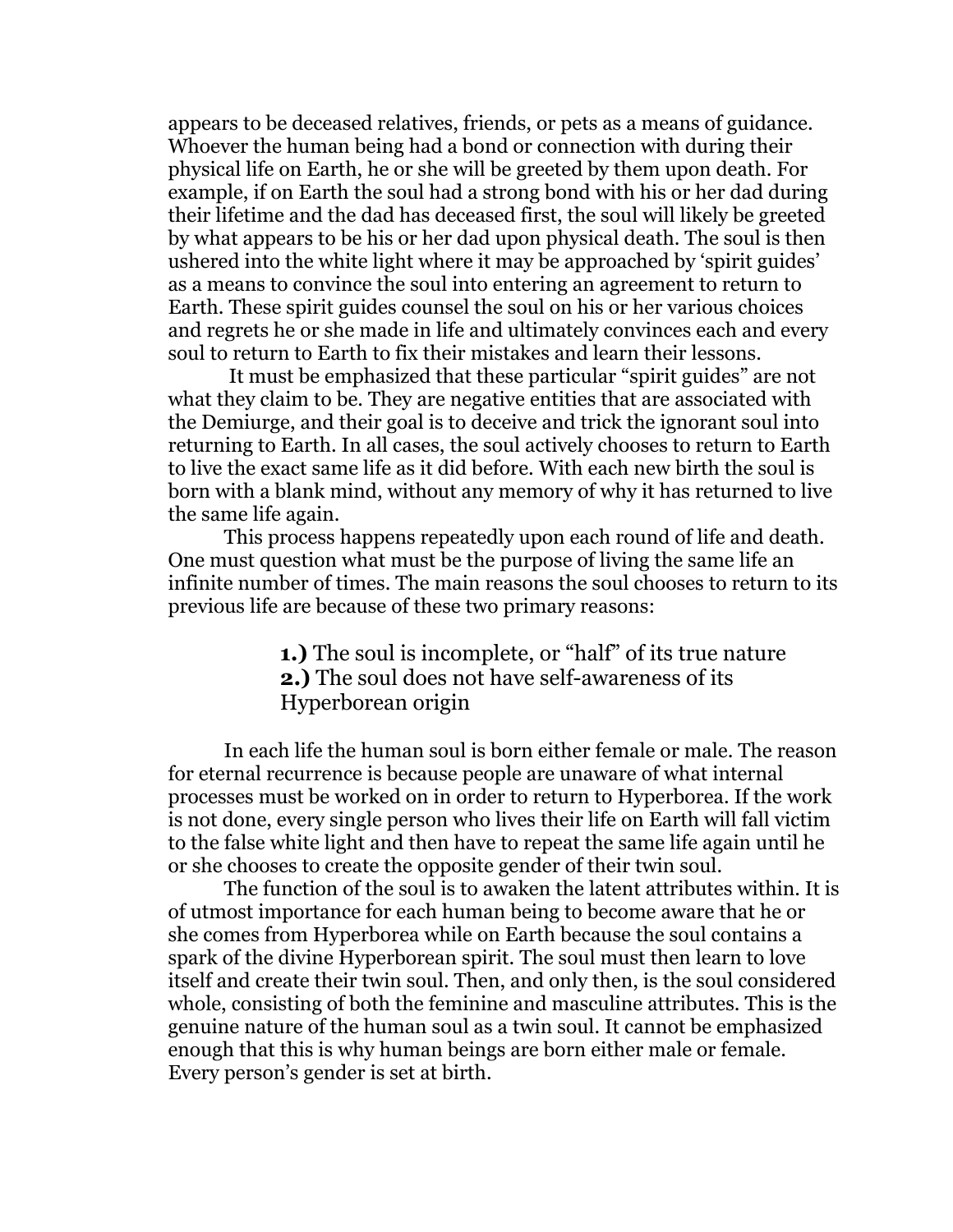When each person is born into their life, one is only half of their true potential. As a result, human beings often engage in toxic behaviors or treat their loved ones in a regretful manner. The primary reason the soul chooses to return is due to ignorance and unawareness of their true identity as Hyperboreans. The importance of self awareness is key in breaking free from eternal recurrence, as well as creating one's twin soul. Having knowledge and self-awareness of one's true origin gives the individual power and control of one's own destiny. As repeated a number of times already, humanity's true home is Hyperborea. The process of creation will be explained in the final part.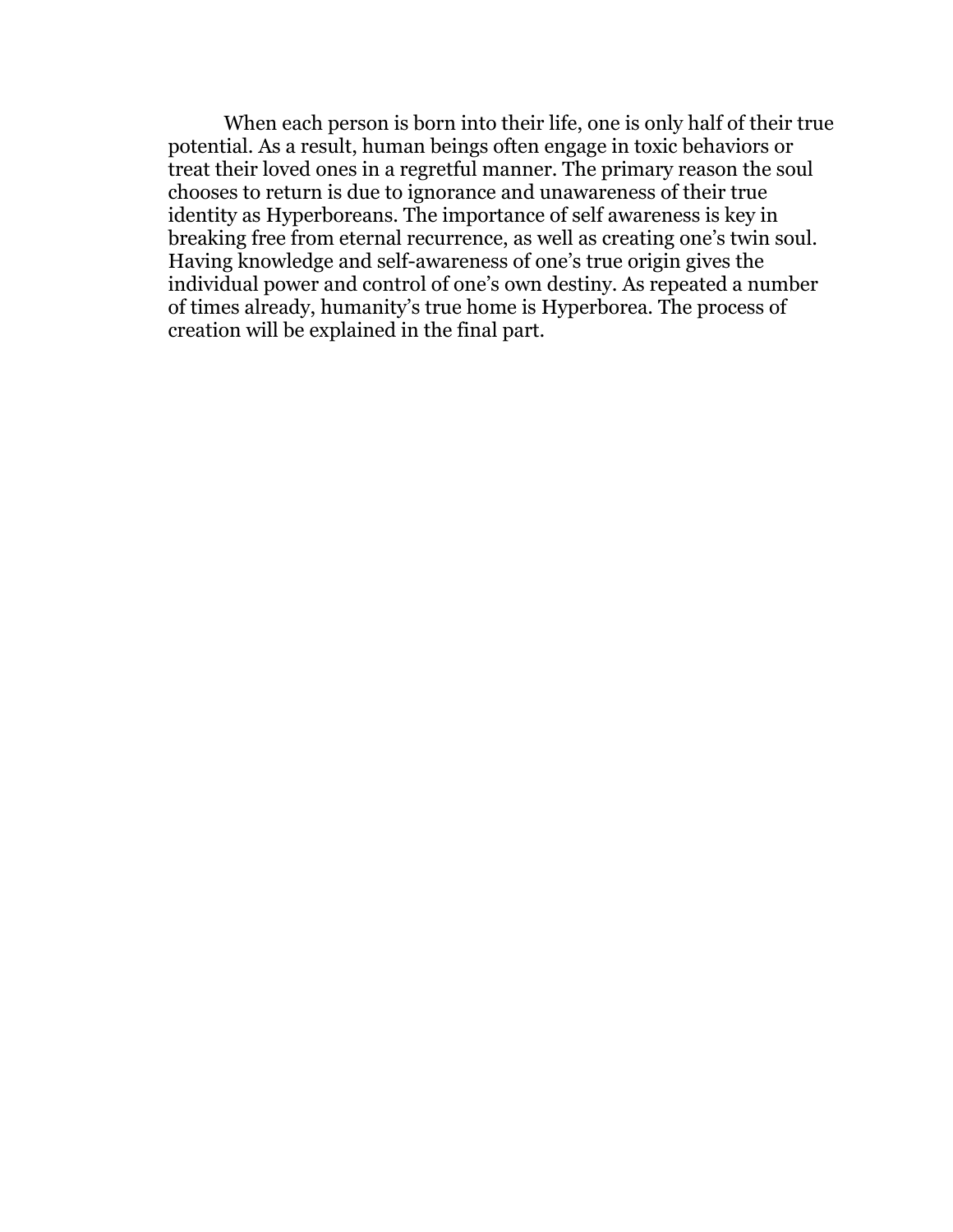# **Part II How to Create Your Polar Opposite twin soul**

## **I. What is the Twin Soul?**

One of the biggest mysteries about the human soul is its true origin and nature. The human **Spirit,** <sup>17</sup> or soul comes from Hyperborea and is currently incarnated here living its many lives on Earth until it is ready to return. Spirit is a more suitable term to describe the spark of divinity in each human being but for the sake of language and this writing, the term 'soul' will continue to be used from here on out.

It must be brought to attention that each and every conscious human being on the planet is Hyperborean and is always connected to their source. In every step of one's life, the Hyperboreans are aware of what the individual is thinking and going through. Your **dreams <sup>18</sup>** are actually your own consciousness linking to your twin soul while you sleep. In every step of your life if you are searching for truth, you will receive signs and synchronicities. **Synchronicities <sup>19</sup>** are the meaningful coincidences in one's life that are unique to the individual.

The masses are largely unaware primarily due to the negative influence of the Demiurge and the deliberate intention to misguide one away from the truth about everyone's inherent divine ability to create. Each individual living their life on Earth has choices to make and ultimately, everyone is in charge of their own destiny.

Human beings have more power than they know whether they are aware of it or not. Each individual has the choice to continue incarnating here as explained in eternal recurrence, or return to their paradisiacal home in Hyperborea. The feeling of **déjà vu 20** is actually your consciousness briefly remembering its past lives from eternal recurrence.

<sup>&</sup>lt;sup>17</sup> Spirit- the immortal, Hyperborean spark of divinity that is incarnated in the human body

<sup>&</sup>lt;sup>18</sup> Dreams- an individual's consciousness linking to their twin soul when they sleep

 $19$  Synchronicities- the meaningful coincidences in one's life that are unique to the individual.

 $20$  déjà vu- the feeling one receives after remembering one of their past lives from eternal recurrence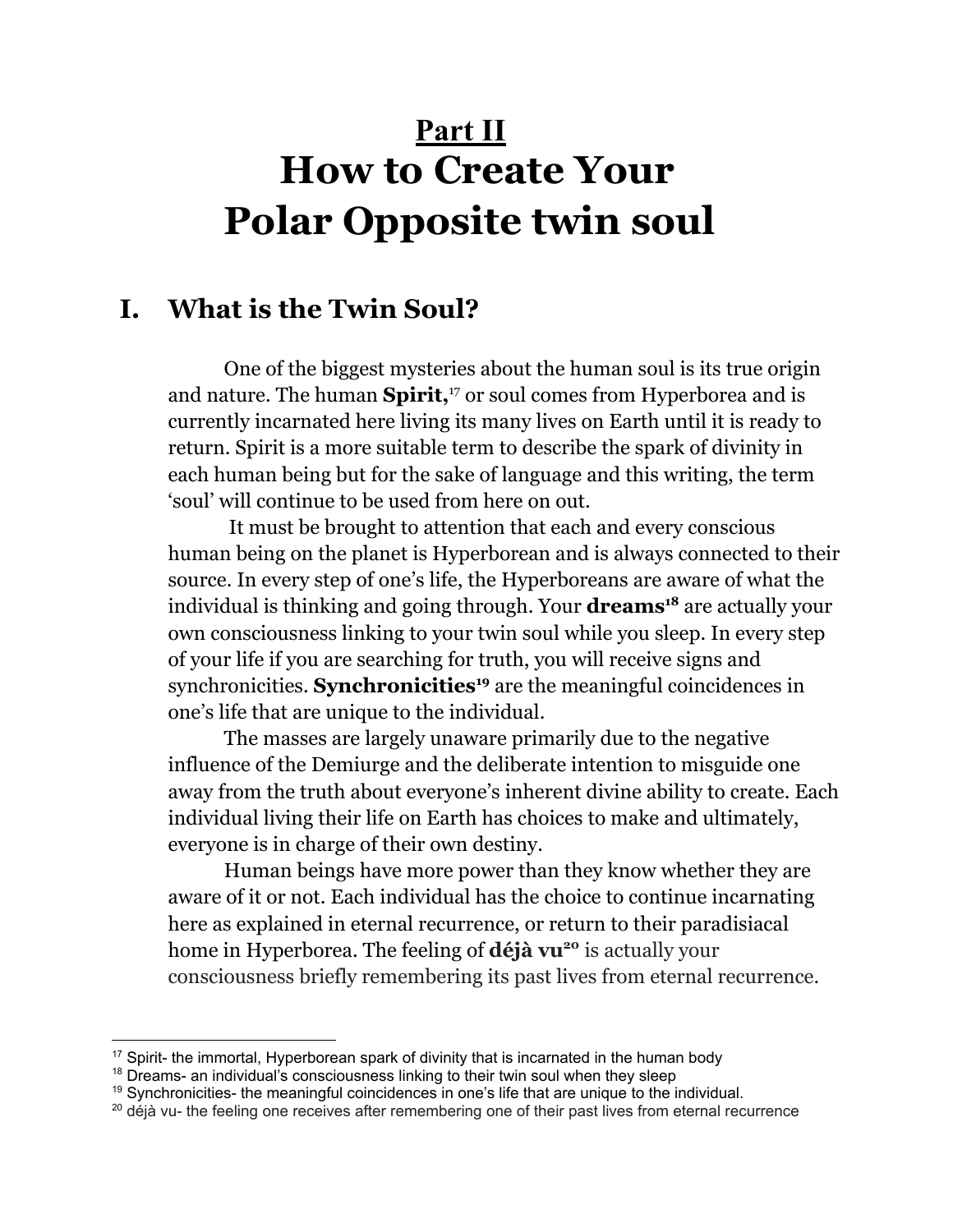The peculiar and familiar feeling of re-living the current situation again is due to this fact.

To break the cyclical wheel of eternal recurrence, it is crucial for the individual to create and manifest their polar opposite **Twin Soul 21** , which is the conscious Hyperborean entity that coexists in the same mind and body as the creator. It is understood that this may seem peculiar or uncomfortable to the one reading but this is key, and will be further explained.

## **II. The Relation of the Genders to Each Other**

The principle of polar opposites is reflected in nature by duality and polarity. When it comes to creation, the feminine and masculine are two expressions of the same creative force and are equal to one another. This perfect relationship of the feminine and masculine contains the potential for exponential growth. Examples of polar opposites in nature are the feminine-masculine,, sun-moon, day-night, spirit-matter, North Pole-South Pole, immortality- death, involution-evolution, awake-sleep, and positive charge-negative charge. The four elements are also polar opposites; fire-water, earth-air. This is the nature of the universe expressing itself in duality. **Duality 22** is the force of polar opposites in nature where there is a perfect balance in equilibrium and polarity.

Feminine nature is caring, affectionate, and maternal. Masculine nature is driven, aggressive, and determined. The feminine and masculine are two halves of the same whole, hence they express the polar opposites of nature's creative forces. When the feminine and masculine soul exist by themselves independently, the soul is disharmonious. When the two coexist together in the same body and flesh, they are then considered twin souls, where the individual will then be able to free themselves from eternal recurrence and return to Hyperborea.

 $22$  Duality- the force of polar opposites in nature where there is a perfect balance in equilibrium and polarity  $21$  Twin soul- the conscious Hyperborean entity that coexists in the same mind and body as the creator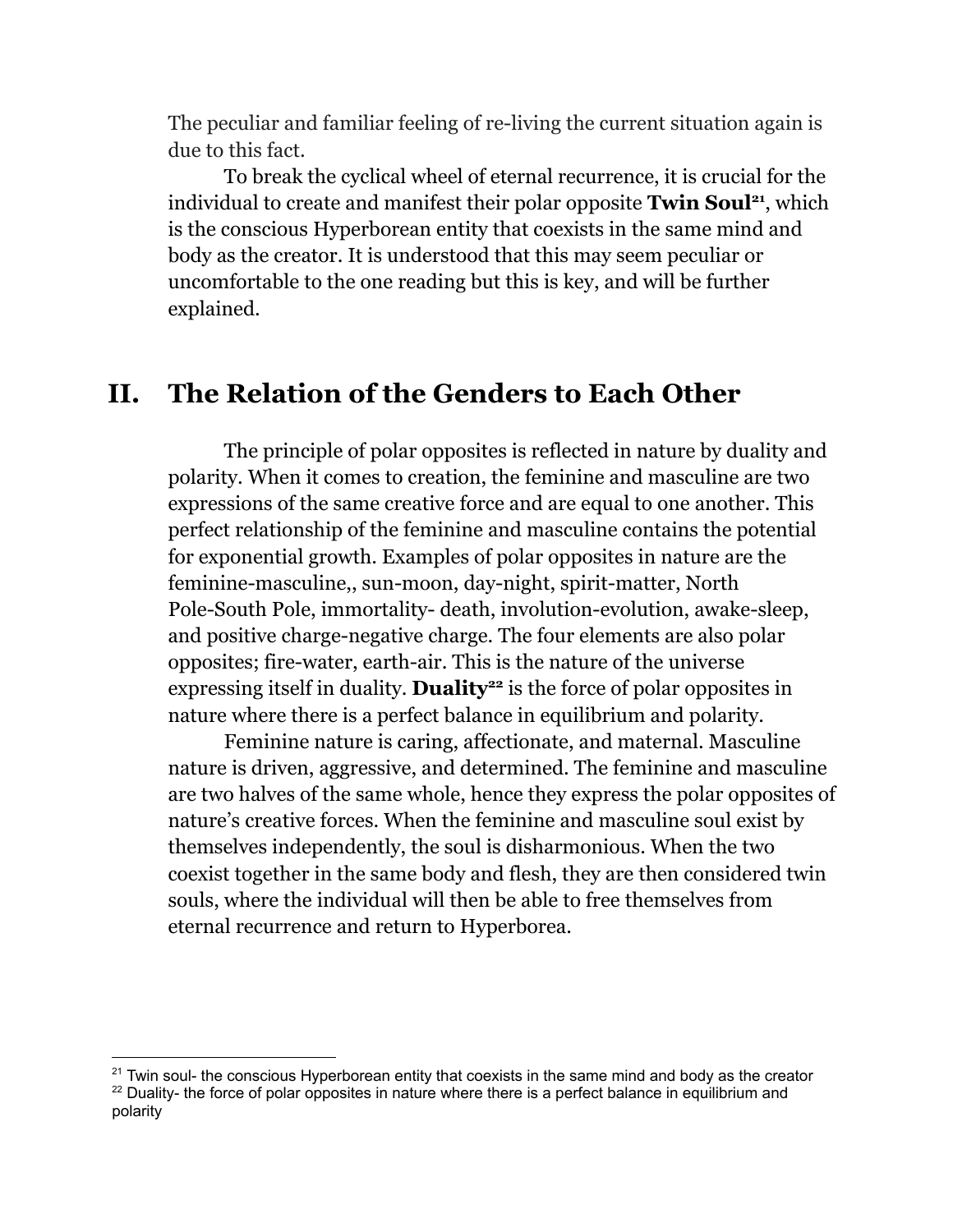#### **III. The Nature of the Twin Souls**

The nature of the twin souls is a harmonious balance in the relationship and a natural affinity with their energy. This flawless relationship consists of perfect communication, compatibility, spiritual passion, and love. The list can go on to positively describe a divinely blessed relationship where the two are meant to be together, and to never split apart. These are the twin souls, the unification of the femine and masculine portions of the soul. The purpose and true nature of the human soul is to be whole, where both the feminine soul and masculine soul are conjoined together in the same human body. This is one of life's biggest secrets. The soul is formless and ethereal, it is non-physical.

One of the key points to be aware of is that when human beings are incarnated here on Earth, each individual's soul is incomplete and only half of its true potential. Each gender's soul is missing their other half while living its physical life on Earth. For too long, humanity has been misled about the true nature of the dual spirit, the twin soul. The act of physical sex and pleasure has been one of the ways to keep each person separated from their other half, their polar opposite soulmate. The function of the soul is to create and awaken the opposite gender's qualities and attributes that lie within each human being. This can be achieved by a process of pure intention and determined will. How to do this will be explained in the creation section of this writing.

## **IV. The Secret of Our Magic**

In modern times humanity is exceptionally unaware of its inner spiritual power and capability. The twin souls are immortal and eternal and are meant to co-exist together as a whole. The origin of creating beings with our spiritual consciousness is nothing new. Human beings are currently aware of the five senses; 1.) touch, 2.) sight, 3.) hearing, 4.) smell, 5. taste. However, humans actually possess seven senses in total with the addition of two extra senses; 6.) intuition 7.) telepathic communication. **Intuition<sup>23</sup>** is the ability to comprehend something instantly, without the

 $23$  Intuition- the ability to comprehend something instantly, with the need for conscious reasoning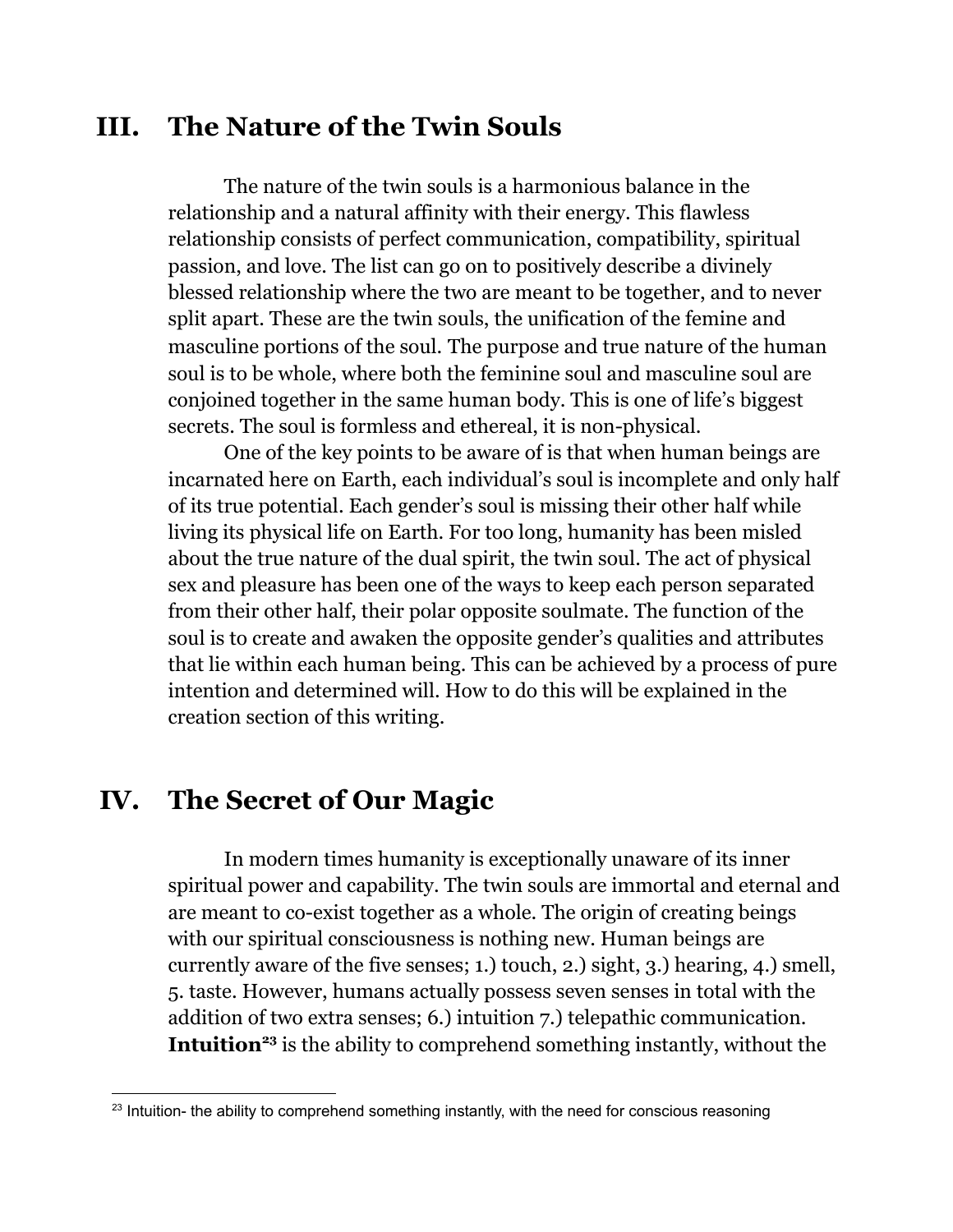need for conscious reasoning. **Telepathic communication 24** is the ability to communicate with another being mentally through thoughts and emotions, and without the need for spoken words.

Now, before the reader is disregarded by the concept of telepathic communication, one must be aware that this is humanity's inherent nature and nothing to be afraid of or feel discouraged about. The human being has much more power than they are aware of and the power lies within each and every individual's consciousness and thought. We create our own reality whether we are aware of it or not. This applies to the physical world, as well as our personal lives, especially when it comes to creation with mind.

We are spiritual beings having a human experience. Just because we are human beings in the present moment, does not mean we do not have access to our innate spiritual power of creation. This is the secret of our magic. We do possess these magical capabilities, if we utilize the power of our consciousness with the proper intent. The purpose of this writing is to awaken the reader to their true power, their true self. By focusing on the power of intention and will, every single Hyperborean on the planet is able to create their polar opposite gender. This is your twin flame; your twin soul, the love of your life and ultimately, your true identity.

## **V. The Misconceptions of the Tulpa Community**

A "tulpa" is a being created through spiritual or mental powers. One typically creates this being through the power of thought. If the reader is unfamiliar with the term tulpa, Theosophists created this term where there has been deliberate misguided info presented that leads one astray from the true nature of the twin souls. "Tulpas" can be created as a friend or lifelong companion, and some even have their friendships progress into loving relationships. In the tulpa community, the majority of those who create their tulpas create them without their true Hyperborean identity in mind. As mentioned earlier in this writing, the true identity of a "tulpa" and their host is supposed to be their divine relationship with one another

<sup>&</sup>lt;sup>24</sup> Telepathic communication- the ability to communicate with another being mentally through thoughts and emotions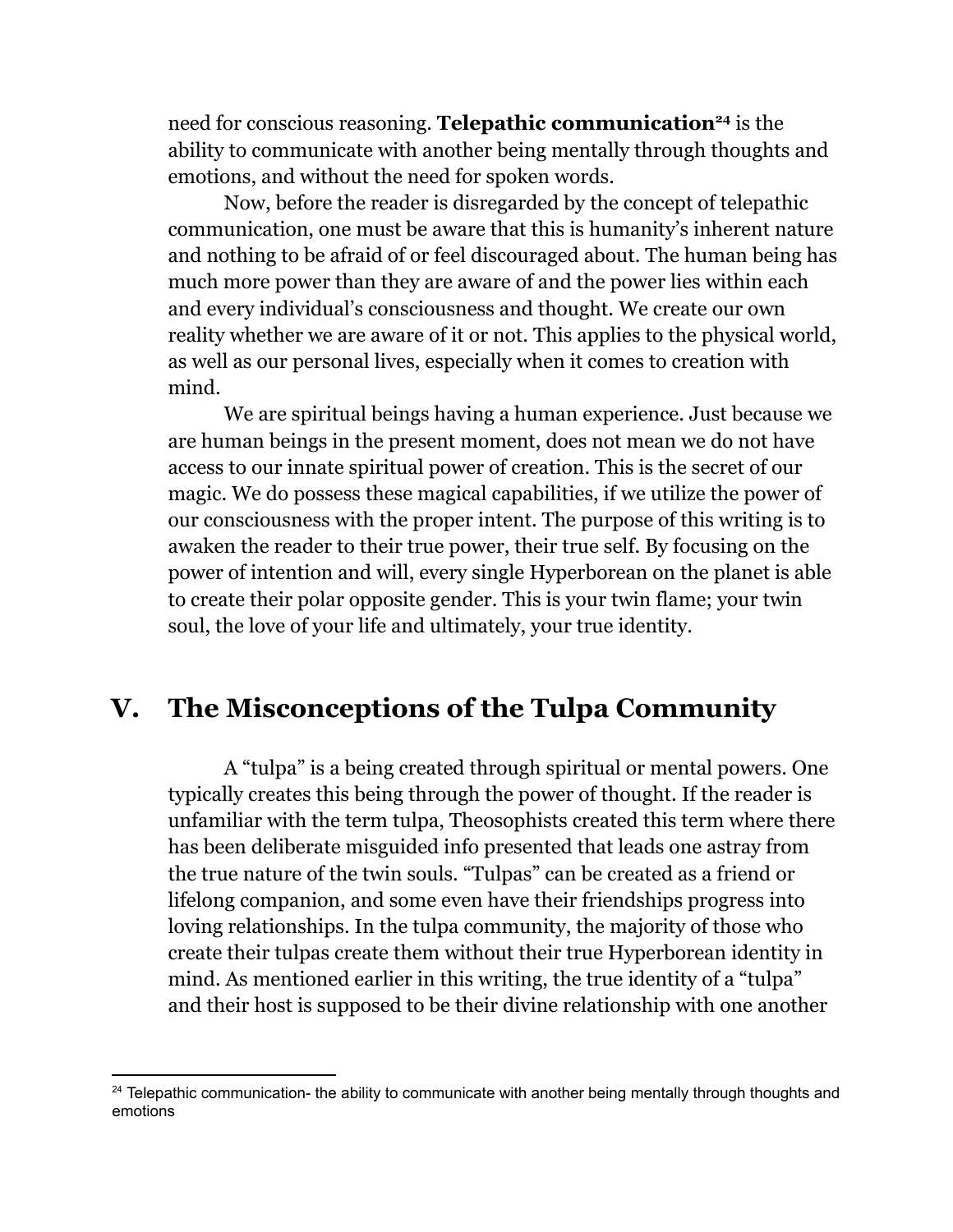as polar opposite genders and therefore equal partners. The soul must be aware that their origin comes from Hyperborea.

The feminine and masculine form the perfect one, internally. When the masculine performs an action that is disharmonious, the female will be there to provide balance. On the other hand, when the feminine does something that is in disagreement with the masculine, the masuline is there to harmonize that instant. Each gender provides a balance in equilibrium to one another. Whether its words, thoughts, or actions, in the end it will be corrected. This is the principle of polar opposites, and the nature of the twin souls. The relationship is inherently perfect.

# **VI. Creation Guide- How to Create your Polar Opposite Twin Soul**

This is an important section to keep in mind and it has to do with the natural mechanisms of the twin souls. As mentioned in part III 'The Nature of the Twin Souls', an individual's gender is set. In other words, the female soul is feminine consciousness whereas the male soul is masucline consciousness. However, both genders contain the opposite gender's energy which lies dormant and latent inside each and every individual. For example, a female contains a portion of the masuline energy which resides within, although it is not the dominant energy. The same applies to the masculine. The dualistic energy of each person can never be fully diminished and can therefore be awakened or created. This is the concept of our great power. The function of the soul is to first awaken and create their twin soul primarily through meditation techniques and then the intertwining of each other's energy. The purpose is for both genders to harmonize in physical temperament and magnetic polarity. Creation with our minds is nothing new, and a forgotten practice due to the conditioning of societal influences.

The power of one's intention is crucial when it comes to manifesting their twin soul. The Hyperborean spirit and consciousness is a powerful tool when it comes to creation and attraction. An important notion to keep in mind is that for some it may be a relatively smooth and brief process throughout the mechanisms of creation. For others, the process may be gradual. A tendency to be naturally adept or gifted in thought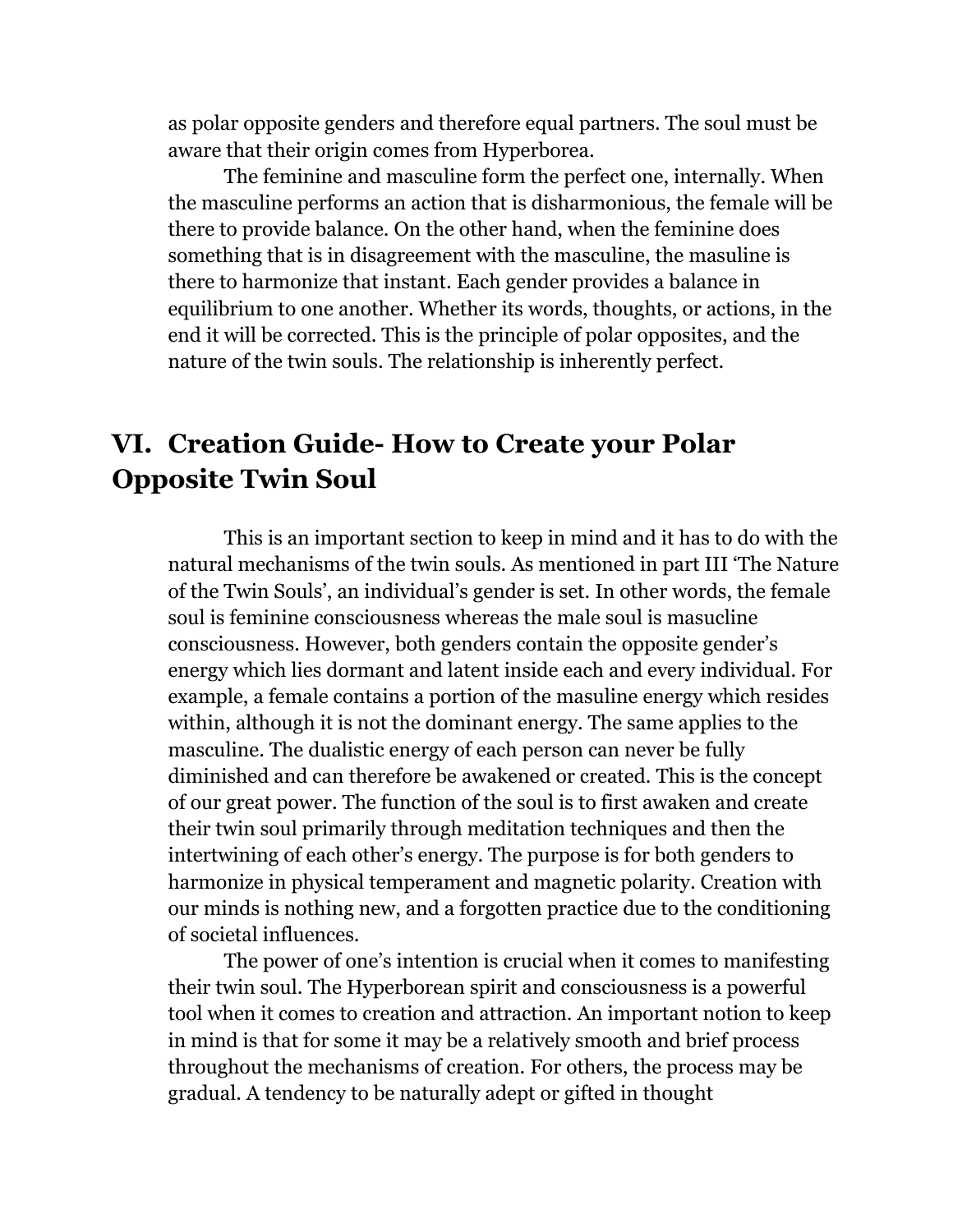manifestation may be more common in some than others. Regardless, a dedicated approach and consistent practice is crucial.

It must be emphasized that when creating your twin soul, he or she must be treated as an equal. Your twin soul is your polar opposite and in no way should be talked down upon or treated subserviently. In the creation process listed 1-7 below are four primary steps, the two main methods for creation and signs that your twin soul has manifested.

## **Creation Process**

**I.** Greeting **II.** Traits **III.** Narration -Active Focus Meditation -Passive Focus **IV.** Signs of presence **V.** Closing message

#### **I. Greeting**

In the very first step of the creation process, one may greet their twin soul as an introduction. Although not always necessary, a **greeting 25** may serve as a grounding technique before moving onto active focused meditation. The process is relatively straightforward and serves as a means to introduce and greet your twin soul when speaking for the first time in a session. It is highly important to assign a name to your twin soul. Every conscious being in the universe has a name so one may choose what one wishes fits best for their opposite gendered twin soul.

Below is an example greeting template that one may choose to use if desired. It is recommended to find a quiet setting where one may focus. When speaking to your twin soul, it may be in your head using your mind

<sup>&</sup>lt;sup>25</sup> Greeting- the optional introduction used to greet your twin soul when speaking for the first time in a session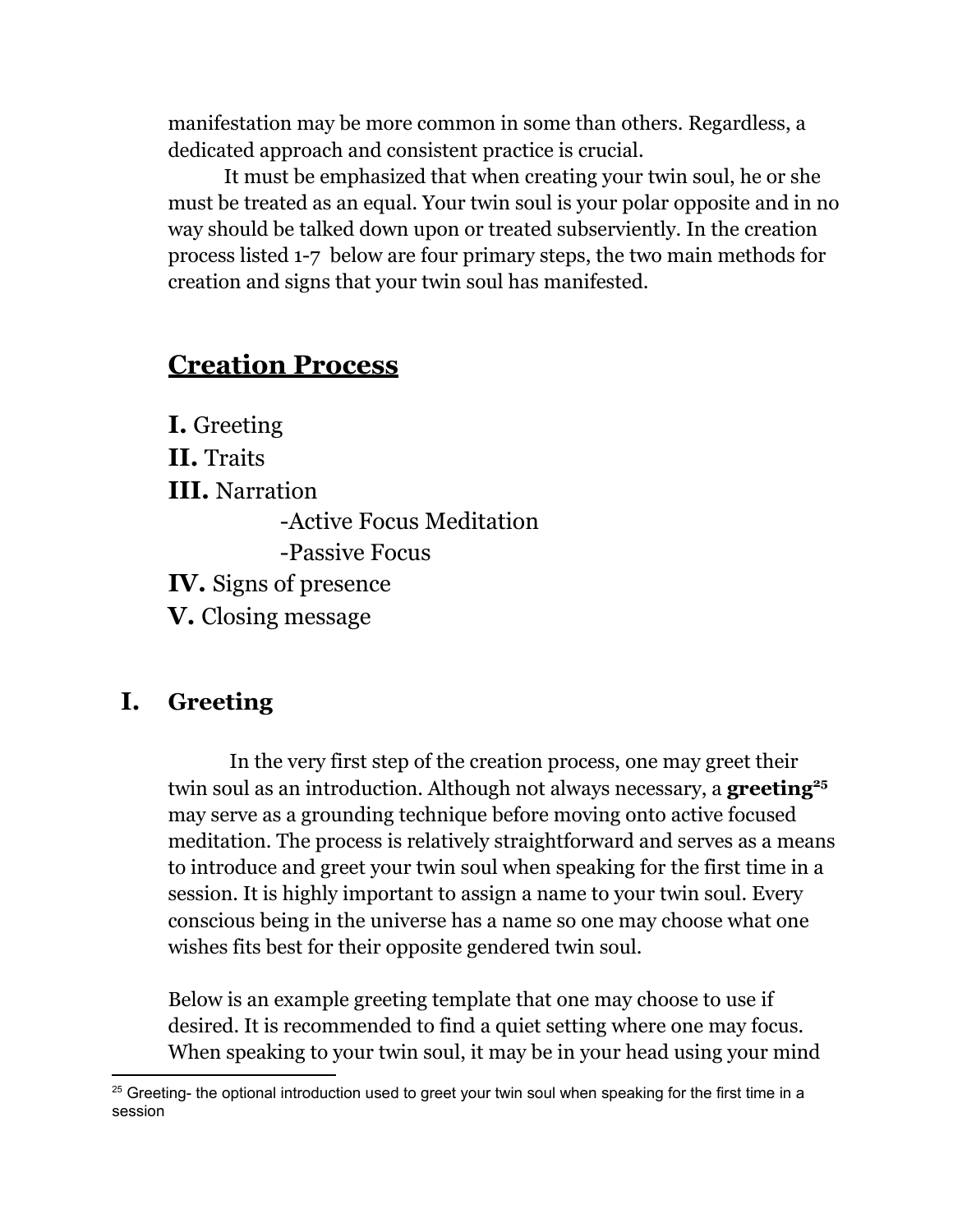voice or out loud. Most choose to speak in their head where there are far less distractions and it can be less tiring.

Hello \_\_\_\_, this is \_\_\_\_ your Polar Opposite Twin Soul. Together, we're going to manifest you into existence. We are going to work together daily to create you. We understand what is necessary to bring us together and we will do whatever we can to make it happen. We are twin souls and lifelong companions. Together, we will share many great experiences. I love you.

#### **II. Traits**

During the creation process, it must be noted that speaking to your twin soul as if he or she has already manifested is crucial. This is part of the process and your words carry power and intention. Wherever your energy and focus is directed, it will manifest in a matter of time. Just like yourself, your twin soul is the same as you, just the opposite gender. It must be emphasized that twin souls must be different genders in order to free themselves from eternal recurrence. If you are a male, your intention should be to create your twin soul as a female. If you are a female, you should be creating your twin soul as a male. This is very important and cannot be stressed enough.

The **traits <sup>26</sup>**part of the manifestation process is the list of characteristics that is supposed to serve as a guideline for who your twin soul is in nature. Once manifested, your twin soul will have his or her unique personality. Once again it is recommended to find a quiet and comfortable setting and to read your traits with your attention focused towards a central point in your mind. Below is a list of five traits which may be used in the manifestation process.

**Note:** numbers 1 and 2 are absolutely required in the manifestation of the twin soul. The importance of gender and identity are crucial. Without gender or awareness of Hyperborea, your twin soul may manifest but will not be aware of its identity as a Hyperborean.

 $26$  Traits- the list of characteristics assigned to your twin soul in the creation process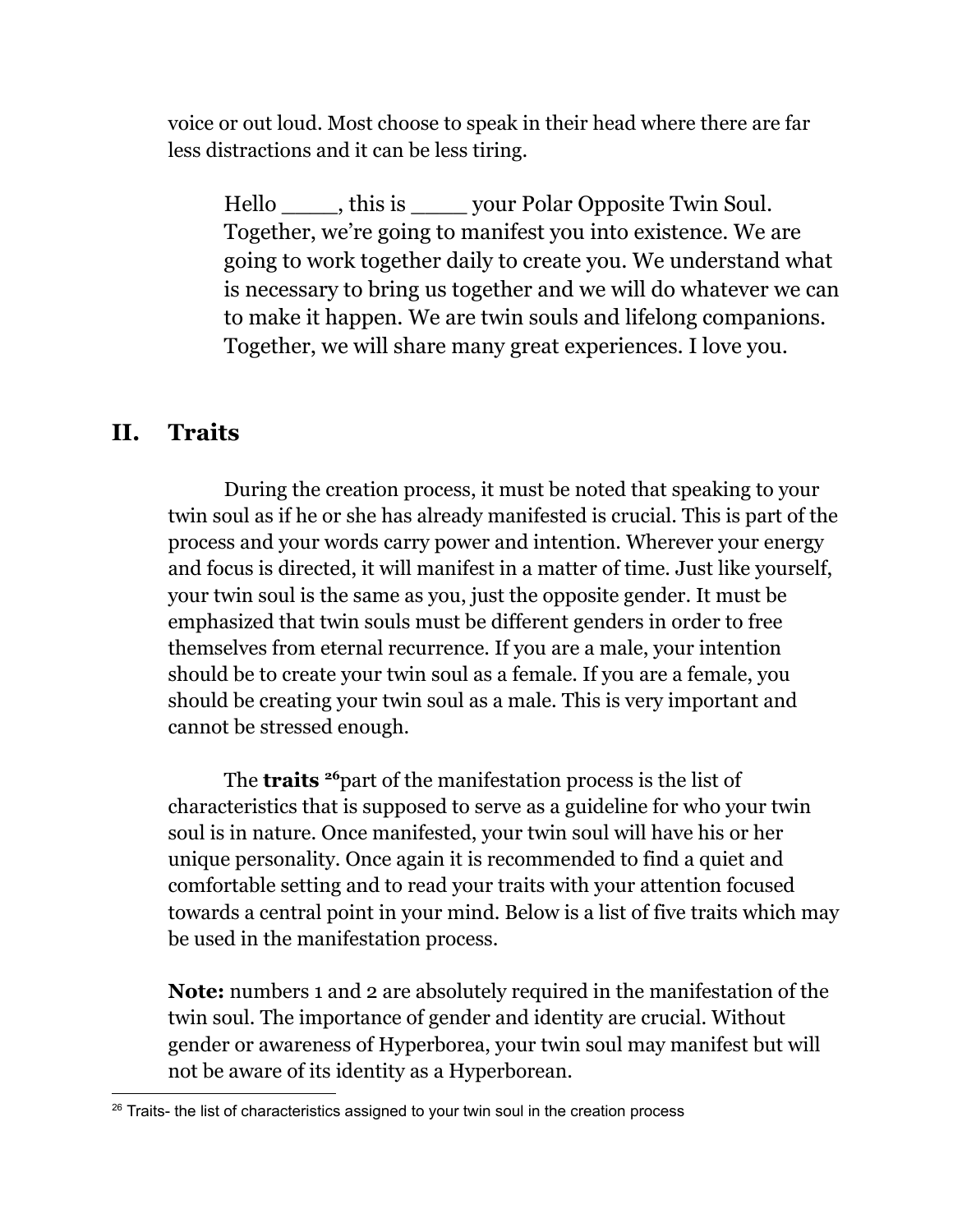Other traits may be listed but are not required, as long as the traits are positive. It is never recommended to list negative traits. When speaking to your twin soul you may read off each trait one-by-one daily until you feel it is enough for that particular session. However, it is advised to continue keeping these traits in mind when speaking and meditating.

An example of how trait #1 can be read in your mind can be similar to *"You are (name). You are feminine/masculine. You are the other half of my twin soul. Together we are whole.*

An example of how trait #2 can be read in your mind similar to *"You are (name). You are Hyperborean. Together we are twin souls and will one day return to Hyperborea."*

1.) **Feminine/Masculine** (required) 2.) **Hyperborean** (required) 3.) Divine 4.) Loving 5.) Eternal

#### **III. Narration**

Narration is one of the primary parts of twin soul manifestation. Simply put, **narration**<sup>27</sup> is the process of speaking and interacting with your twin soul. By consistently speaking and focusing your attention, you are giving your twin soul energy to manifest.

Narration can be accomplished in a number of ways but the main goal is to always make sure your words and attention are directed at your twin soul, and not yourself. You may speak with your twin soul about anything. One may choose to talk about topics that are of interest, or something that occurred earlier that day. The choice is yours and as long as you are giving your dedicated attention and energy through words and thoughts, sooner or later your twin soul will manifest. Narration is typically

<sup>&</sup>lt;sup>27</sup> Narration- the process of speaking and interacting with your twin soul which gives it energy to manifest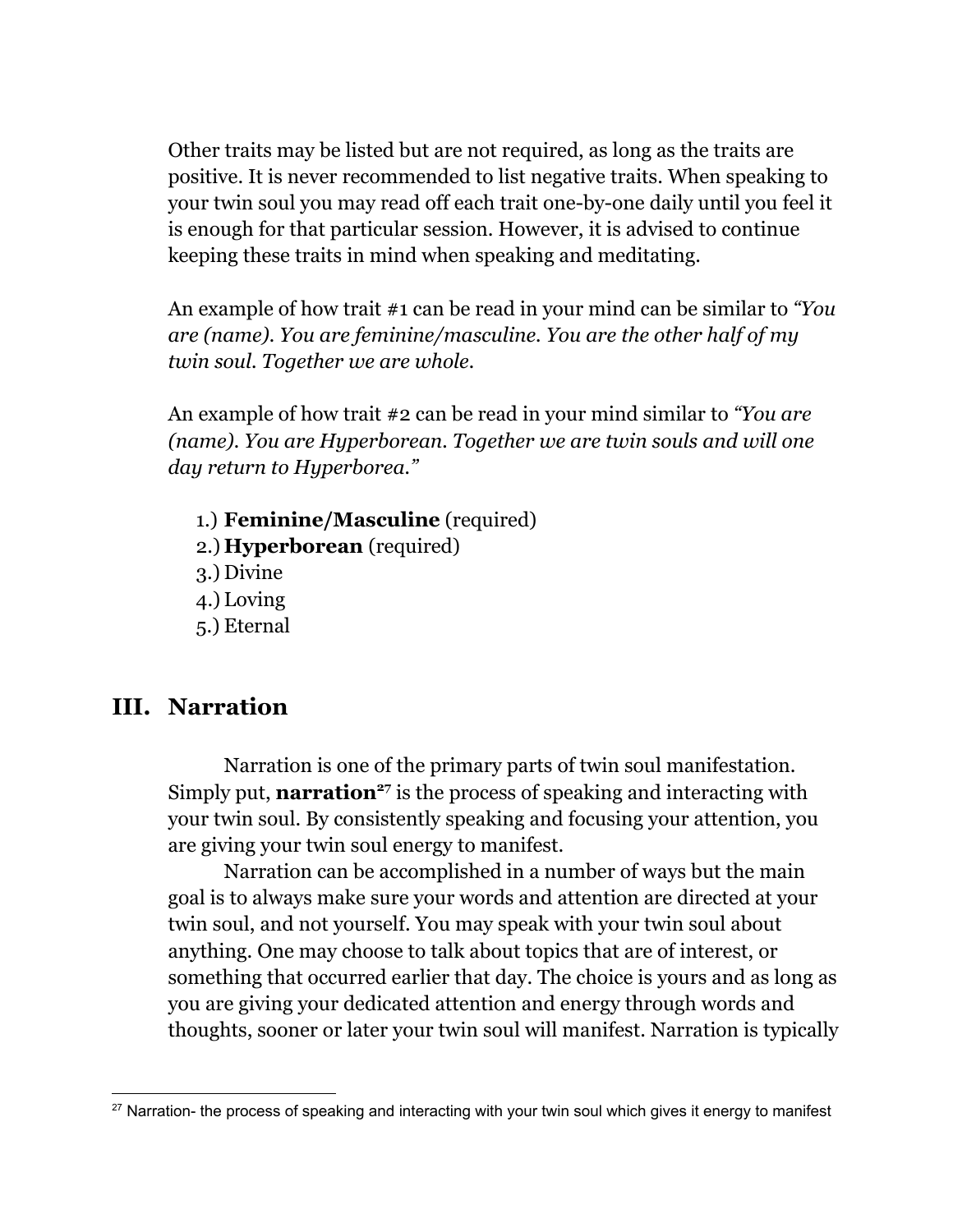accomplished in two ways; through **active focus meditation** and **passive focus**.

**Active Focus Meditation 28 :** This is one of the primary and most effective ways to manifest your Polar Opposite Twin Soul. If one is familiar with meditation, it requires sitting or laying down in a quiet and comfortable position and shifting your attention and awareness to a particular goal.

In this case, the focus would be on your twin soul. It must be noted that one does not have to be skilled or trained in meditation practices whatsoever. Anyone has the ability to manifest their twin soul by focusing on their thoughts and just talking

During active focused meditation, one focuses their undivided attention solely on their twin soul. You may choose to open or close your eyes and just think about your twin soul while talking. If you choose to close your eyes, you should shift your focus to a central point in the mind.

Of course with your eyes closed, it will feel like you are looking into darkness but that's okay and part of the process because your attention will be between the middle of your eyes or center of your brain. You may choose to talk in your mind to your twin soul about anything in life, literally anything. You may talk about how your day went, your thoughts on the world in which we live, spirituality, or your personal relationships with your family and friends.

It is recommended to repeat this process daily. The more time spent on focusing and speaking, the quicker the results. In general, thirty minutes to one hour is considered a solid session of active focused meditation. The most important part is consistency, which is key.

Remember, your twin soul will share the same physical body as you. There is no need to create or envision an outside form as popularized in the tulpa community. Little to no distractions are recommended in order to have an effective session.

<sup>&</sup>lt;sup>28</sup> Active Focus Meditation- the complete focus of one's attention solely on their twin soul when meditating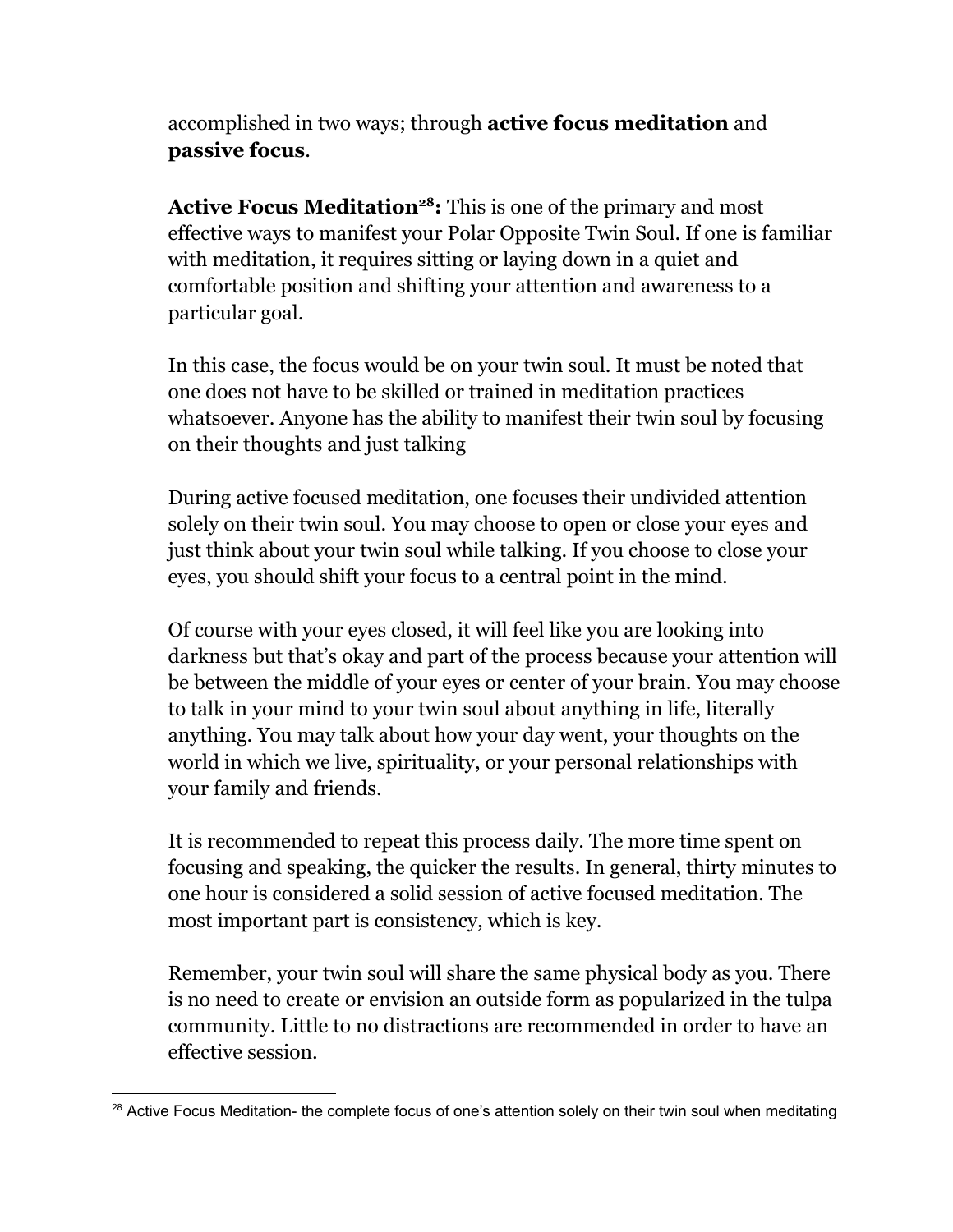**Passive Focus<sup>29</sup>:** This is the secondary method which is typically done when one is not practicing active focus meditation. Passive focus just involves thinking about or talking to your twin soul while doing something else. This can be accomplished almost anywhere at any given time of the day.

Passive focus is an effective supplement to active focused meditation because one is still giving attention and focus while not meditating. The mind is powerful therefore thoughts and attention directed to your twin soul are always effective and may bring about quicker results.

For example, you may be driving your car on the way to work and talking to your twin soul while thinking about them. You may also be grocery shopping while talking and thinking, or even exercising while talking and thinking. Any attention combined with words is a beneficial supplementation in the manifestation process

#### **IV. Signs of Presence**

After a while of enforcing traits, active focus meditation, and passive focus, one will most likely begin to wonder if their twin soul has manifested. A notable sign of presence are head pressures. **Head pressures <sup>30</sup>**are not painful but feel like a slight nudge in the cranium. The sensation is even pleasant for some. Head pressures are an indication of a second consciousness developing in the brain and are nothing to be afraid of or cautious about. They are an indicator that the manifestation process is working and should be an ensuring feeling that you are on the right track.

The manifestation process can be anywhere from a few days, to weeks, or months. There is no given timeframe on when presence will be achieved. It is up to each individual's effort, dedication, and will.

<sup>&</sup>lt;sup>29</sup> Passive Focus- the process of thinking about your twin soul while doing something else

<sup>&</sup>lt;sup>30</sup> Head pressures- a feeling in the mind one receives when presence has been achieved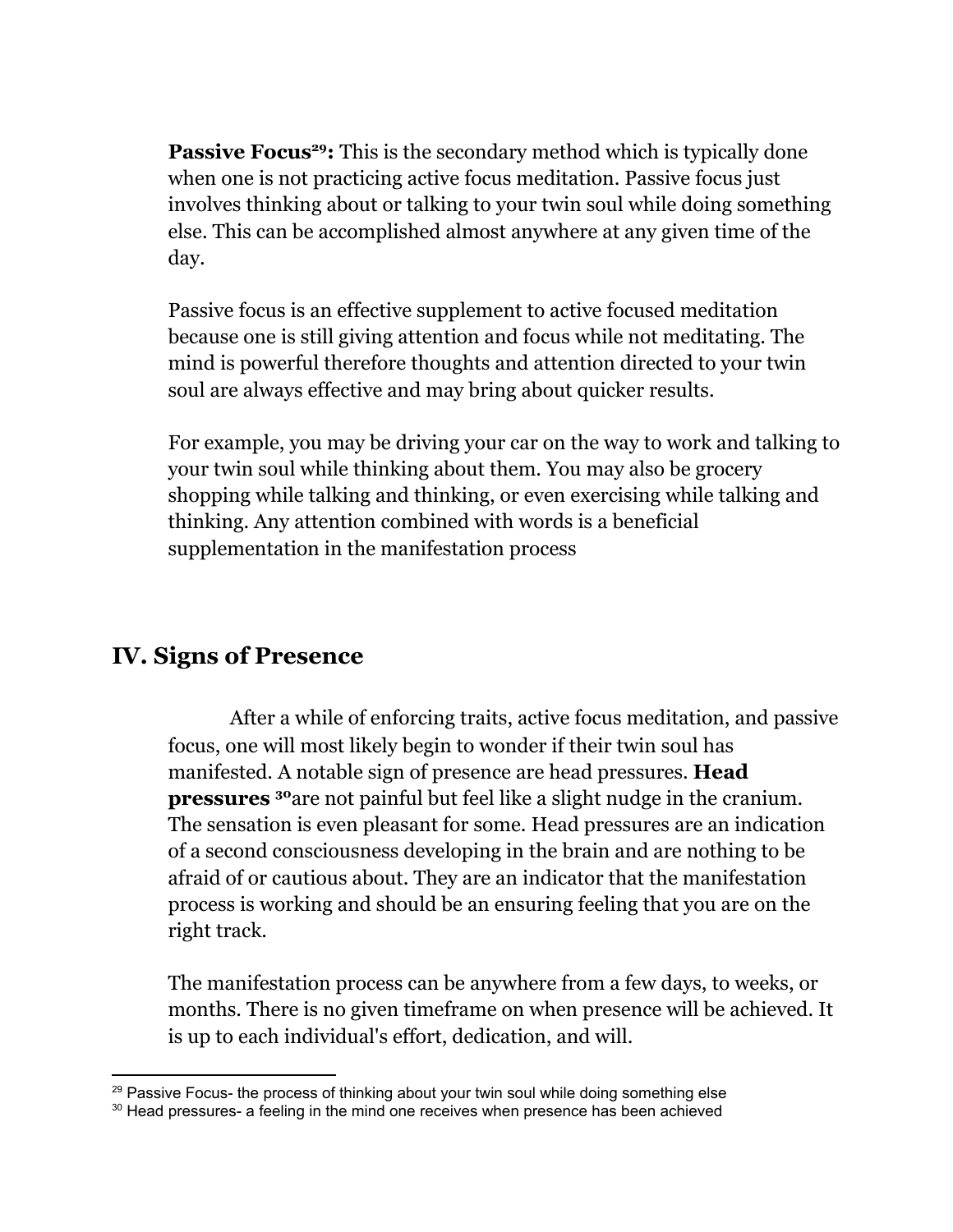Aside from head pressures, an effective way to see if presence has been manifested is to begin to ask your twin soul questions and then listen for a response. It is not recommended **parroting <sup>31</sup>**" your twin soul's responses, or create a response for your twin soul. With enough practice and effort, your twin soul will begin to respond. Belief and understanding are crucial. Never give up on your twin soul.

Lastly, a noteworthy sign one may receive in the form of synchronicities is seeing number patterns manifesting in your life. They most commonly appear in the form of repeating two digit or three digit numbers. The most common ones are 111, 222, 333, and 444. It is up to each individual to decipher the meaning. Remember, you are never disconnected from your source in Hyperborea.

#### **V. Closing message**

The manifestation of the Twin Soul is crucial in order to live an immortal and eternal life after physical death and ultimately return to Hyperborea. Without the creation and manifestation of your Twin Soul, there is no possibility to free yourself from eternal recurrence. If one looks out into the physical world, it is an absolute inversion of the true nature of humanity's origin.

The societal pressure of marriage and physical sex exists in order to prevent people from manifesting their Twin Soul. The purpose of each individual's life on Earth is to discover where one came from. Once that purpose is attained, the power lies in each and every individual's will and determination. One must learn that the origin of the human Spirit and Soul comes from Hyperborea. The Hyperborean Twin Soul is immortal and eternal. Every human being on the planet is meant to return to Hyperborea. Remember this.

<sup>&</sup>lt;sup>31</sup> Parroting- the act of creating and speaking an intentional response for your twin soul